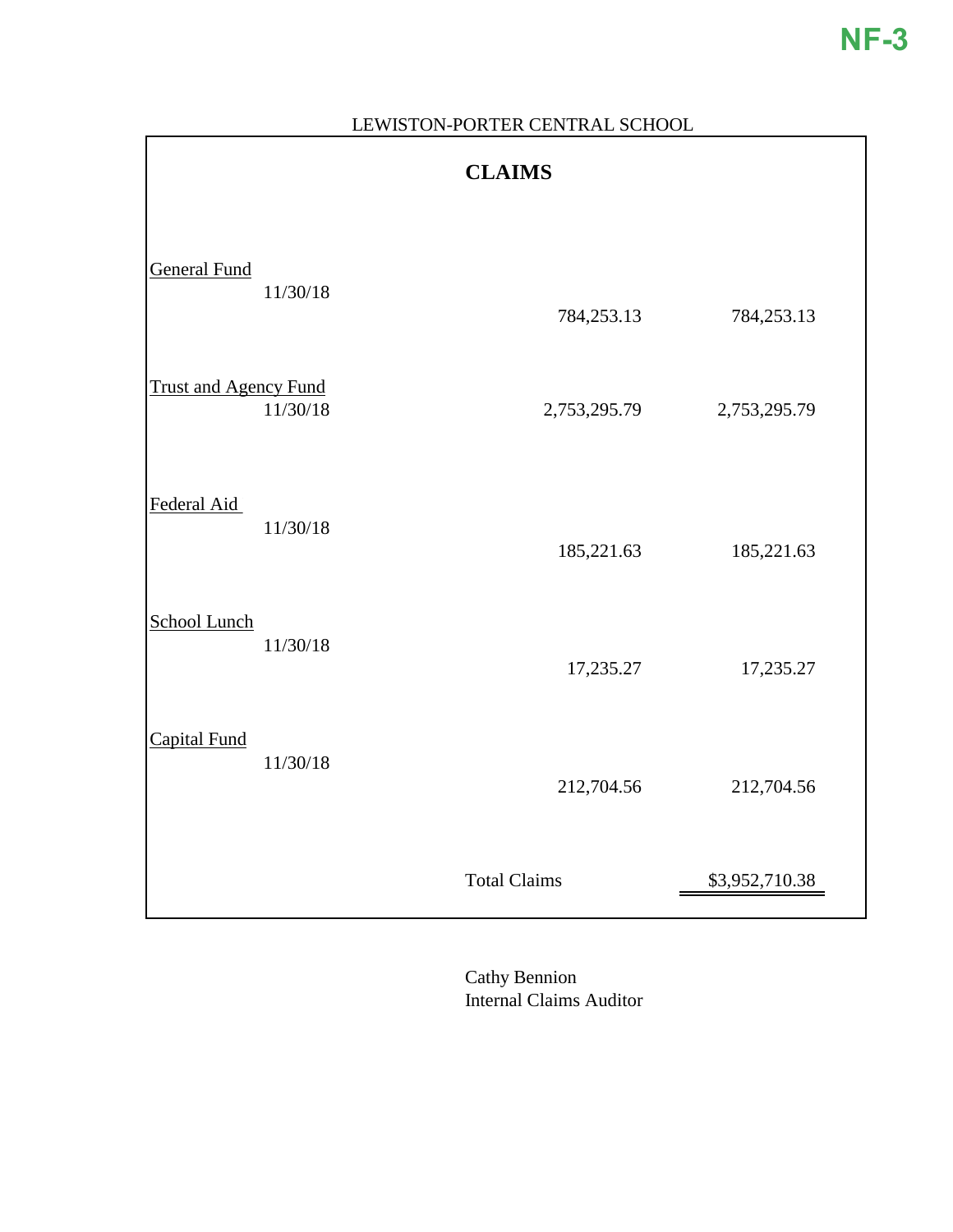| 68265 | CHECK# VENDOR# VENDOR NAME / ACCOUNT CODE<br>1025 VOIDED - MAKE MUSIC | CHECK/ACCOUNT DESCRIPTION / EXPLANATION | 11/15/2018 |        | DATE/PO # CHECK AMOUNT |
|-------|-----------------------------------------------------------------------|-----------------------------------------|------------|--------|------------------------|
|       | A 2630.460-00-0000                                                    | STATE AIDED SOFTWARE                    |            | 688771 | ( \$3,200.00)          |
|       |                                                                       | <b>CHECK TOTAL</b>                      |            |        | ( \$3,200.00)          |
|       |                                                                       |                                         |            |        |                        |
| 68810 | 437 VOIDED - DESMOND HOTEL                                            |                                         | 11/5/2018  |        |                        |
|       | A 1040.400-00-3000                                                    | <b>TRAVEL &amp; CONFERENCE</b>          |            | 689290 | (5441.00)              |
|       | A 1310.400-00-3000                                                    | <b>TRAVEL &amp; CONFERENCE</b>          |            | 689290 | (5471.00)              |
|       |                                                                       | <b>CHECK TOTAL</b>                      |            |        | (5912.00)              |
|       |                                                                       |                                         |            |        |                        |
| 68914 | 437 DESMOND HOTEL                                                     |                                         | 11/5/2018  |        |                        |
|       | A 1040.400-00-3000                                                    | <b>TRAVEL &amp; CONFERENCE</b>          |            | 689290 | \$441.00               |
|       | A 1310.400-00-3000                                                    | <b>TRAVEL &amp; CONFERENCE</b>          |            | 689290 | \$441.00               |
|       |                                                                       | <b>CHECK TOTAL</b>                      |            |        | \$882.00               |
|       |                                                                       |                                         |            |        |                        |
| 68915 | 5843 BRAITHWAITE, RICHARD                                             |                                         | 11/9/2018  |        |                        |
|       | A 2855.400-00-0000                                                    | CONTRACTUAL                             |            |        | \$2,750.00             |
|       |                                                                       | <b>CHECK TOTAL</b>                      |            |        | \$2,750.00             |
|       |                                                                       |                                         |            |        |                        |
| 68916 | 3051 ADMAR SUPPLY COMPANY                                             |                                         | 11/19/2018 |        |                        |
|       | A 1621.400-00-0000                                                    | CONTRACTUAL                             |            | 689433 | \$410.00               |
|       | A 1621.400-00-0000                                                    | CONTRACTUAL                             |            | 689309 | \$1,966.22             |
|       |                                                                       | <b>CHECK TOTAL</b>                      |            |        | \$2,376.22             |
|       |                                                                       |                                         |            |        |                        |
| 68917 | 6039 AEBLY AND ASSOCIATES                                             |                                         | 11/19/2018 |        |                        |
|       | A 9060.800-00-5000                                                    | <b>HEALTH INSURANCE FEES</b>            |            | 688826 | \$3,753.50             |
|       |                                                                       | <b>CHECK TOTAL</b>                      |            |        | \$3,753.50             |
|       |                                                                       |                                         |            |        |                        |
| 68918 | 56 AMAZON                                                             |                                         | 11/19/2018 |        |                        |
|       | A 1040.450-00-0000                                                    | <b>SUPPLIES AND MATERIALS</b>           |            | 689046 | \$0.75                 |
|       |                                                                       |                                         |            |        | \$0.75                 |
|       |                                                                       | <b>CHECK TOTAL</b>                      |            |        |                        |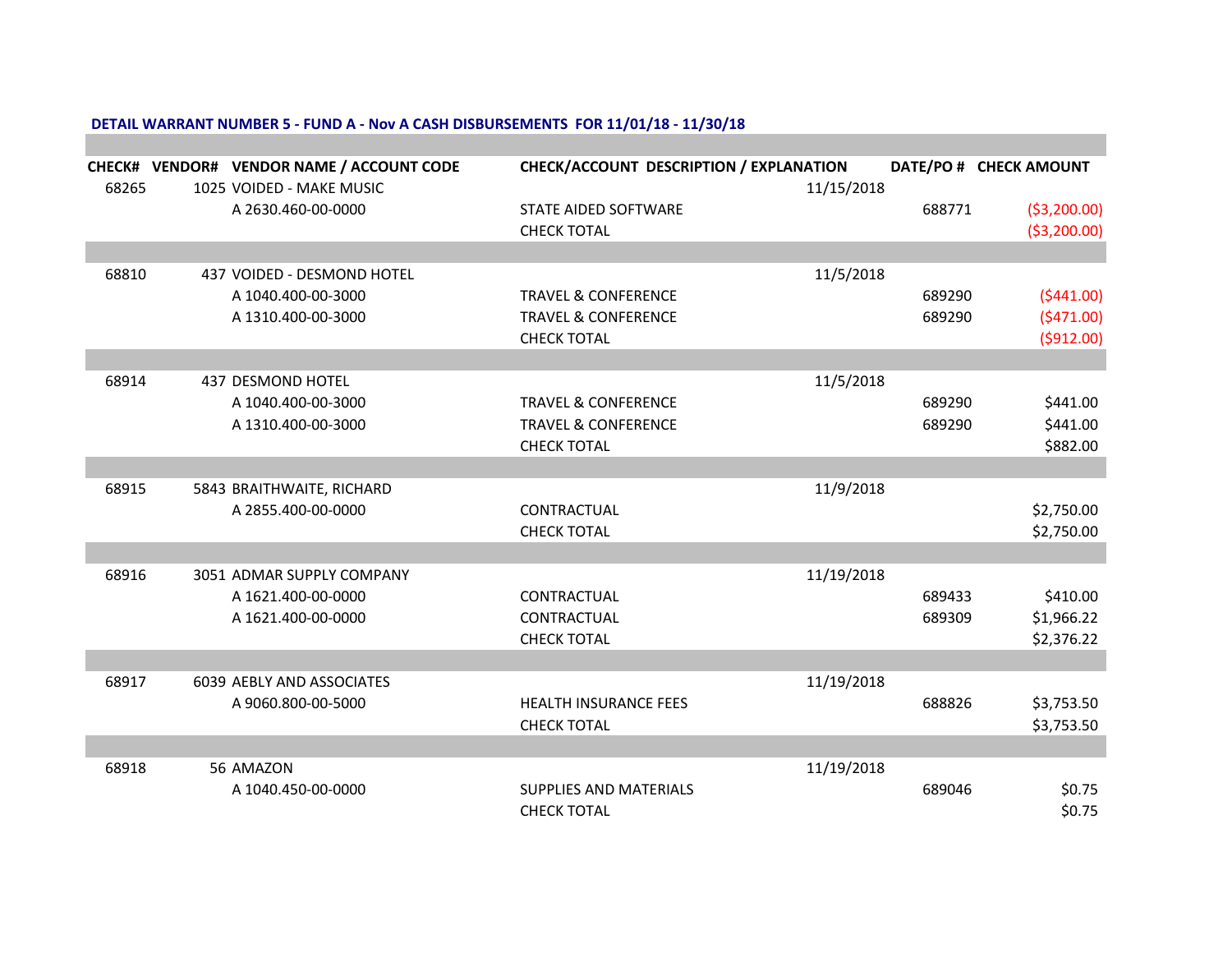|       | CHECK# VENDOR# VENDOR NAME / ACCOUNT CODE | CHECK/ACCOUNT DESCRIPTION / EXPLANATION     |            |        | DATE/PO # CHECK AMOUNT |
|-------|-------------------------------------------|---------------------------------------------|------------|--------|------------------------|
|       |                                           |                                             |            |        |                        |
| 68919 | 5998 AMN HEALTHCARE ALLIED INC            |                                             | 11/19/2018 |        |                        |
|       | A 2250.400-00-0000                        | CONTRACTUAL                                 |            | 689323 | \$2,485.00             |
|       | A 2250.400-00-0000                        | CONTRACTUAL                                 |            | 689323 | \$2,485.00             |
|       | A 2250.400-00-0000                        | CONTRACTUAL                                 |            | 689323 | \$2,520.00             |
|       |                                           | <b>CHECK TOTAL</b>                          |            |        | \$7,490.00             |
|       |                                           |                                             |            |        |                        |
| 68920 | 5620 ARCHIE DONOUGHE SANDING INC          |                                             | 11/19/2018 |        |                        |
|       | A 1620.450-00-0000                        | <b>SUPPLIES &amp; MATERIALS - CUSTODIAL</b> |            | 689406 | \$575.00               |
|       |                                           | <b>CHECK TOTAL</b>                          |            |        | \$575.00               |
| 68921 | 2165 ASCD                                 |                                             | 11/19/2018 |        |                        |
|       | A 2070.400-50-2000                        | <b>INSERV &amp; STAFF DEVELOP</b>           |            | 689465 | \$1,635.00             |
|       |                                           | <b>CHECK TOTAL</b>                          |            |        | \$1,635.00             |
|       |                                           |                                             |            |        |                        |
| 68922 | 97 ASPIRE OF WNY INC                      |                                             | 11/19/2018 |        |                        |
|       | A 2250.472-00-0000                        | <b>TUITION - ALL OTHER</b>                  |            | 689411 | \$5,293.40             |
|       |                                           | <b>CHECK TOTAL</b>                          |            |        | \$5,293.40             |
|       |                                           |                                             |            |        |                        |
| 68923 | 5913 AUTISM LEARNING PARTNERS             |                                             | 11/19/2018 |        |                        |
|       | A 2250.400-00-0000                        | CONTRACTUAL                                 |            | 689333 | \$3,103.75             |
|       | A 2250.400-00-0000                        | CONTRACTUAL                                 |            | 689333 | \$3,897.50             |
|       |                                           | <b>CHECK TOTAL</b>                          |            |        | \$7,001.25             |
|       |                                           |                                             |            |        |                        |
| 68924 | 5479 BARILE, MARISA                       |                                             | 11/19/2018 |        |                        |
|       | A 1040.400-00-3000                        | <b>TRAVEL &amp; CONFERENCE</b>              |            |        | \$164.60               |
|       | A 1240.400-00-1000                        | CONTRACTUAL<br><b>CHECK TOTAL</b>           |            |        | \$96.80<br>\$261.40    |
|       |                                           |                                             |            |        |                        |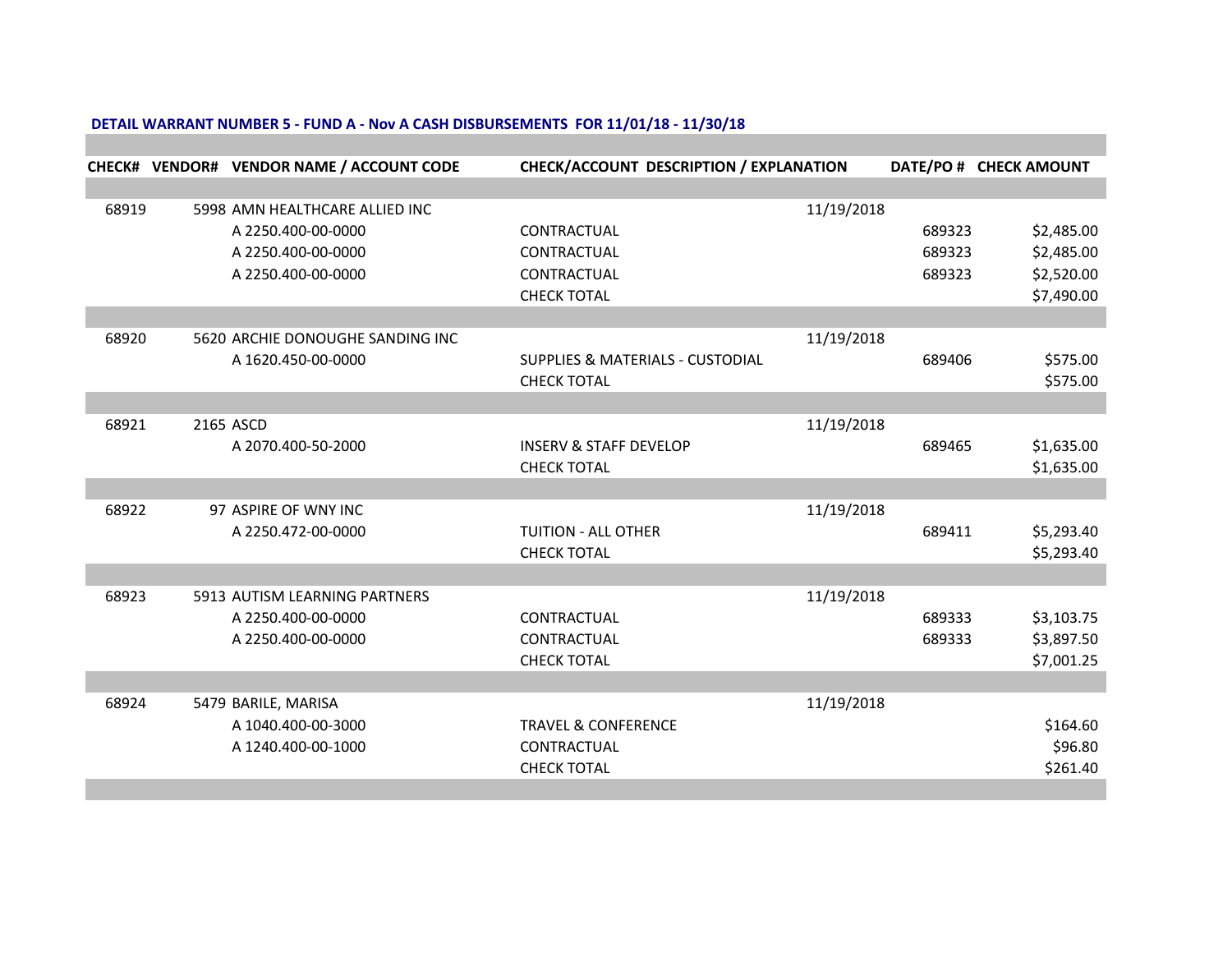|       | CHECK# VENDOR# VENDOR NAME / ACCOUNT CODE | CHECK/ACCOUNT DESCRIPTION / EXPLANATION |            | DATE/PO # CHECK AMOUNT |
|-------|-------------------------------------------|-----------------------------------------|------------|------------------------|
| 68925 | 4046 BHSC CONTRACT SERVICES               |                                         | 11/19/2018 |                        |
|       | A 2250.472-00-0000                        | <b>TUITION - ALL OTHER</b>              | 689394     | \$2,910.88             |
|       | A 2250.400-00-0000                        | CONTRACTUAL                             | 689171     | \$1,056.13             |
|       |                                           | <b>CHECK TOTAL</b>                      |            | \$3,967.01             |
|       |                                           |                                         |            |                        |
| 68926 | 1249 BLUE TARP FINANCIAL INC              |                                         | 11/19/2018 |                        |
|       | A 1621.450-00-0000                        | <b>SUPPLIES &amp; MATERIALS</b>         | 689443     | \$44.99                |
|       |                                           | <b>CHECK TOTAL</b>                      |            | \$44.99                |
|       |                                           |                                         |            |                        |
| 68927 | 183 BOOK CORNER                           |                                         | 11/19/2018 |                        |
|       | A 2610.460-00-0000                        | <b>STATE AIDED LIBRARY</b>              | 689056     | \$350.00               |
|       | A 2610.460-00-0000                        | <b>STATE AIDED LIBRARY</b>              | 689442     | \$296.86               |
|       |                                           | <b>CHECK TOTAL</b>                      |            | \$646.86               |
|       |                                           |                                         |            |                        |
| 68928 | 202 BRIAN PARISI COPIER SYSTEMS IN        |                                         | 11/19/2018 |                        |
|       | A 2110.400-09-0000                        | <b>CONTRACTUAL - HS</b>                 | 688904     | \$21.44                |
|       | A 1310.400-00-0000                        | CONTRACTUAL                             |            | \$6.93                 |
|       |                                           | <b>CHECK TOTAL</b>                      |            | \$28.37                |
|       |                                           |                                         |            |                        |
| 68929 | 2145 BUFFALO ENVELOPE                     |                                         | 11/19/2018 |                        |
|       | A 2250.450-00-0000                        | <b>SUPPLIES &amp; MATERIALS</b>         | 689386     | \$307.53               |
|       |                                           | <b>CHECK TOTAL</b>                      |            | \$307.53               |
|       |                                           |                                         |            |                        |
| 68930 | 5086 CASE, TIM                            |                                         | 11/19/2018 |                        |
|       | A 2855.400-00-1000                        | <b>CONTRACTUAL - OFFICIALS</b>          |            | \$40.00                |
|       |                                           | <b>CHECK TOTAL</b>                      |            | \$40.00                |
|       |                                           |                                         |            |                        |

and the control of the control of the control of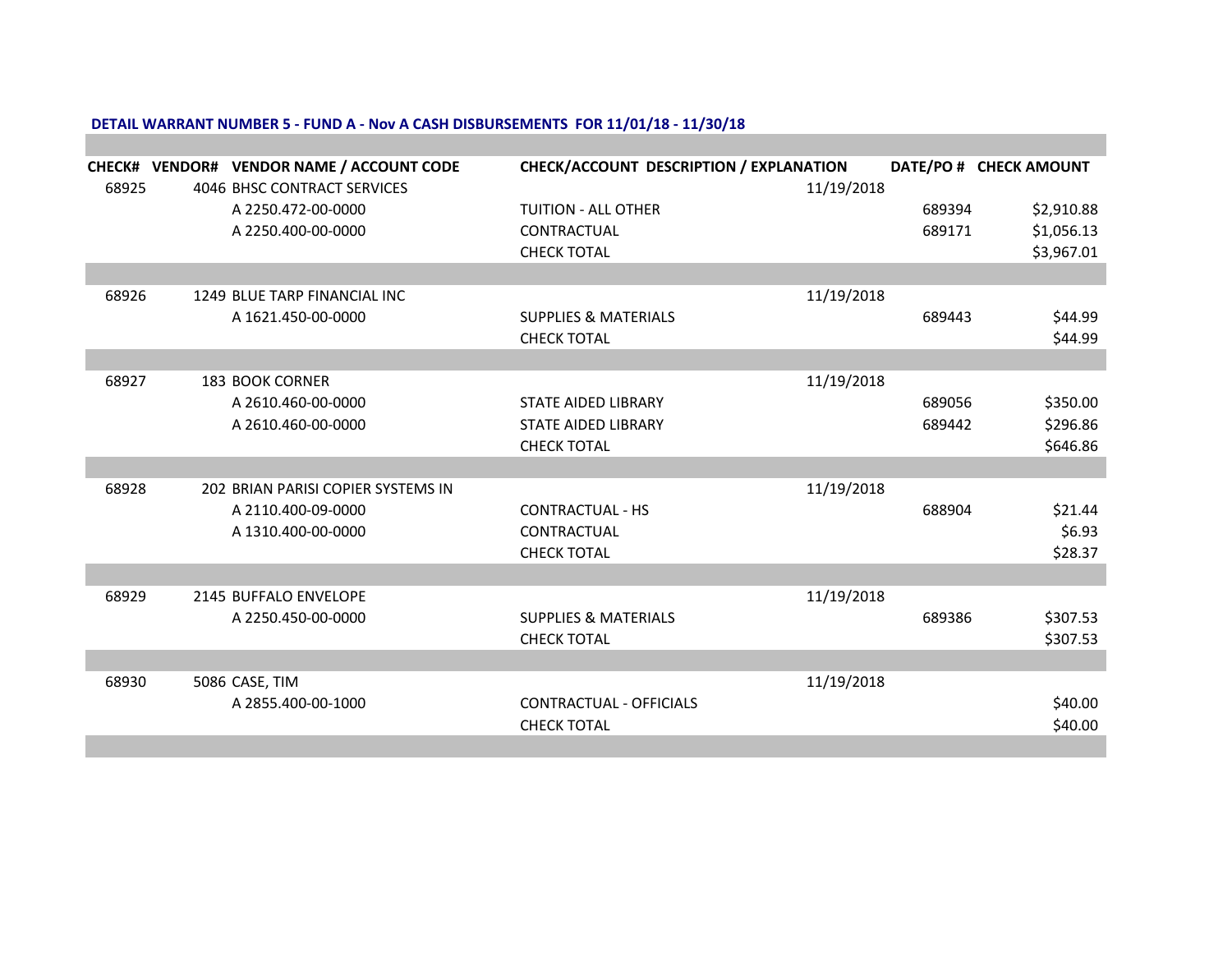|       |          | CHECK# VENDOR# VENDOR NAME / ACCOUNT CODE | CHECK/ACCOUNT DESCRIPTION / EXPLANATION |            |        | DATE/PO # CHECK AMOUNT |
|-------|----------|-------------------------------------------|-----------------------------------------|------------|--------|------------------------|
| 68931 |          | 2170 CDW Government<br>A 2630.200-00-0000 | <b>STATE AIDED HARDWARE</b>             | 11/19/2018 |        | \$131.90               |
|       |          | A 1010.450-00-0000                        | <b>SUPPLIES &amp; MATERIALS</b>         |            | 689458 | \$1,533.00             |
|       |          | A 2630.200-00-0000                        | <b>STATE AIDED HARDWARE</b>             |            | 689445 | \$693.64               |
|       |          | A 2630.200-00-0000                        | STATE AIDED HARDWARE                    |            | 689446 | \$923.30               |
|       |          |                                           | <b>CHECK TOTAL</b>                      |            |        | \$3,281.84             |
|       |          |                                           |                                         |            |        |                        |
| 68932 |          | 4698 CEREBELLUM CORP                      |                                         | 11/19/2018 |        |                        |
|       |          | A 2610.450-07-0000                        | LIB SUPPLIES MS                         |            | 689343 | \$265.45               |
|       |          |                                           | <b>CHECK TOTAL</b>                      |            |        | \$265.45               |
| 68933 | 5487 CHC |                                           |                                         | 11/19/2018 |        |                        |
|       |          | A 2250.472-00-0000                        | TUITION - ALL OTHER                     |            | 689324 | \$4,952.72             |
|       |          |                                           | <b>CHECK TOTAL</b>                      |            |        | \$4,952.72             |
|       |          |                                           |                                         |            |        |                        |
| 68934 |          | 5043 CHILDREN'S PLUS, INC.                |                                         | 11/19/2018 |        |                        |
|       |          | A 2610.460-00-0000                        | <b>STATE AIDED LIBRARY</b>              |            | 689297 | \$1,232.89             |
|       |          |                                           | <b>CHECK TOTAL</b>                      |            |        | \$1,232.89             |
|       |          |                                           |                                         |            |        |                        |
| 68935 |          | 5841 CHILDREN'S THERAPY RESOURCES         |                                         | 11/19/2018 |        |                        |
|       |          | A 2250.400-00-0000                        | CONTRACTUAL                             |            |        | \$550.00               |
|       |          |                                           | <b>CHECK TOTAL</b>                      |            |        | \$550.00               |
| 68936 |          | 315 CIRILLO, JANET                        |                                         | 11/19/2018 |        |                        |
|       |          | A 1310.400-00-3000                        | <b>TRAVEL &amp; CONFERENCE</b>          |            |        | \$372.14               |
|       |          |                                           | <b>CHECK TOTAL</b>                      |            |        | \$372.14               |
|       |          |                                           |                                         |            |        |                        |
| 68937 |          | 5365 COMERFORD, BRANDON                   |                                         | 11/19/2018 |        |                        |
|       |          | A 1620.400-00-6000                        | <b>CONTRACTUAL - SECURITY</b>           |            |        | \$67.50                |
|       |          |                                           | <b>CHECK TOTAL</b>                      |            |        | \$67.50                |

and the control of the control of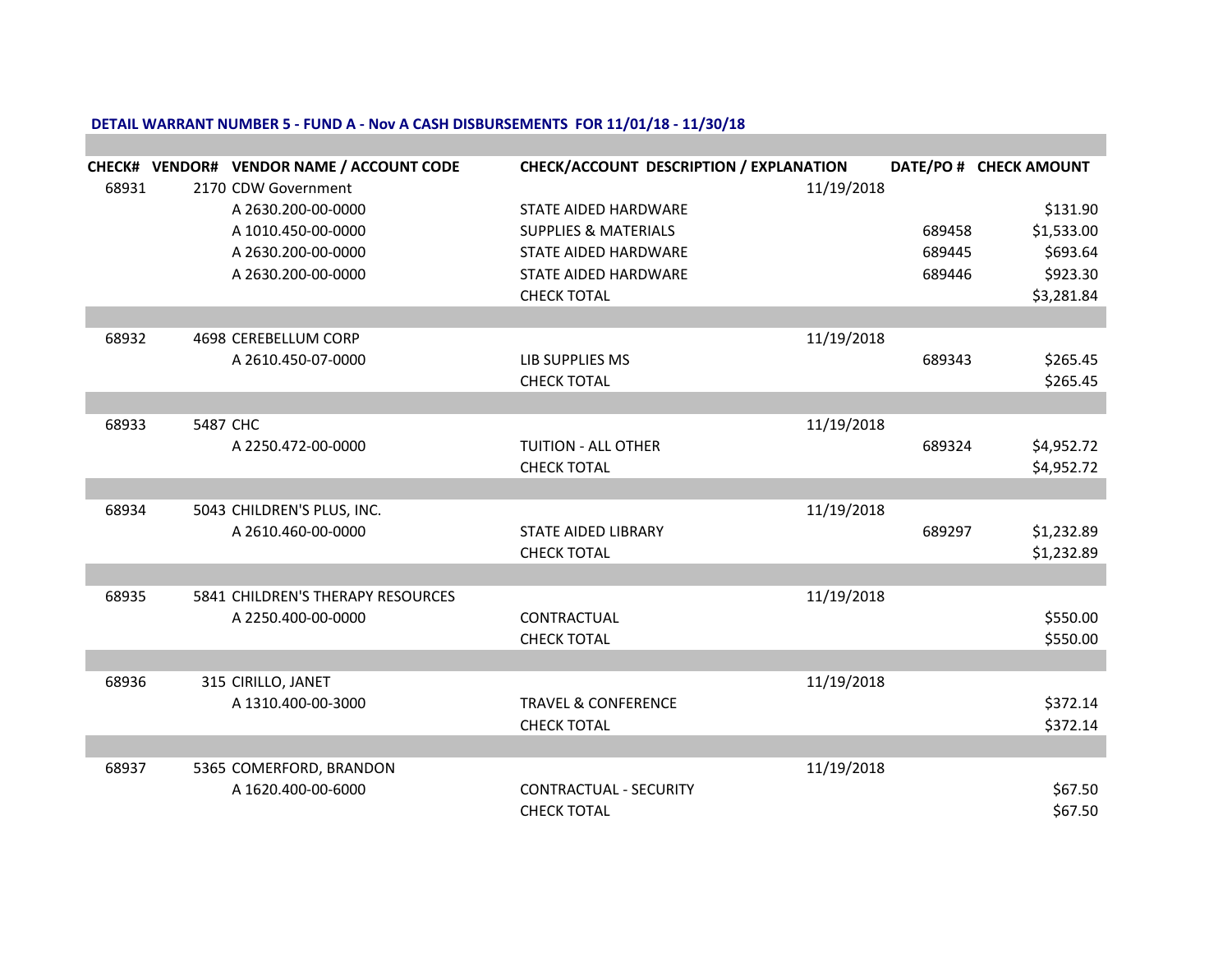|       | CHECK# VENDOR# VENDOR NAME / ACCOUNT CODE | CHECK/ACCOUNT DESCRIPTION / EXPLANATION              |            |        | DATE/PO # CHECK AMOUNT |
|-------|-------------------------------------------|------------------------------------------------------|------------|--------|------------------------|
|       |                                           |                                                      |            |        |                        |
| 68938 | 5824 CONLAN, CARLA                        |                                                      | 11/19/2018 |        |                        |
|       | A 2855.400-00-1000                        | <b>CONTRACTUAL - OFFICIALS</b><br><b>CHECK TOTAL</b> |            |        | \$69.00<br>\$69.00     |
|       |                                           |                                                      |            |        |                        |
| 68939 | <b>359 CORR DISTRIBUTORS</b>              |                                                      | 11/19/2018 |        |                        |
|       | A 1620.450-00-0500                        | OP SUPPLIES - IEC                                    |            | 689296 | \$341.65               |
|       | A 1620.450-00-0500                        | OP SUPPLIES - IEC                                    |            | 688738 | \$5.80                 |
|       |                                           | <b>CHECK TOTAL</b>                                   |            |        | \$347.45               |
|       |                                           |                                                      |            |        |                        |
| 68940 | 6124 COYLE, JAMES                         |                                                      | 11/19/2018 |        |                        |
|       | A 2855.400-00-0000                        | CONTRACTUAL<br><b>CHECK TOTAL</b>                    |            |        | \$53.47<br>\$53.47     |
|       |                                           |                                                      |            |        |                        |
| 68941 | 4559 CREATIVE PARTNERS IN THERAPY         |                                                      | 11/19/2018 |        |                        |
|       | A 2250.400-00-0000                        | CONTRACTUAL                                          |            | 689395 | \$1,250.00             |
|       |                                           | <b>CHECK TOTAL</b>                                   |            |        | \$1,250.00             |
|       |                                           |                                                      |            |        |                        |
| 68942 | 4553 CREATIVE THERAPIES OF WNY            |                                                      | 11/19/2018 |        |                        |
|       | A 2250.400-00-0000                        | CONTRACTUAL                                          |            | 689168 | \$1,810.00             |
|       |                                           | <b>CHECK TOTAL</b>                                   |            |        | \$1,810.00             |
| 68943 | 1344 DREHER, ASHLI                        |                                                      | 11/19/2018 |        |                        |
|       | A 2250.450-00-0000                        | <b>SUPPLIES &amp; MATERIALS</b>                      |            | 689322 | \$98.04                |
|       |                                           | <b>CHECK TOTAL</b>                                   |            |        | \$98.04                |
|       |                                           |                                                      |            |        |                        |
| 68944 | 5158 EMPLOYEE RESOURCES INC               |                                                      | 11/19/2018 |        |                        |
|       | A 9060.800-00-0000                        | <b>HEALTH INSURANCE</b>                              |            | 688829 | \$1,113.00             |
|       |                                           | <b>CHECK TOTAL</b>                                   |            |        | \$1,113.00             |
|       |                                           |                                                      |            |        |                        |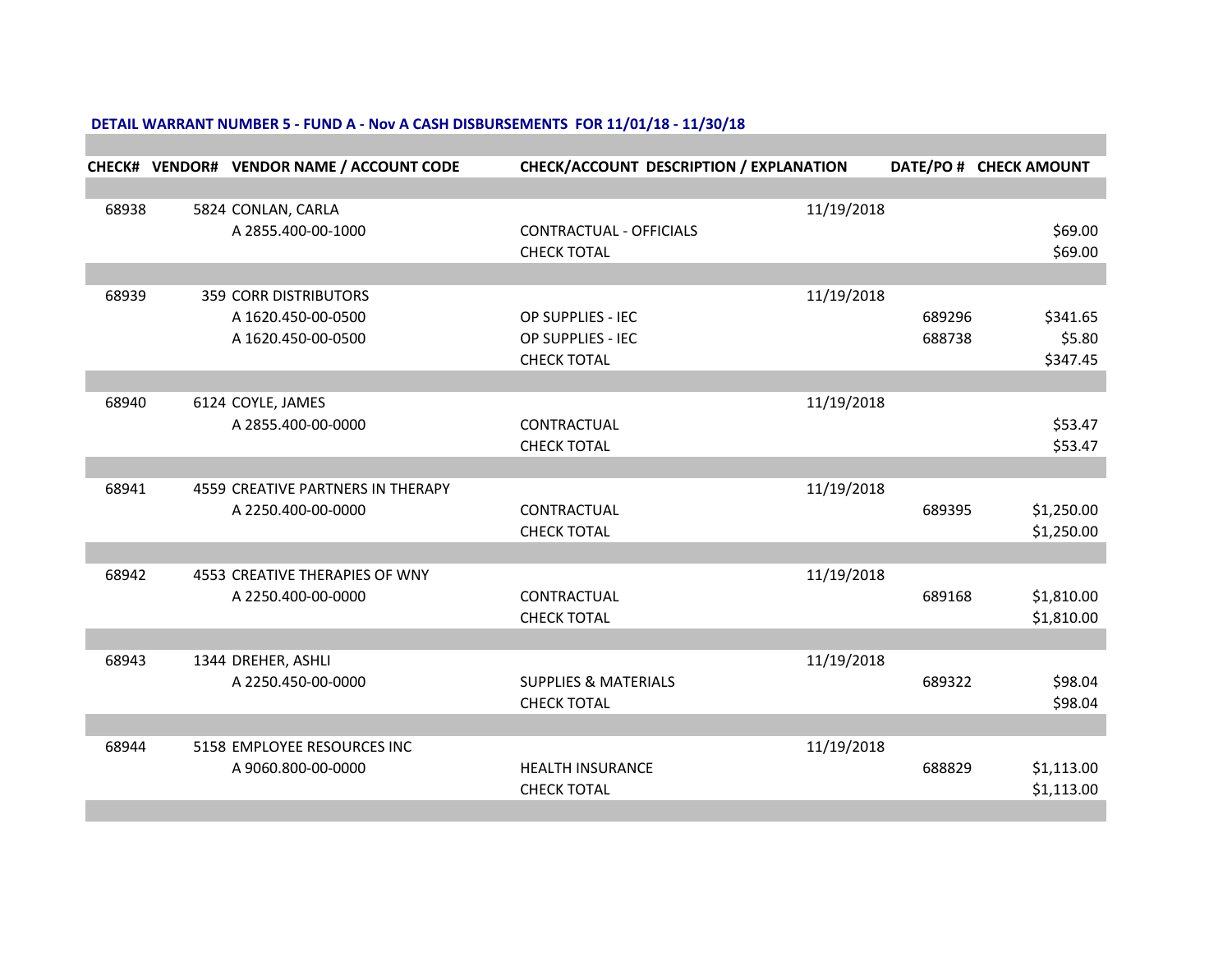|       | CHECK# VENDOR# VENDOR NAME / ACCOUNT CODE | CHECK/ACCOUNT DESCRIPTION / EXPLANATION |            |        | DATE/PO # CHECK AMOUNT |
|-------|-------------------------------------------|-----------------------------------------|------------|--------|------------------------|
| 68945 | 4992 FLOWERS, CYNTHIA                     |                                         | 11/19/2018 |        |                        |
|       | A 2250.400-00-0000                        | CONTRACTUAL                             |            | 689174 | \$3,600.00             |
|       |                                           | <b>CHECK TOTAL</b>                      |            |        | \$3,600.00             |
|       |                                           |                                         |            |        |                        |
| 68946 | 602 FOLLETT SCHOOL SOLUTIONS, INC.        |                                         | 11/19/2018 |        |                        |
|       | A 2610.460-00-0000                        | <b>STATE AIDED LIBRARY</b>              |            | 689064 | \$52.33                |
|       | A 2610.460-00-0000                        | STATE AIDED LIBRARY                     |            | 689399 | \$3,204.18             |
|       | A 2610.460-00-0000                        | <b>STATE AIDED LIBRARY</b>              |            | 689399 | \$1,230.08             |
|       |                                           | <b>CHECK TOTAL</b>                      |            |        | \$4,486.59             |
|       |                                           |                                         |            |        |                        |
| 68947 | 659 GLOR, COLLEEN                         |                                         | 11/19/2018 |        |                        |
|       | A 2070.400-50-1000                        | <b>CURRICULUM WORKSHOPS</b>             |            |        | \$86.22                |
|       |                                           | <b>CHECK TOTAL</b>                      |            |        | \$86.22                |
|       |                                           |                                         |            |        |                        |
| 68948 | 5027 GORDAN, JENNIFER                     |                                         | 11/19/2018 |        |                        |
|       | A 2855.400-00-1000                        | <b>CONTRACTUAL - OFFICIALS</b>          |            |        | \$69.00                |
|       |                                           | <b>CHECK TOTAL</b>                      |            |        | \$69.00                |
|       |                                           |                                         |            |        |                        |
| 68949 | 676 GRAINGER INDUSTRIAL EQUIPMENT         |                                         | 11/19/2018 |        |                        |
|       | A 1621.450-00-0000                        | <b>SUPPLIES &amp; MATERIALS</b>         |            | 688782 | \$53.68                |
|       | A 1621.450-00-0000                        | <b>SUPPLIES &amp; MATERIALS</b>         |            | 688782 | \$642.00               |
|       | A 1621.450-00-0000                        | <b>SUPPLIES &amp; MATERIALS</b>         |            | 688782 | \$35.58                |
|       | A 1621.450-00-0000                        | <b>SUPPLIES &amp; MATERIALS</b>         |            | 688782 | \$43.97                |
|       | A 1621.450-00-0000                        | <b>SUPPLIES &amp; MATERIALS</b>         |            | 688782 | \$113.50               |
|       |                                           | <b>CHECK TOTAL</b>                      |            |        | \$888.73               |
|       |                                           |                                         |            |        |                        |
| 68950 | 2472 GREATER NIAGARA MECHANICAL INC       |                                         | 11/19/2018 |        |                        |
|       | A 1621.400-00-0000                        | CONTRACTUAL                             |            |        | \$171.75               |
|       |                                           | <b>CHECK TOTAL</b>                      |            |        | \$171.75               |
|       |                                           |                                         |            |        |                        |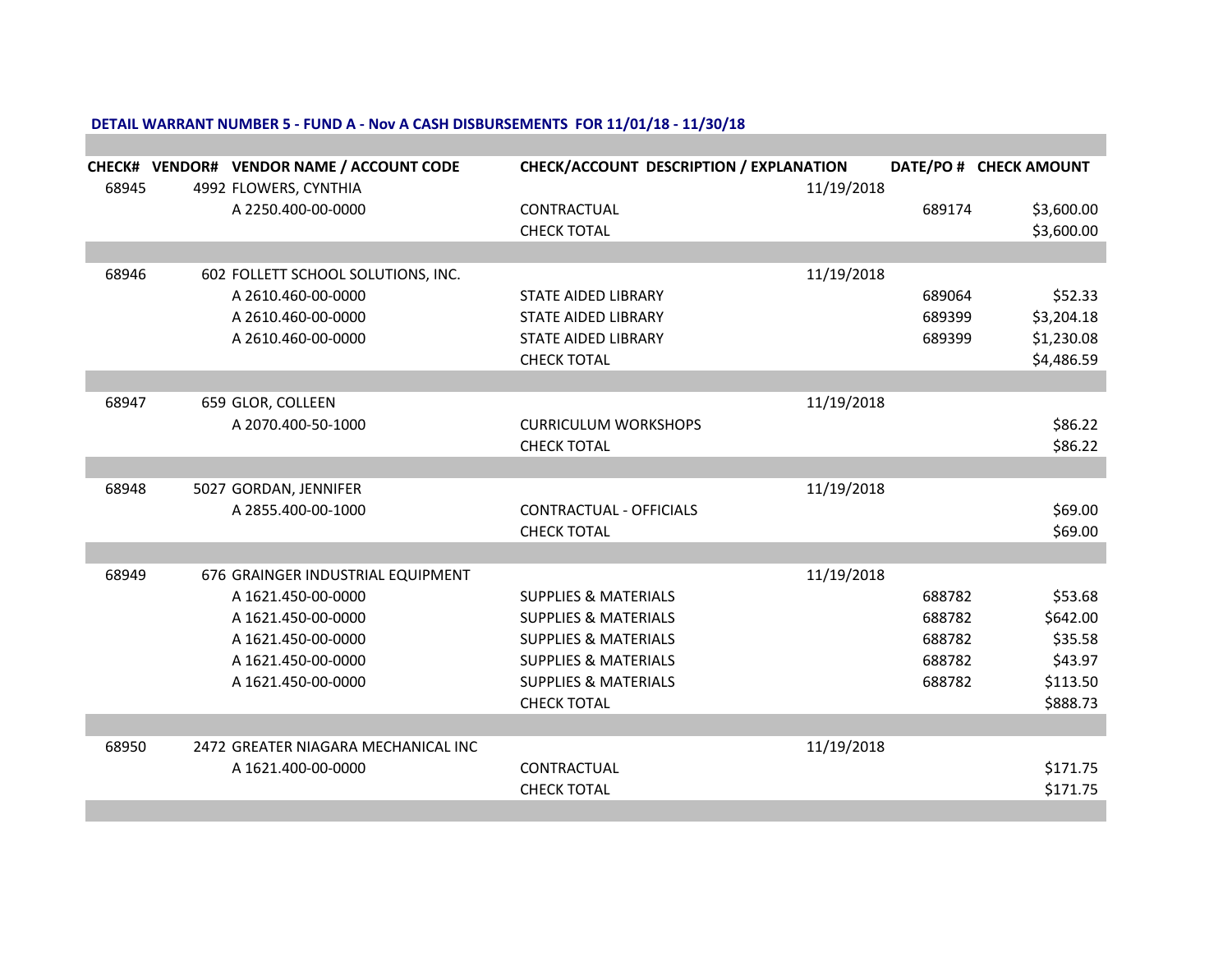| 68951 | CHECK# VENDOR# VENDOR NAME / ACCOUNT CODE<br>691 GREENBERG, MICHAEL | CHECK/ACCOUNT DESCRIPTION / EXPLANATION | 11/19/2018 |        | DATE/PO # CHECK AMOUNT |
|-------|---------------------------------------------------------------------|-----------------------------------------|------------|--------|------------------------|
|       |                                                                     |                                         |            |        |                        |
|       | A 2855.400-00-1000                                                  | <b>CONTRACTUAL - OFFICIALS</b>          |            |        | \$40.00                |
|       |                                                                     | <b>CHECK TOTAL</b>                      |            |        | \$40.00                |
|       |                                                                     |                                         |            |        |                        |
| 68952 | 6103 HACH COMPANY                                                   |                                         | 11/19/2018 |        |                        |
|       | A 2110.450-09-0000                                                  | <b>SUPPLIES &amp; MATERIALS - HS</b>    |            | 689400 | \$300.29               |
|       |                                                                     | <b>CHECK TOTAL</b>                      |            |        | \$300.29               |
|       |                                                                     |                                         |            |        |                        |
| 68953 | 5878 HALGASH, BRAD                                                  |                                         | 11/19/2018 |        |                        |
|       | A 2855.400-00-0000                                                  | CONTRACTUAL                             |            |        | \$356.10               |
|       |                                                                     | <b>CHECK TOTAL</b>                      |            |        | \$356.10               |
|       |                                                                     |                                         |            |        |                        |
| 68954 |                                                                     |                                         |            |        |                        |
|       | 5213 HB SOLUTIONS LLC                                               |                                         | 11/19/2018 |        |                        |
|       | A 1420.400-00-2000                                                  | <b>LEGAL-CONTRACT EXP</b>               |            | 688818 | \$1,750.00             |
|       |                                                                     | <b>CHECK TOTAL</b>                      |            |        | \$1,750.00             |
|       |                                                                     |                                         |            |        |                        |
| 68955 | 2156 HEINEMANN                                                      |                                         | 11/19/2018 |        |                        |
|       | A 2070.450-00-0000                                                  | <b>SUPPLIES &amp; MATERIALS</b>         |            | 689266 | \$30,960.00            |
|       | A 2070.450-00-0000                                                  | <b>SUPPLIES &amp; MATERIALS</b>         |            | 689265 | \$10,910.00            |
|       | A 2110.485-00-0000                                                  | <b>TEXTBOOKS</b>                        |            | 689265 | \$16,180.00            |
|       |                                                                     | <b>CHECK TOTAL</b>                      |            |        | \$58,050.00            |
|       |                                                                     |                                         |            |        |                        |
| 68956 | 743 HEMER MUSIC CORP                                                |                                         | 11/19/2018 |        |                        |
|       | A 2110.450-09-0011                                                  | MUSIC INSTRUMENTAL                      |            | 689082 | \$180.00               |
|       |                                                                     | <b>CHECK TOTAL</b>                      |            |        | \$180.00               |
|       |                                                                     |                                         |            |        |                        |
|       |                                                                     |                                         |            |        |                        |
| 68957 | 6026 HILL, NICHOLAS                                                 |                                         | 11/19/2018 |        |                        |
|       | A 2020.450-07-0000                                                  | MATLS/SUPP - MS                         |            |        | \$59.95                |
|       |                                                                     | <b>CHECK TOTAL</b>                      |            |        | \$59.95                |
|       |                                                                     |                                         |            |        |                        |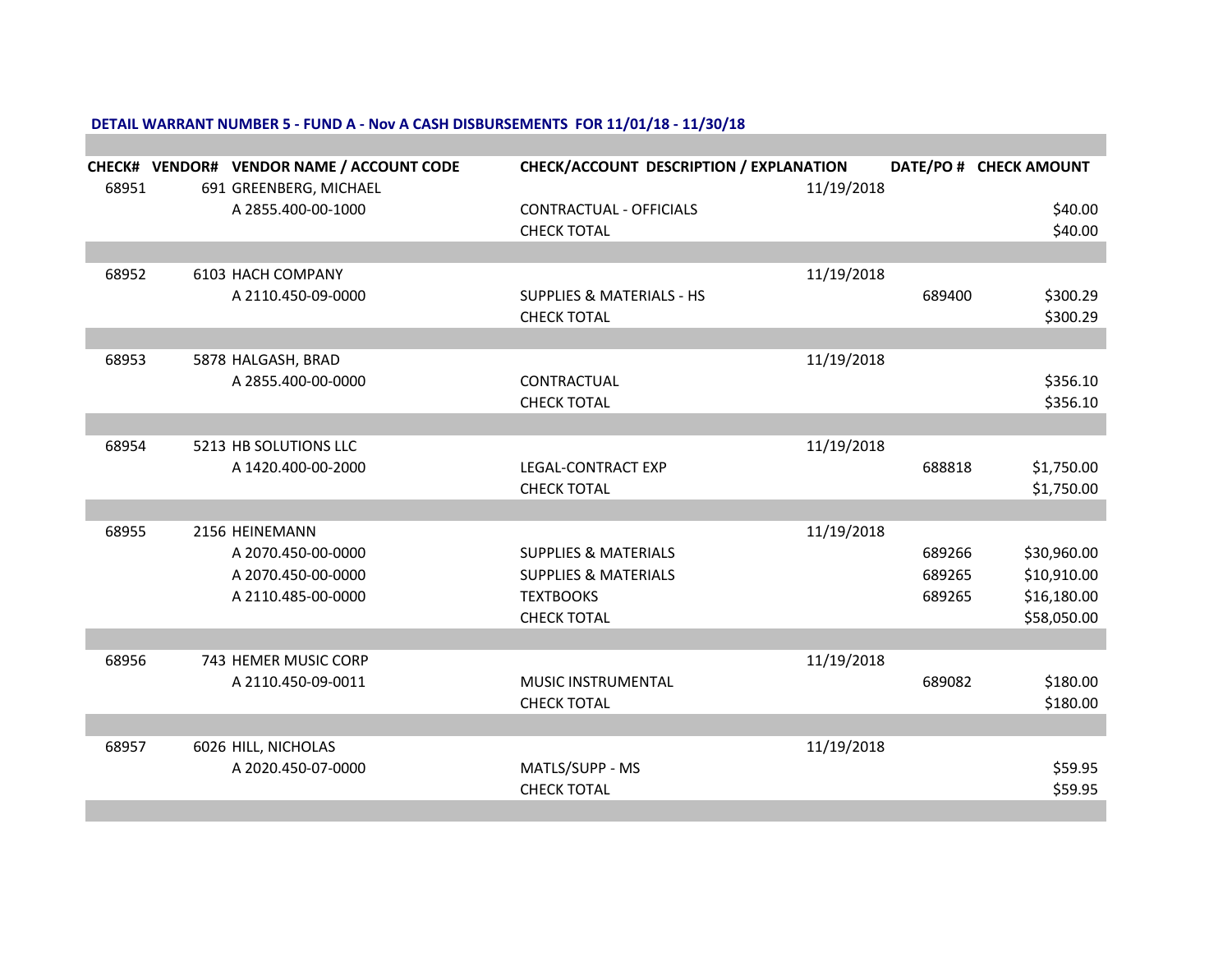|       | CHECK# VENDOR# VENDOR NAME / ACCOUNT CODE | CHECK/ACCOUNT DESCRIPTION / EXPLANATION |            |        | DATE/PO # CHECK AMOUNT |
|-------|-------------------------------------------|-----------------------------------------|------------|--------|------------------------|
| 68958 | 765 HODGSON RUSS LLP                      |                                         | 11/19/2018 |        |                        |
|       | A 1420.400-00-2000                        | <b>LEGAL-CONTRACT EXP</b>               |            | 688816 | \$163.98               |
|       | A 1420.400-00-2000                        | <b>LEGAL-CONTRACT EXP</b>               |            | 688816 | \$899.10               |
|       |                                           | <b>CHECK TOTAL</b>                      |            |        | \$1,063.08             |
|       |                                           |                                         |            |        |                        |
| 68959 | 772 HOME DEPOT                            |                                         | 11/19/2018 |        |                        |
|       | A 1621.450-00-0000                        | <b>SUPPLIES &amp; MATERIALS</b>         |            | 688781 | \$74.23                |
|       | A 1621.450-00-0000                        | <b>SUPPLIES &amp; MATERIALS</b>         |            | 688781 | \$148.34               |
|       | A 1621.450-00-0000                        | <b>SUPPLIES &amp; MATERIALS</b>         |            | 688781 | \$212.92               |
|       |                                           | <b>CHECK TOTAL</b>                      |            |        | \$435.49               |
|       |                                           |                                         |            |        |                        |
| 68960 | 776 HOOVER, JONATHAN J                    |                                         | 11/19/2018 |        |                        |
|       | A 2110.450-07-0000                        | <b>SUPPLIES &amp; MATERIALS - MS</b>    |            |        | \$483.25               |
|       |                                           | <b>CHECK TOTAL</b>                      |            |        | \$483.25               |
|       |                                           |                                         |            |        |                        |
| 68961 | 6102 HORANBURG-NOONAN, SHANNON            |                                         | 11/19/2018 |        |                        |
|       | A 2250.400-00-0000                        | CONTRACTUAL                             |            | 689388 | \$21.31                |
|       |                                           | <b>CHECK TOTAL</b>                      |            |        | \$21.31                |
|       |                                           |                                         |            |        |                        |
| 68962 | 845 JERRY'S ARTARAMA                      |                                         | 11/19/2018 |        |                        |
|       | A 2110.450-09-0015                        | <b>ART</b>                              |            | 689111 | \$3,709.92             |
|       |                                           | <b>CHECK TOTAL</b>                      |            |        | \$3,709.92             |
|       |                                           |                                         |            |        |                        |
| 68963 | 3521 JR SWANSON PLUMBING CO. INC          |                                         | 11/19/2018 |        |                        |
|       | A 1620.400-00-0000                        | CONTRACTUAL                             |            | 689377 | \$1,147.00             |
|       | A 1621.400-00-0000                        | CONTRACTUAL                             |            |        | \$2,100.00             |
|       |                                           | <b>CHECK TOTAL</b>                      |            |        | \$3,247.00             |
|       |                                           |                                         |            |        |                        |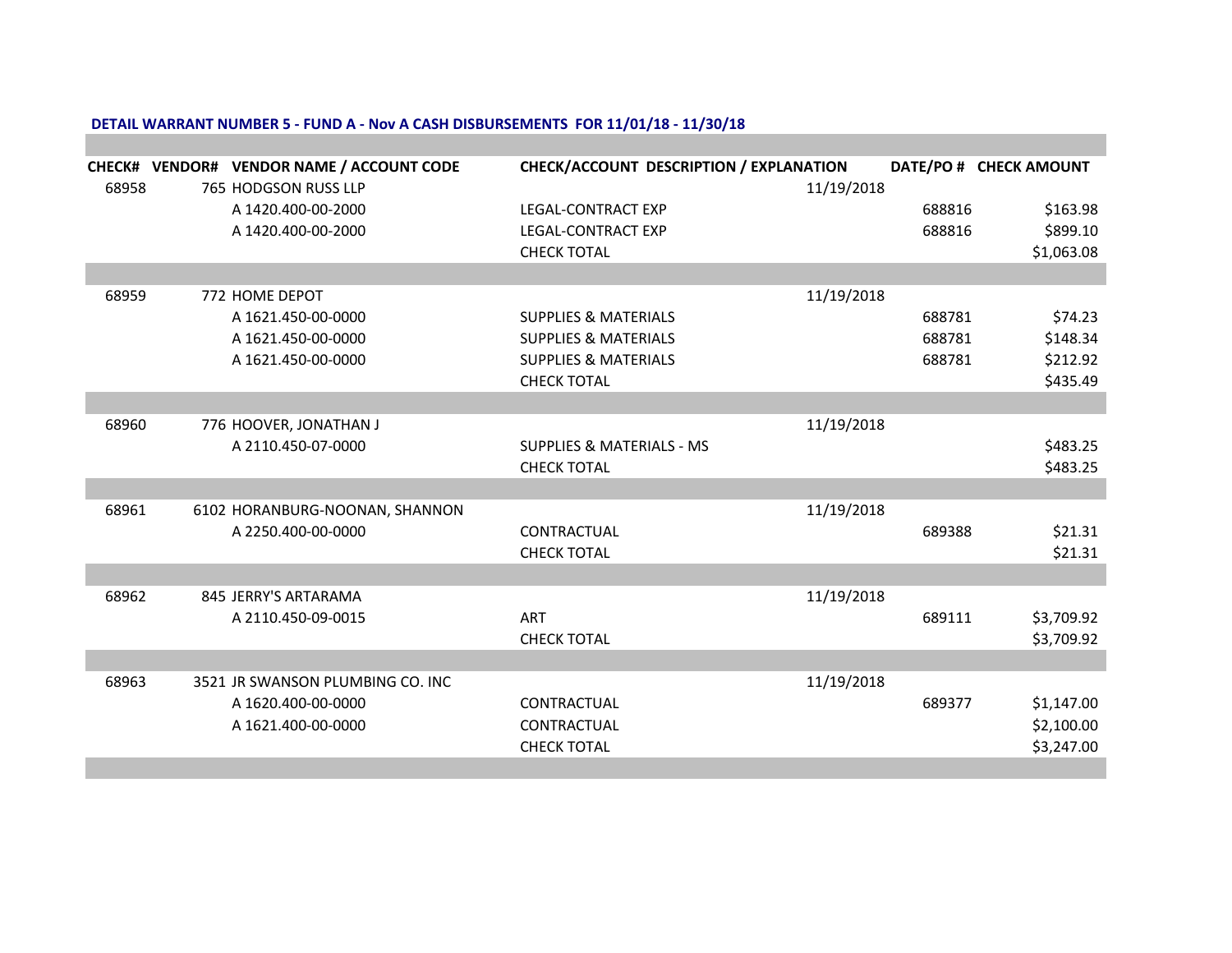| 68964 | CHECK# VENDOR# VENDOR NAME / ACCOUNT CODE<br>6089 KARP, ELLEN | CHECK/ACCOUNT DESCRIPTION / EXPLANATION | 11/19/2018 |        | DATE/PO # CHECK AMOUNT |
|-------|---------------------------------------------------------------|-----------------------------------------|------------|--------|------------------------|
|       | A 2250.400-00-0000                                            | CONTRACTUAL                             |            | 689326 | \$24.85                |
|       |                                                               | <b>CHECK TOTAL</b>                      |            |        | \$24.85                |
|       |                                                               |                                         |            |        |                        |
| 68965 | 2065 KEY BANK                                                 |                                         | 11/19/2018 |        |                        |
|       | A 1240.400-00-1000                                            | CONTRACTUAL                             |            |        | \$954.79               |
|       |                                                               | <b>CHECK TOTAL</b>                      |            |        | \$954.79               |
|       |                                                               |                                         |            |        |                        |
| 68966 | 909 KURK FUEL COMPANY                                         |                                         | 11/19/2018 |        |                        |
|       | A 5540.450-00-0000                                            | <b>SUPPLIES &amp; MATERIALS - FUEL</b>  |            |        | \$2,156.03             |
|       | A 1621.450-00-0000                                            | <b>SUPPLIES &amp; MATERIALS</b>         |            | 689032 | \$284.31               |
|       | A 5540.450-00-0000                                            | <b>SUPPLIES &amp; MATERIALS - FUEL</b>  |            |        | \$2,349.56             |
|       | A 5540.450-00-0000                                            | <b>SUPPLIES &amp; MATERIALS - FUEL</b>  |            |        | \$1,985.78             |
|       |                                                               | <b>CHECK TOTAL</b>                      |            |        | \$6,775.68             |
|       |                                                               |                                         |            |        |                        |
| 68967 | 910 KURTZ BROS                                                |                                         | 11/19/2018 |        |                        |
|       | A 2110.200-00-0000                                            | <b>EQUIPMENT</b>                        |            | 689391 | \$4,293.00             |
|       |                                                               | <b>CHECK TOTAL</b>                      |            |        | \$4,293.00             |
|       |                                                               |                                         |            |        |                        |
| 68968 | 4100 LOCKPORT SURPLUS CTR                                     |                                         | 11/19/2018 |        |                        |
|       | A 1621.450-00-0000                                            | <b>SUPPLIES &amp; MATERIALS</b>         |            | 689109 | \$399.98               |
|       |                                                               | <b>CHECK TOTAL</b>                      |            |        | \$399.98               |
|       |                                                               |                                         |            |        |                        |
| 68969 | 6121 LYON, HEATHER                                            |                                         | 11/19/2018 |        |                        |
|       | A 2070.400-50-3000                                            | TRAVEL/MEETINGS                         |            |        | \$126.06               |
|       |                                                               | <b>CHECK TOTAL</b>                      |            |        | \$126.06               |
|       |                                                               |                                         |            |        |                        |
| 68970 | 1025 MAKE MUSIC                                               |                                         | 11/19/2018 |        |                        |
|       | A 2630.460-00-0000                                            | <b>STATE AIDED SOFTWARE</b>             |            | 688771 | \$3,200.00             |
|       |                                                               | <b>CHECK TOTAL</b>                      |            |        | \$3,200.00             |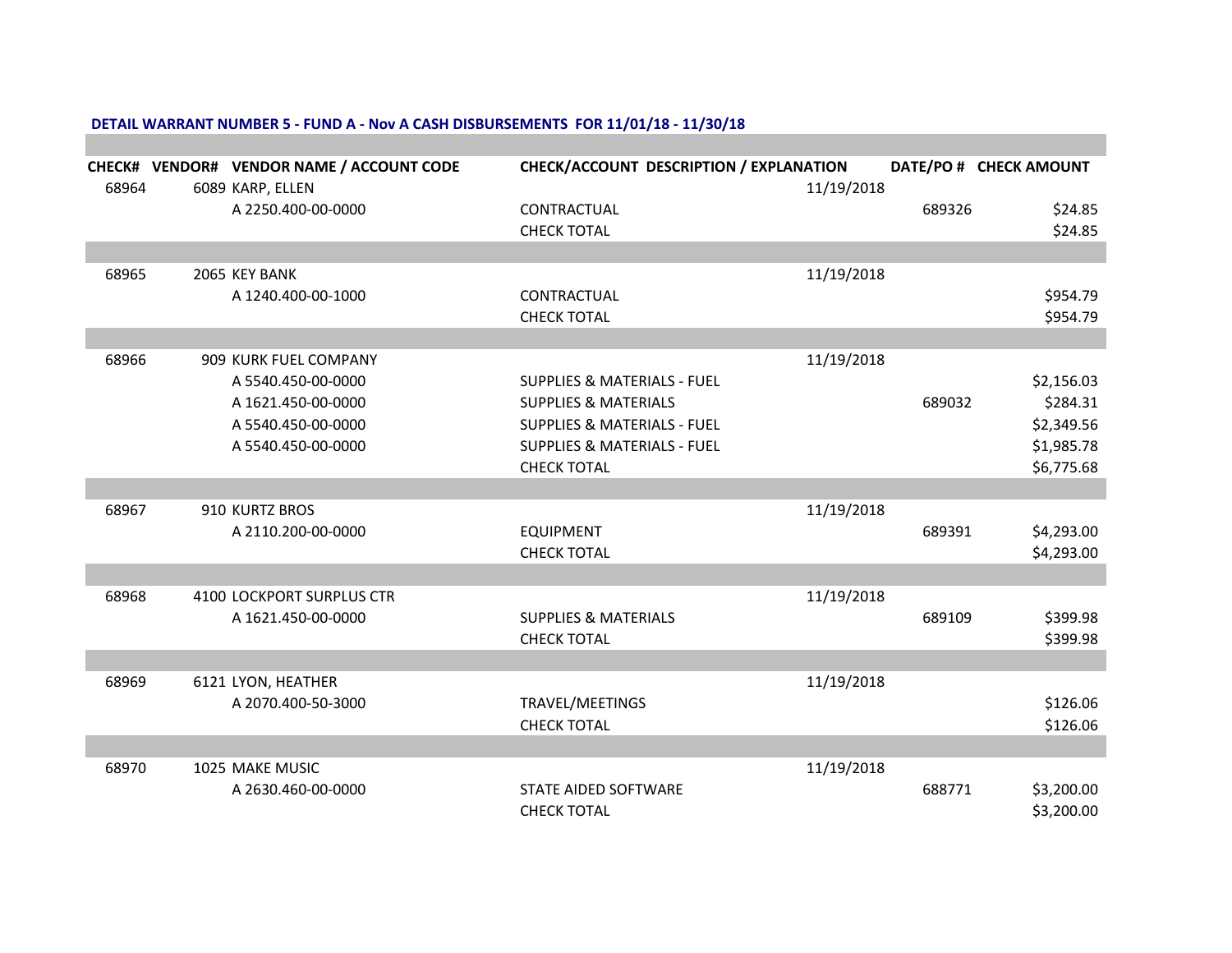|       | CHECK# VENDOR# VENDOR NAME / ACCOUNT CODE | CHECK/ACCOUNT DESCRIPTION / EXPLANATION |            |        | DATE/PO # CHECK AMOUNT |
|-------|-------------------------------------------|-----------------------------------------|------------|--------|------------------------|
|       |                                           |                                         |            |        |                        |
| 68971 | 1044 MARTIN MEDICAL EQUIPMENT SERVI       |                                         | 11/19/2018 |        |                        |
|       | A 2815.400-00-0000                        | CONTRACTUAL                             |            |        | \$49.00                |
|       |                                           | <b>CHECK TOTAL</b>                      |            |        | \$49.00                |
|       |                                           |                                         |            |        |                        |
| 68972 | 5887 MARY CARIOLA CHILDRENS CENTER        |                                         | 11/19/2018 |        |                        |
|       | A 2250.472-00-0000                        | <b>TUITION - ALL OTHER</b>              |            | 689434 | \$3,433.97             |
|       |                                           | <b>CHECK TOTAL</b>                      |            |        | \$3,433.97             |
|       |                                           |                                         |            |        |                        |
| 68973 | 6112 MARYLAND HISTORIC SOCIETY            |                                         | 11/19/2018 |        |                        |
|       | A 2610.450-07-0000                        | LIB SUPPLIES MS                         |            | 689438 | \$500.00               |
|       | A 2610.450-07-0000                        | LIB SUPPLIES MS                         |            | 689438 | \$200.00               |
|       |                                           | <b>CHECK TOTAL</b>                      |            |        | \$700.00               |
|       |                                           |                                         |            |        |                        |
| 68974 | 4674 MASON, W.B. COMPANY INC              |                                         | 11/19/2018 |        |                        |
|       | A 2110.450-05-0000                        | <b>SUPPLIES &amp; MATERIALS - IEC</b>   |            | 688961 | \$34.70                |
|       | A 2110.450-05-0000                        | <b>SUPPLIES &amp; MATERIALS - IEC</b>   |            | 688961 | \$499.13               |
|       | A 2110.450-05-0000                        | <b>SUPPLIES &amp; MATERIALS - IEC</b>   |            | 688961 | \$53.00                |
|       | A 2110.450-05-0000                        | <b>SUPPLIES &amp; MATERIALS - IEC</b>   |            | 688961 | \$69.40                |
|       | A 2110.450-05-0000                        | <b>SUPPLIES &amp; MATERIALS - IEC</b>   |            |        | (\$157.10)             |
|       |                                           | <b>CHECK TOTAL</b>                      |            |        | \$499.13               |
|       |                                           |                                         |            |        |                        |
| 68975 | 1079 MCMAHON, GAIL                        |                                         | 11/19/2018 |        |                        |
|       | A 9060.800-00-3000                        | HEALTH INSURANCE - RETIREES             |            |        | \$1,416.00             |
|       |                                           | <b>CHECK TOTAL</b>                      |            |        | \$1,416.00             |
| 68976 | 1086 MEDCO SUPPLY COMPANY                 |                                         | 11/19/2018 |        |                        |
|       | A 2815.450-07-0000                        | <b>SUPPLIES - MS</b>                    |            | 688996 | \$2.24                 |
|       |                                           | <b>CHECK TOTAL</b>                      |            |        | \$2.24                 |
|       |                                           |                                         |            |        |                        |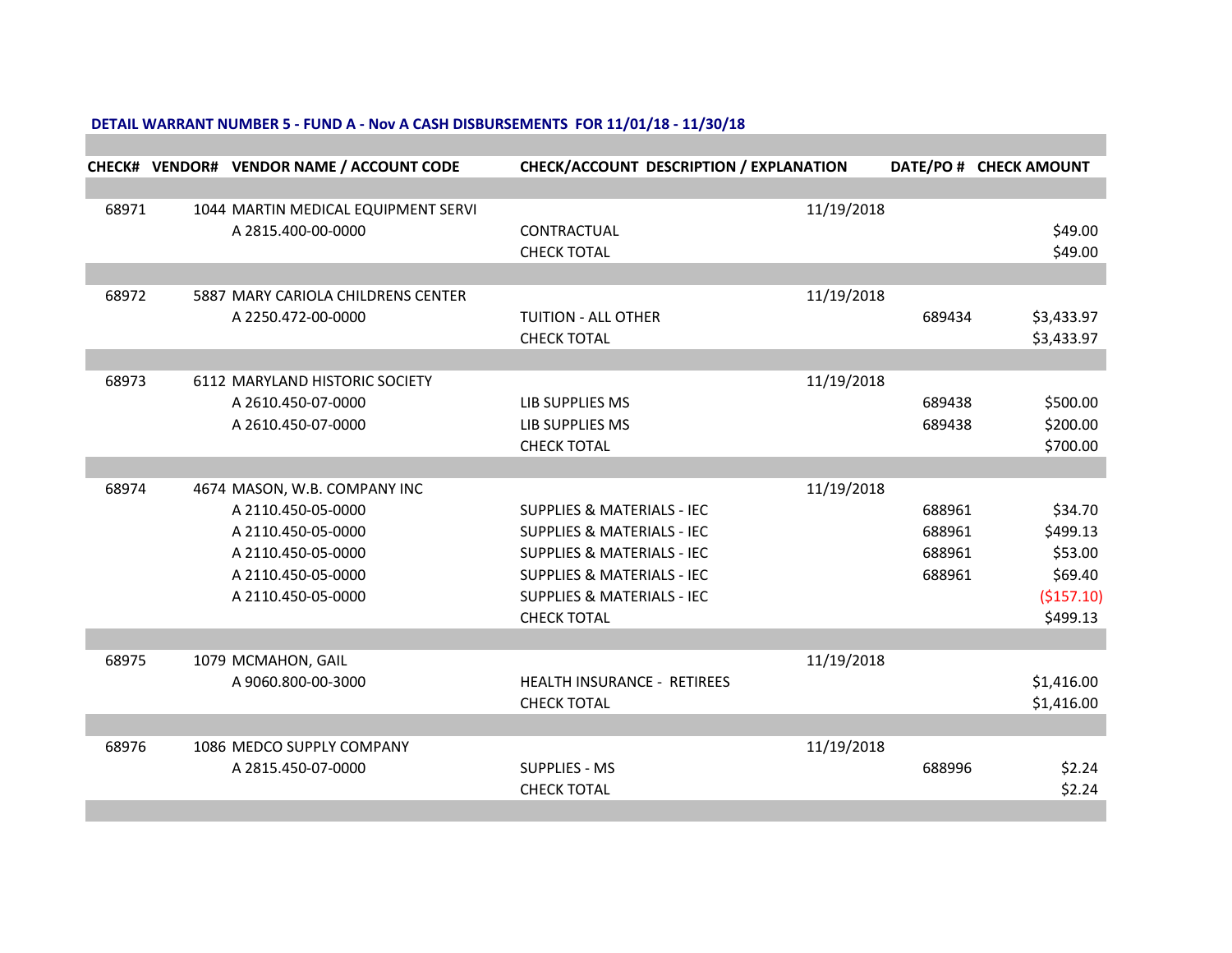| 68977 | CHECK# VENDOR# VENDOR NAME / ACCOUNT CODE<br>1118 MODERN DISPOSAL SVS                                                            | CHECK/ACCOUNT DESCRIPTION / EXPLANATION                                                                                  | 11/19/2018 |                                                | DATE/PO # CHECK AMOUNT                                                      |
|-------|----------------------------------------------------------------------------------------------------------------------------------|--------------------------------------------------------------------------------------------------------------------------|------------|------------------------------------------------|-----------------------------------------------------------------------------|
|       | A 1620.400-00-5000<br>A 1620.400-00-5000<br>A 1620.400-00-5000                                                                   | CONTRACTUAL - GARBAGE DISPOSAL<br>CONTRACTUAL - GARBAGE DISPOSAL<br>CONTRACTUAL - GARBAGE DISPOSAL<br><b>CHECK TOTAL</b> |            | 688792<br>688792<br>688792                     | \$508.00<br>\$103.48<br>\$134.69<br>\$746.17                                |
|       |                                                                                                                                  |                                                                                                                          |            |                                                |                                                                             |
| 68978 | 1123 MONACO'S VIOLIN SHOP<br>A 2110.400-09-0011                                                                                  | MUSIC INSTRUMENTAL<br><b>CHECK TOTAL</b>                                                                                 | 11/19/2018 | 688933                                         | \$255.00<br>\$255.00                                                        |
|       |                                                                                                                                  |                                                                                                                          |            |                                                |                                                                             |
| 68979 | 5225 MONOPRICE, INC.<br>A 2630.200-00-0000                                                                                       | <b>STATE AIDED HARDWARE</b><br><b>CHECK TOTAL</b>                                                                        | 11/19/2018 | 689414                                         | \$26.69<br>\$26.69                                                          |
|       |                                                                                                                                  |                                                                                                                          |            |                                                |                                                                             |
| 68980 | 5825 NAESP MENTOR PROGRAM<br>A 2020.400-00-0000                                                                                  | CONTRACTUAL<br><b>CHECK TOTAL</b>                                                                                        | 11/19/2018 |                                                | \$650.00<br>\$650.00                                                        |
| 68981 | 2163 NATIONAL FUEL GAS CORPORATION                                                                                               |                                                                                                                          | 11/19/2018 |                                                |                                                                             |
|       | A 1620.421-00-0000<br>A 1620.421-00-0000<br>A 1620.421-00-0000                                                                   | <b>NATURAL GAS</b><br><b>NATURAL GAS</b><br><b>NATURAL GAS</b><br><b>CHECK TOTAL</b>                                     |            | 688800<br>688800<br>688800                     | \$959.26<br>\$63.74<br>\$11,930.51<br>\$12,953.51                           |
|       |                                                                                                                                  |                                                                                                                          |            |                                                |                                                                             |
| 68982 | 1176 NATIONAL GRID<br>A 1620.423-00-0000<br>A 1620.423-00-0000<br>A 1620.423-00-0000<br>A 1620.423-00-0000<br>A 1620.423-00-0000 | <b>ELECTRIC</b><br><b>ELECTRIC</b><br><b>ELECTRIC</b><br><b>ELECTRIC</b><br><b>ELECTRIC</b><br><b>CHECK TOTAL</b>        | 11/19/2018 | 688812<br>688812<br>688812<br>688812<br>688812 | \$20.78<br>\$55.30<br>\$1,403.60<br>\$6,202.32<br>\$4,305.21<br>\$11,987.21 |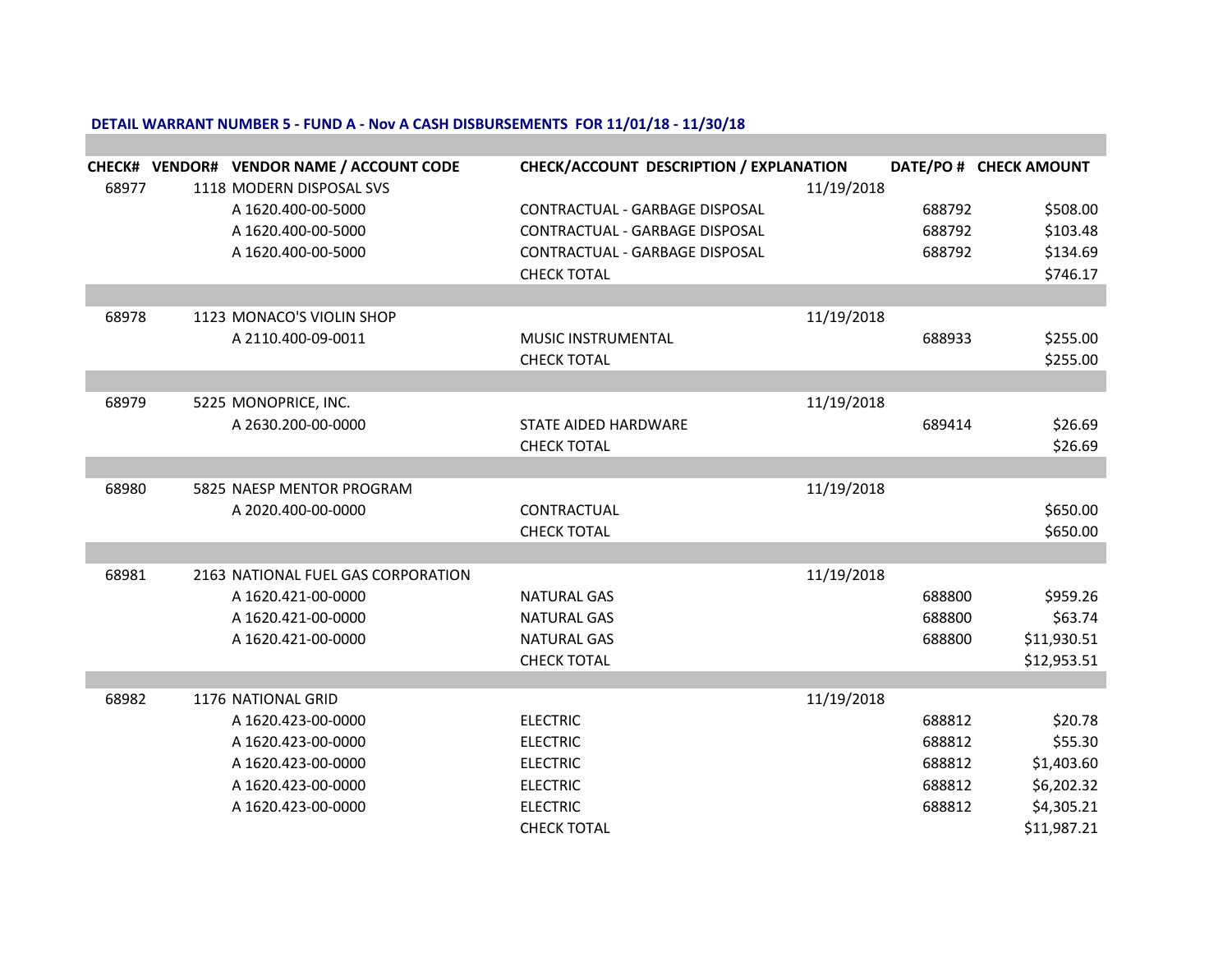| DETAIL WARRANT NUMBER 5 - FUND A - Nov A CASH DISBURSEMENTS FOR 11/01/18 - 11/30/18 |  |  |  |
|-------------------------------------------------------------------------------------|--|--|--|
|-------------------------------------------------------------------------------------|--|--|--|

|       | CHECK# VENDOR# VENDOR NAME / ACCOUNT CODE               | CHECK/ACCOUNT DESCRIPTION / EXPLANATION |            |        | DATE/PO # CHECK AMOUNT |
|-------|---------------------------------------------------------|-----------------------------------------|------------|--------|------------------------|
|       |                                                         |                                         |            |        |                        |
| 68983 | 1207 NIAGARA FALLS ATHLETICS                            |                                         | 11/19/2018 |        |                        |
|       | A 5540.400-00-6000                                      | <b>CONTRACT - SPORTS</b>                |            |        | \$473.33               |
|       |                                                         | <b>CHECK TOTAL</b>                      |            |        | \$473.33               |
|       |                                                         |                                         |            |        |                        |
| 68984 | 2900 NIAGARA FALLS MEM. MED. CTR.<br>A 2855.400-00-0000 | CONTRACTUAL                             | 11/19/2018 | 688838 | \$20,500.00            |
|       |                                                         | <b>CHECK TOTAL</b>                      |            |        | \$20,500.00            |
|       |                                                         |                                         |            |        |                        |
| 68985 | 1212 NIAGARA FRONTIER COUNTRY CLUB                      |                                         | 11/19/2018 |        |                        |
|       | A 2855.400-00-0000                                      | CONTRACTUAL                             |            | 688832 | \$1,200.00             |
|       |                                                         | <b>CHECK TOTAL</b>                      |            |        | \$1,200.00             |
|       |                                                         |                                         |            |        |                        |
| 68986 | 1211 NIAGARA FRONTIER EQUIPMENT                         |                                         | 11/19/2018 |        |                        |
|       | A 1621.450-00-0000                                      | <b>SUPPLIES &amp; MATERIALS</b>         |            | 689369 | \$1,445.73             |
|       |                                                         | <b>CHECK TOTAL</b>                      |            |        | \$1,445.73             |
|       |                                                         |                                         |            |        |                        |
| 68987 | 4778 NIAGARA FRONTIER READING COUNC                     |                                         | 11/19/2018 |        |                        |
|       | A 2250.400-00-0000                                      | CONTRACTUAL<br><b>CHECK TOTAL</b>       |            |        | \$35.00<br>\$35.00     |
|       |                                                         |                                         |            |        |                        |
| 68988 | 1217 NIAGARA GAZETTE                                    |                                         | 11/19/2018 |        |                        |
|       | A 1010.400-00-1000                                      | <b>BOE CONTRACTUAL</b>                  |            | 688841 | \$10.91                |
|       | A 1010.400-00-1000                                      | <b>BOE CONTRACTUAL</b>                  |            | 688841 | \$10.91                |
|       |                                                         | <b>CHECK TOTAL</b>                      |            |        | \$21.82                |
|       |                                                         |                                         |            |        |                        |
| 68989 | 3063 NIAGARA LOCK & KEY SERVICE INC                     |                                         | 11/19/2018 |        |                        |
|       | A 1621.450-00-0000                                      | <b>SUPPLIES &amp; MATERIALS</b>         |            | 688796 | \$169.20               |
|       |                                                         | <b>CHECK TOTAL</b>                      |            |        | \$169.20               |
|       |                                                         |                                         |            |        |                        |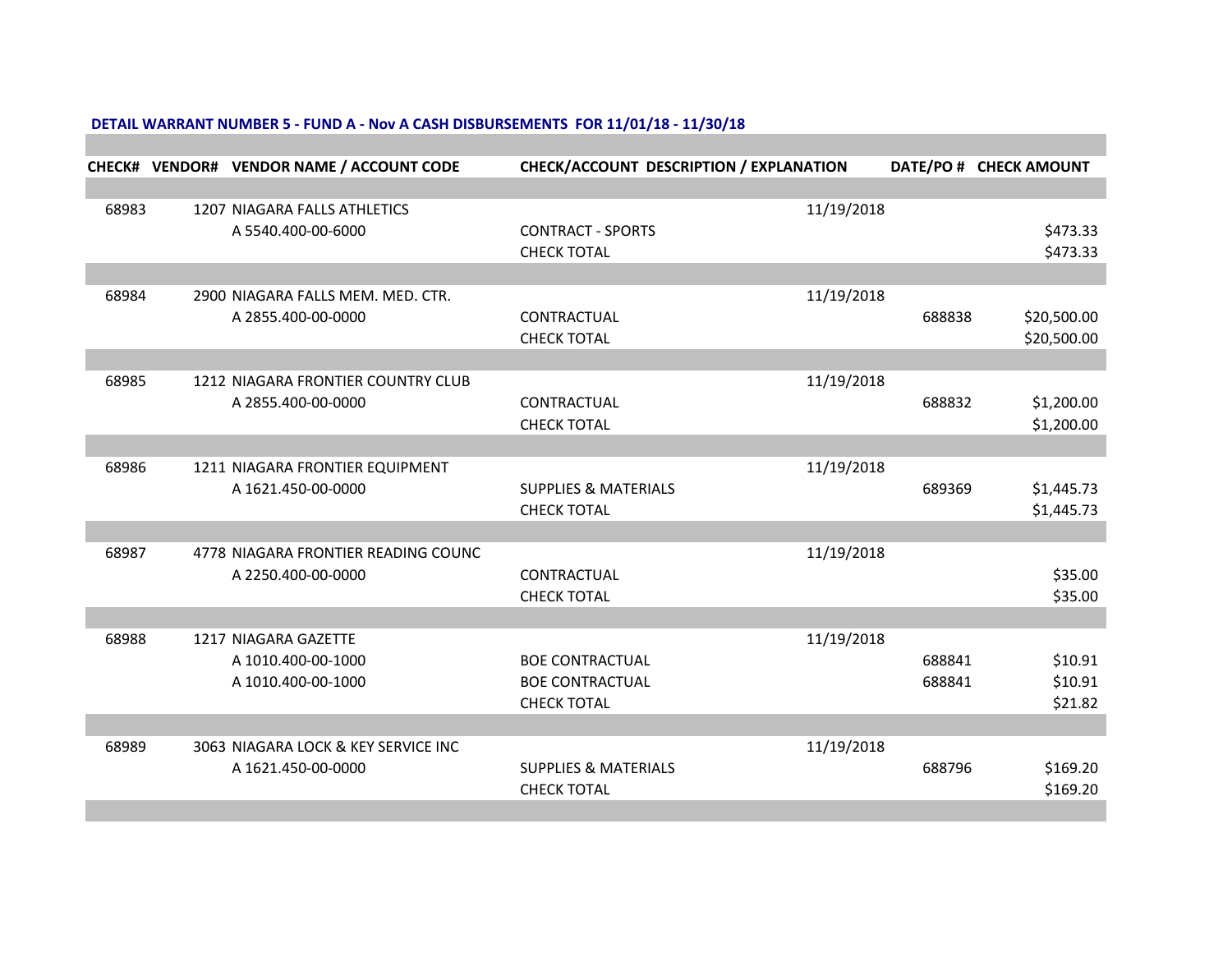|       | CHECK# VENDOR# VENDOR NAME / ACCOUNT CODE | CHECK/ACCOUNT DESCRIPTION / EXPLANATION |            |        | DATE/PO # CHECK AMOUNT |
|-------|-------------------------------------------|-----------------------------------------|------------|--------|------------------------|
| 68990 | 1220 NIAGARA POWER COALITION              |                                         | 11/19/2018 |        |                        |
|       | A 1010.400-00-0000                        | NIAGARA POWER COALITION                 |            | 688804 | \$1,925.00             |
|       |                                           | <b>CHECK TOTAL</b>                      |            |        | \$1,925.00             |
|       |                                           |                                         |            |        |                        |
| 68991 | 1222 NIAGARA UNIVERSITY                   |                                         | 11/19/2018 |        |                        |
|       | A 2110.400-09-0052                        | CONTRACTUAL INTERNATIONAL HS            |            |        | \$283.00               |
|       |                                           | <b>CHECK TOTAL</b>                      |            |        | \$283.00               |
|       |                                           |                                         |            |        |                        |
| 68992 | 5647 NICKERSON CORPORATION                |                                         | 11/19/2018 |        |                        |
|       | A 1621.200-00-0000                        | MAINTENANCE OF PLANT - EQUIPMENT        |            | 689316 | \$935.68               |
|       |                                           | <b>CHECK TOTAL</b>                      |            |        | \$935.68               |
|       |                                           |                                         |            |        |                        |
| 68993 | 1233 NICOLETTI, ANTHONY P.                |                                         | 11/19/2018 |        |                        |
|       | A 1620.400-00-6000                        | <b>CONTRACTUAL - SECURITY</b>           |            |        | \$246.00               |
|       |                                           | <b>CHECK TOTAL</b>                      |            |        | \$246.00               |
|       |                                           |                                         |            |        |                        |
| 68994 | 3887 NRSI.COM                             |                                         | 11/19/2018 |        |                        |
|       | A 2250.450-00-0000                        | <b>SUPPLIES &amp; MATERIALS</b>         |            | 689416 | \$428.84               |
|       |                                           | <b>CHECK TOTAL</b>                      |            |        | \$428.84               |
|       |                                           |                                         |            |        |                        |
| 68995 | 1283 NYSSBA                               |                                         | 11/19/2018 |        |                        |
|       | A 1010.400-00-1000                        | <b>BOE CONTRACTUAL</b>                  |            |        | \$9,939.00             |
|       |                                           | <b>CHECK TOTAL</b>                      |            |        | \$9,939.00             |
|       |                                           |                                         |            |        |                        |
| 68996 | 3198 OLMSTED CENTER FOR SIGHT             |                                         | 11/19/2018 |        |                        |
|       | A 2250.400-00-0000                        | CONTRACTUAL                             |            | 689170 | \$1,198.22             |
|       |                                           | <b>CHECK TOTAL</b>                      |            |        | \$1,198.22             |
|       |                                           |                                         |            |        |                        |
| 68997 | 1314 ORLEANS/NIAGARA BOCES                |                                         | 11/19/2018 |        |                        |
|       | A 1060.450-00-0000                        | <b>SUPPLIES &amp; MATERIALS</b>         |            | 689346 | \$1,500.00             |
|       |                                           | <b>CHECK TOTAL</b>                      |            |        | \$1,500.00             |

and the state of the state of the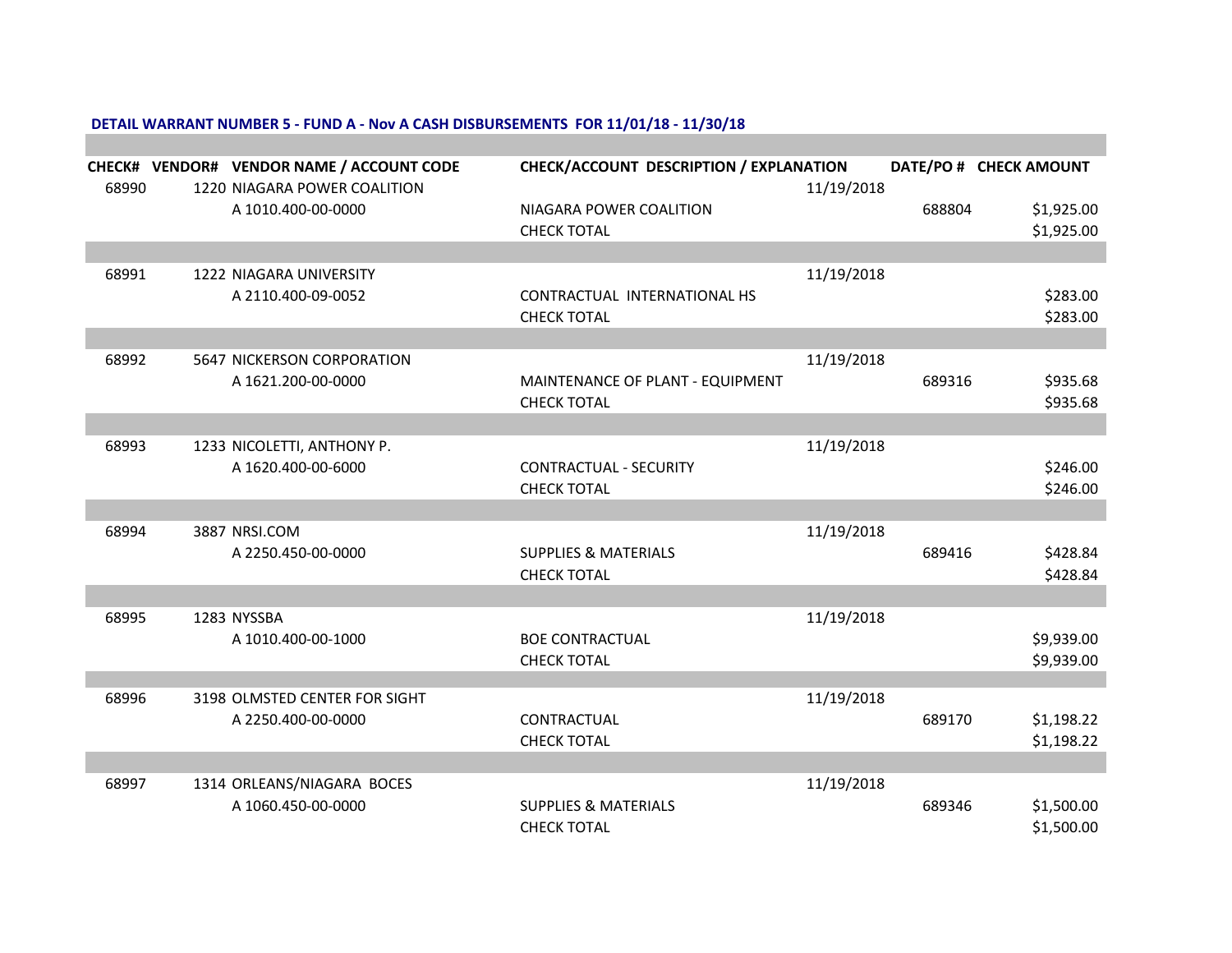|       | CHECK# VENDOR# VENDOR NAME / ACCOUNT CODE | CHECK/ACCOUNT DESCRIPTION / EXPLANATION |            |        | DATE/PO # CHECK AMOUNT |
|-------|-------------------------------------------|-----------------------------------------|------------|--------|------------------------|
|       |                                           |                                         |            |        |                        |
| 68998 | 3918 P & A ADMINISTRATIVE SERVICES        |                                         | 11/19/2018 |        |                        |
|       | A 9060.800-00-5000                        | <b>HEALTH INSURANCE FEES</b>            |            | 688724 | \$157.50               |
|       | A 9060.800-00-5000                        | <b>HEALTH INSURANCE FEES</b>            |            | 689122 | \$76.50                |
|       | A 9060.800-00-2000                        | <b>HEALTH INSURANCE - 105H</b>          |            | 688723 | \$804.00               |
|       |                                           | <b>CHECK TOTAL</b>                      |            |        | \$1,038.00             |
|       |                                           |                                         |            |        |                        |
| 68999 | 1368 PENZOTTI, JOHN A                     |                                         | 11/19/2018 |        |                        |
|       | A 1620.400-00-6000                        | <b>CONTRACTUAL - SECURITY</b>           |            |        | \$462.00               |
|       |                                           | <b>CHECK TOTAL</b>                      |            |        | \$462.00               |
|       |                                           |                                         |            |        |                        |
| 69000 | 4578 PERSONAL TOUCH                       |                                         | 11/19/2018 |        |                        |
|       | A 1240.400-00-1000                        | CONTRACTUAL                             |            | 689242 | \$9.00                 |
|       |                                           | <b>CHECK TOTAL</b>                      |            |        | \$9.00                 |
|       |                                           |                                         |            |        |                        |
| 69001 | 5271 PETTY CASH, TINA RODRIGUEZ           |                                         | 11/19/2018 |        |                        |
|       | A 2110.450-05-1000                        | IEC - INSTRUCTIONAL RECOGNITION         |            |        | \$89.97                |
|       |                                           | <b>CHECK TOTAL</b>                      |            |        | \$89.97                |
|       |                                           |                                         |            |        |                        |
| 69002 | 5333 PIEHL, GAYLE S.                      |                                         | 11/19/2018 |        |                        |
|       | A 9060.800-00-3000                        | HEALTH INSURANCE - RETIREES             |            |        | \$1,910.00             |
|       |                                           | <b>CHECK TOTAL</b>                      |            |        | \$1,910.00             |
| 69003 | 3613 PRAXAIR                              |                                         | 11/19/2018 |        |                        |
|       | A 2110.450-09-0000                        | <b>SUPPLIES &amp; MATERIALS - HS</b>    |            | 689451 | \$112.70               |
|       |                                           | <b>CHECK TOTAL</b>                      |            |        | \$112.70               |
|       |                                           |                                         |            |        |                        |
| 69004 | 6117 QUARANTILLO, ROBERT                  |                                         | 11/19/2018 |        |                        |
|       | A 250                                     | TAXES RECEIVABLE, CURRENT               |            |        | \$1,959.87             |
|       |                                           | <b>CHECK TOTAL</b>                      |            |        | \$1,959.87             |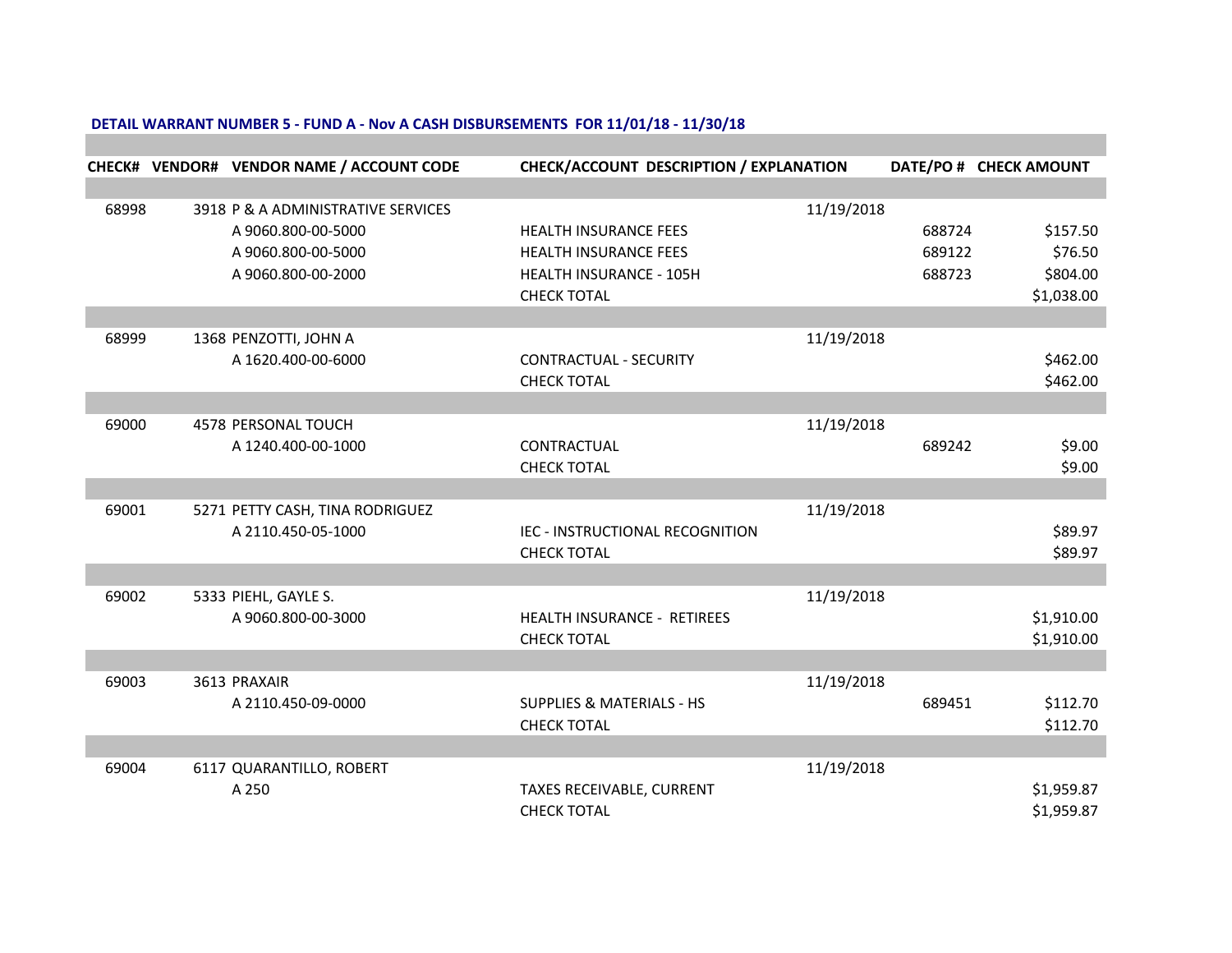|       | CHECK# VENDOR# VENDOR NAME / ACCOUNT CODE | CHECK/ACCOUNT DESCRIPTION / EXPLANATION |            |        | DATE/PO # CHECK AMOUNT |
|-------|-------------------------------------------|-----------------------------------------|------------|--------|------------------------|
|       |                                           |                                         |            |        |                        |
| 69005 | 4624 RODRIGUEZ, TINA                      |                                         | 11/19/2018 |        |                        |
|       | A 2110.450-05-1000                        | IEC - INSTRUCTIONAL RECOGNITION         |            |        | \$104.65               |
|       |                                           | <b>CHECK TOTAL</b>                      |            |        | \$104.65               |
|       |                                           |                                         |            |        |                        |
| 69006 | 5234 RUCKH, ALEXANDER P.                  |                                         | 11/19/2018 |        |                        |
|       | A 1620.400-00-6000                        | <b>CONTRACTUAL - SECURITY</b>           |            |        | \$178.50               |
|       |                                           | <b>CHECK TOTAL</b>                      |            |        | \$178.50               |
|       |                                           |                                         |            |        |                        |
| 69007 | 1540 SAIA COMMUNICATIONS                  |                                         | 11/19/2018 |        |                        |
|       | A 2110.450-09-0000                        | <b>SUPPLIES &amp; MATERIALS - HS</b>    |            | 689456 | \$101.75               |
|       |                                           | <b>CHECK TOTAL</b>                      |            |        | \$101.75               |
|       |                                           |                                         |            |        |                        |
| 69008 | 4641 SALADA, JOSH                         |                                         | 11/19/2018 |        |                        |
|       | A 1620.400-00-6000                        | <b>CONTRACTUAL - SECURITY</b>           |            |        | \$235.50               |
|       |                                           | <b>CHECK TOTAL</b>                      |            |        | \$235.50               |
|       |                                           |                                         |            |        |                        |
| 69009 | 1542 SALADA, MICHAEL                      |                                         | 11/19/2018 |        |                        |
|       | A 1620.400-00-6000                        | <b>CONTRACTUAL - SECURITY</b>           |            |        | \$303.00               |
|       |                                           | <b>CHECK TOTAL</b>                      |            |        | \$303.00               |
|       |                                           |                                         |            |        |                        |
| 69010 | 1564 SC DEGNAN CONSULTANTS LLC            |                                         | 11/19/2018 |        |                        |
|       | A 2250.400-00-0000                        | CONTRACTUAL                             |            | 689166 | \$1,622.00             |
|       |                                           | <b>CHECK TOTAL</b>                      |            |        | \$1,622.00             |
|       |                                           |                                         |            |        |                        |
| 69011 | 1593 VOIDED DURING PRINTING               |                                         | 11/19/2018 |        |                        |
|       |                                           | <b>CHECK TOTAL</b>                      |            |        | \$0.00                 |
|       |                                           |                                         |            |        |                        |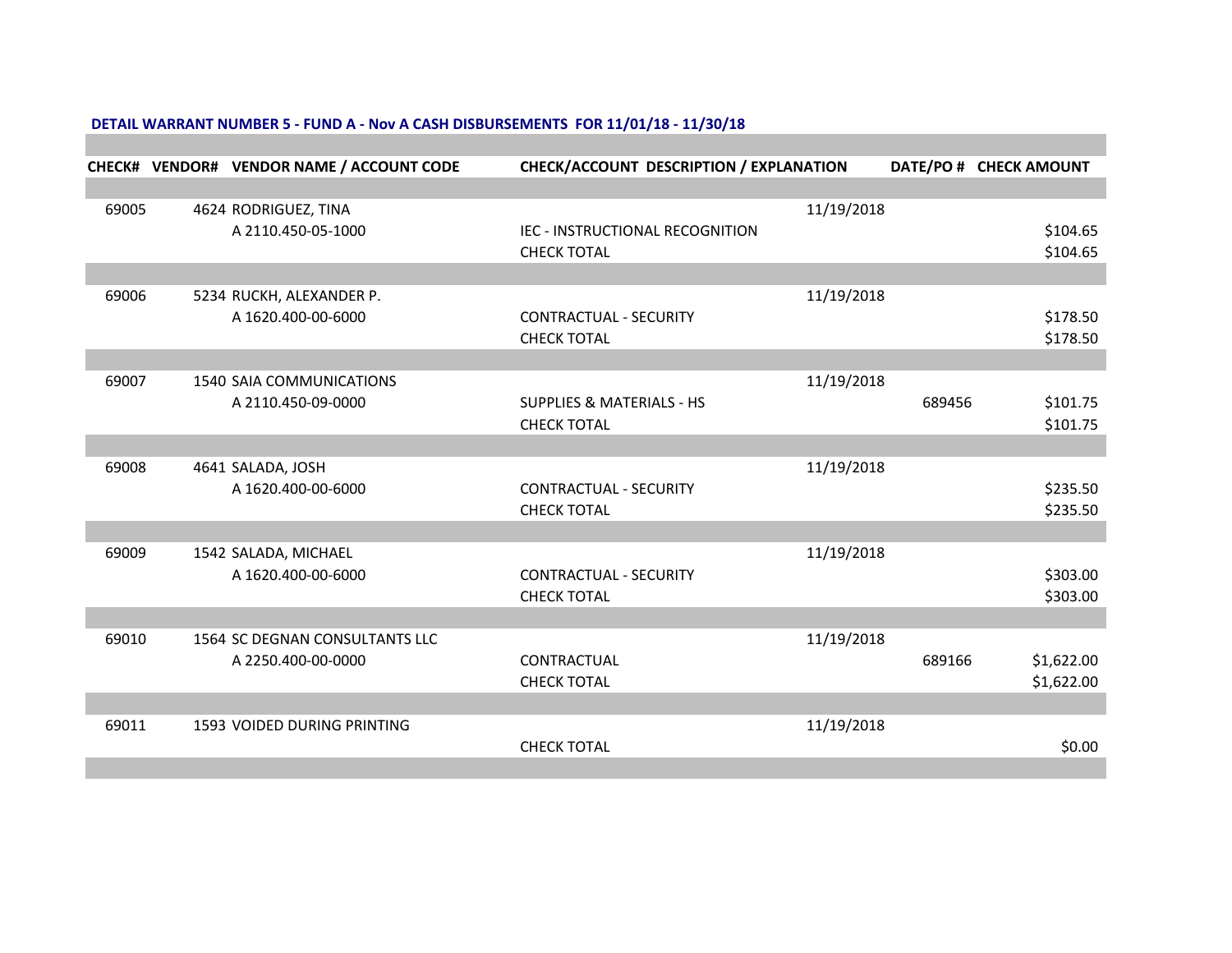|       | CHECK# VENDOR# VENDOR NAME / ACCOUNT CODE | CHECK/ACCOUNT DESCRIPTION / EXPLANATION |            |        | DATE/PO # CHECK AMOUNT |
|-------|-------------------------------------------|-----------------------------------------|------------|--------|------------------------|
| 69012 | 1593 SCHOOL SPECIALTY                     |                                         | 11/19/2018 |        |                        |
|       | A 2110.450-09-0015                        | ART                                     |            | 689094 | \$61.90                |
|       | A 2110.450-09-0015                        | ART                                     |            | 689094 | \$1,792.61             |
|       | A 2110.450-09-0015                        | <b>ART</b>                              |            | 689094 | \$12.85                |
|       | A 2110.450-09-0015                        | <b>ART</b>                              |            | 689095 | \$554.80               |
|       | A 2110.450-09-0015                        | <b>ART</b>                              |            | 689095 | \$69.63                |
|       | A 2110.450-09-0015                        | <b>ART</b>                              |            | 689095 | \$12.88                |
|       | A 2110.450-07-0011                        | MUSIC INSTRUMENTAL                      |            | 689358 | \$64.46                |
|       | A 2110.450-09-0011                        | MUSIC INSTRUMENTAL                      |            | 689360 | \$64.46                |
|       | A 2250.450-00-0000                        | <b>SUPPLIES &amp; MATERIALS</b>         |            | 689198 | \$162.77               |
|       | A 2250.450-00-0000                        | <b>SUPPLIES &amp; MATERIALS</b>         |            | 689292 | \$227.09               |
|       | A 2250.450-00-0000                        | <b>SUPPLIES &amp; MATERIALS</b>         |            | 689230 | \$55.84                |
|       | A 2250.450-00-0000                        | <b>SUPPLIES &amp; MATERIALS</b>         |            | 689418 | \$137.56               |
|       | A 2250.450-00-0000                        | <b>SUPPLIES &amp; MATERIALS</b>         |            | 689419 | \$80.30                |
|       | A 2250.450-00-0000                        | <b>SUPPLIES &amp; MATERIALS</b>         |            | 689417 | \$254.25               |
|       | A 2250.450-00-0000                        | <b>SUPPLIES &amp; MATERIALS</b>         |            | 689203 | \$99.79                |
|       | A 2250.450-00-0000                        | <b>SUPPLIES &amp; MATERIALS</b>         |            | 689471 | \$50.40                |
|       |                                           | <b>CHECK TOTAL</b>                      |            |        | \$3,701.59             |
|       |                                           |                                         |            |        |                        |
| 69013 | 5634 SHIAH, RHONDA                        |                                         | 11/19/2018 |        |                        |
|       | A 2110.400-09-0052                        | CONTRACTUAL INTERNATIONAL HS            |            |        | \$201.17               |
|       |                                           | <b>CHECK TOTAL</b>                      |            |        | \$201.17               |
|       |                                           |                                         |            |        |                        |
| 69014 | 233 SMARTEDGE                             |                                         | 11/19/2018 |        |                        |
|       | A 1621.450-00-0000                        | <b>SUPPLIES &amp; MATERIALS</b>         |            | 689435 | \$217.55               |
|       |                                           | <b>CHECK TOTAL</b>                      |            |        | \$217.55               |
| 69015 | 1489 STA, INC                             |                                         | 11/19/2018 |        |                        |
|       | A 5540.400-00-1000                        | <b>CONTRACT - REGULAR RUNS</b>          |            | 689459 | \$218,963.00           |
|       | A 5540.400-00-1000                        | <b>CONTRACT - REGULAR RUNS</b>          |            | 689459 |                        |
|       |                                           |                                         |            |        | \$197,566.00           |
|       |                                           | <b>CHECK TOTAL</b>                      |            |        | \$416,529.00           |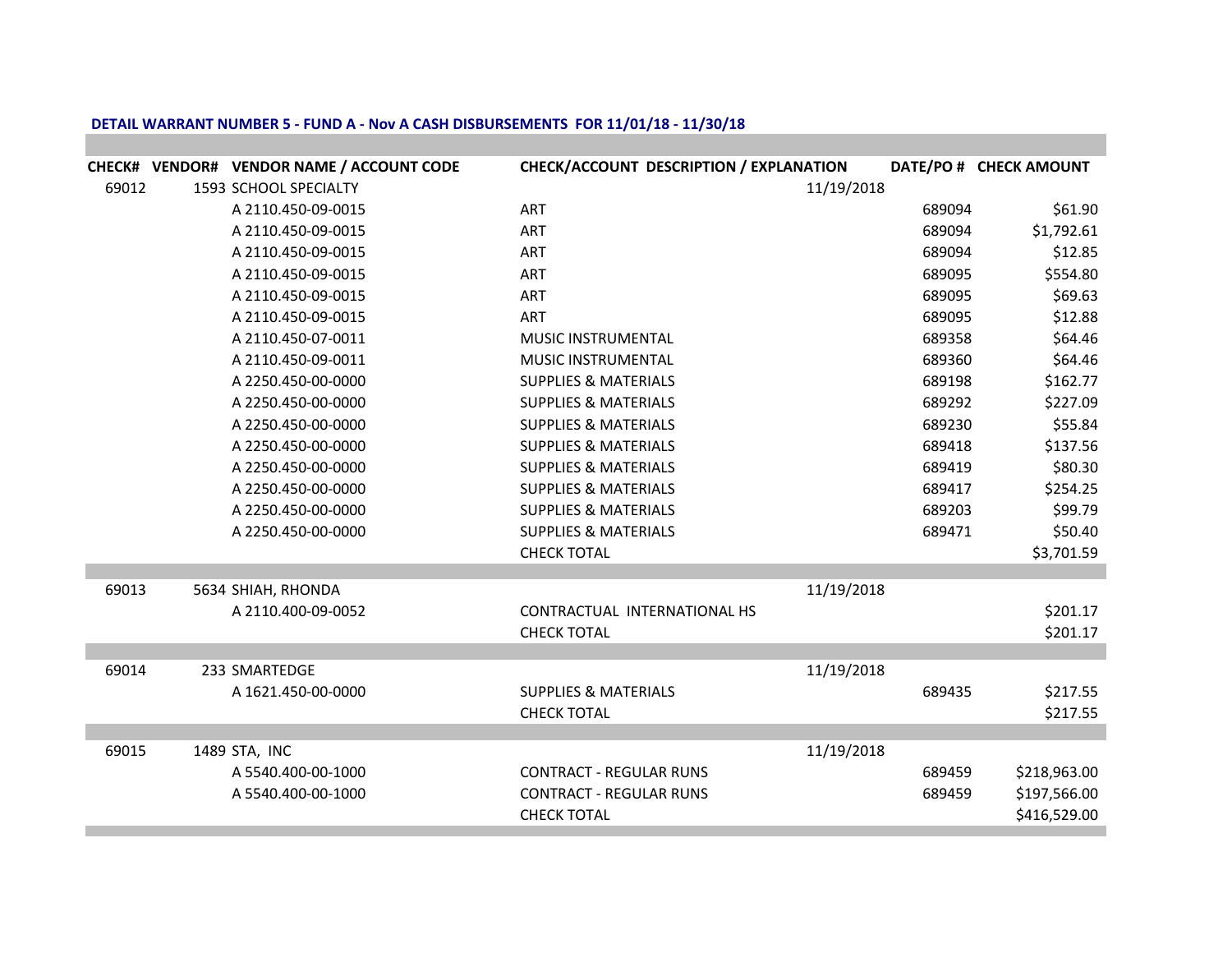| 69016 | CHECK# VENDOR# VENDOR NAME / ACCOUNT CODE<br>1702 STAFFORD, SCOTT | CHECK/ACCOUNT DESCRIPTION / EXPLANATION | 11/19/2018 |        | DATE/PO # CHECK AMOUNT |
|-------|-------------------------------------------------------------------|-----------------------------------------|------------|--------|------------------------|
|       | A 1620.400-00-6000                                                | <b>CONTRACTUAL - SECURITY</b>           |            |        | \$178.50               |
|       |                                                                   | <b>CHECK TOTAL</b>                      |            |        | \$178.50               |
|       |                                                                   |                                         |            |        |                        |
| 69017 | 550 STANLEY G FALK SCHOOL                                         |                                         | 11/19/2018 |        |                        |
|       | A 2250.472-00-0000                                                | <b>TUITION - ALL OTHER</b>              |            | 689390 | \$3,084.40             |
|       |                                                                   | <b>CHECK TOTAL</b>                      |            |        | \$3,084.40             |
| 69018 | 1705 VOIDED DURING PRINTING                                       |                                         | 11/19/2018 |        |                        |
|       |                                                                   | <b>CHECK TOTAL</b>                      |            |        | \$0.00                 |
|       |                                                                   |                                         |            |        |                        |
| 69019 | 1705 STAPLES BUSINESS ADVANTAGE                                   |                                         | 11/19/2018 |        |                        |
|       | A 2110.450-09-0000                                                | <b>SUPPLIES &amp; MATERIALS - HS</b>    |            | 688953 | \$64.69                |
|       | A 2110.450-09-0000                                                | <b>SUPPLIES &amp; MATERIALS - HS</b>    |            | 688953 | \$262.99               |
|       | A 2110.450-07-0000                                                | <b>SUPPLIES &amp; MATERIALS - MS</b>    |            | 689330 | \$97.80                |
|       | A 2250.450-00-0000                                                | <b>SUPPLIES &amp; MATERIALS</b>         |            | 689387 | \$160.16               |
|       | A 2250.450-00-0000                                                | <b>SUPPLIES &amp; MATERIALS</b>         |            | 689387 | \$5.36                 |
|       | A 2250.450-00-0000                                                | <b>SUPPLIES &amp; MATERIALS</b>         |            | 689285 | \$19.52                |
|       | A 2250.450-00-0000                                                | <b>SUPPLIES &amp; MATERIALS</b>         |            |        | (\$12.47)              |
|       | A 2250.450-00-0000                                                | <b>SUPPLIES &amp; MATERIALS</b>         |            | 689252 | \$3.27                 |
|       | A 2250.450-00-0000                                                | <b>SUPPLIES &amp; MATERIALS</b>         |            | 689208 | \$36.14                |
|       | A 2250.450-00-0000                                                | <b>SUPPLIES &amp; MATERIALS</b>         |            | 689208 | \$7.64                 |
|       | A 2250.450-00-0000                                                | <b>SUPPLIES &amp; MATERIALS</b>         |            | 689208 | \$2.89                 |
|       | A 2250.450-00-0000                                                | <b>SUPPLIES &amp; MATERIALS</b>         |            |        | (52.89)                |
|       | A 2110.450-09-0000                                                | <b>SUPPLIES &amp; MATERIALS - HS</b>    |            | 689364 | \$2.32                 |
|       | A 2610.450-09-0000                                                | LIB SUPPLIES HS                         |            |        | (52.32)                |
|       | A 5510.450-00-0000                                                | <b>SUPPLIES &amp; MATERIALS</b>         |            | 689363 | \$0.29                 |
|       | A 1010.450-00-0000                                                | <b>SUPPLIES &amp; MATERIALS</b>         |            | 689074 | \$48.80                |
|       | A 1010.450-00-0000                                                | <b>SUPPLIES &amp; MATERIALS</b>         |            | 689074 | \$75.88                |
|       | A 5510.450-00-0000                                                | <b>SUPPLIES &amp; MATERIALS</b>         |            |        | (50.29)                |
|       |                                                                   | <b>CHECK TOTAL</b>                      |            |        | \$769.78               |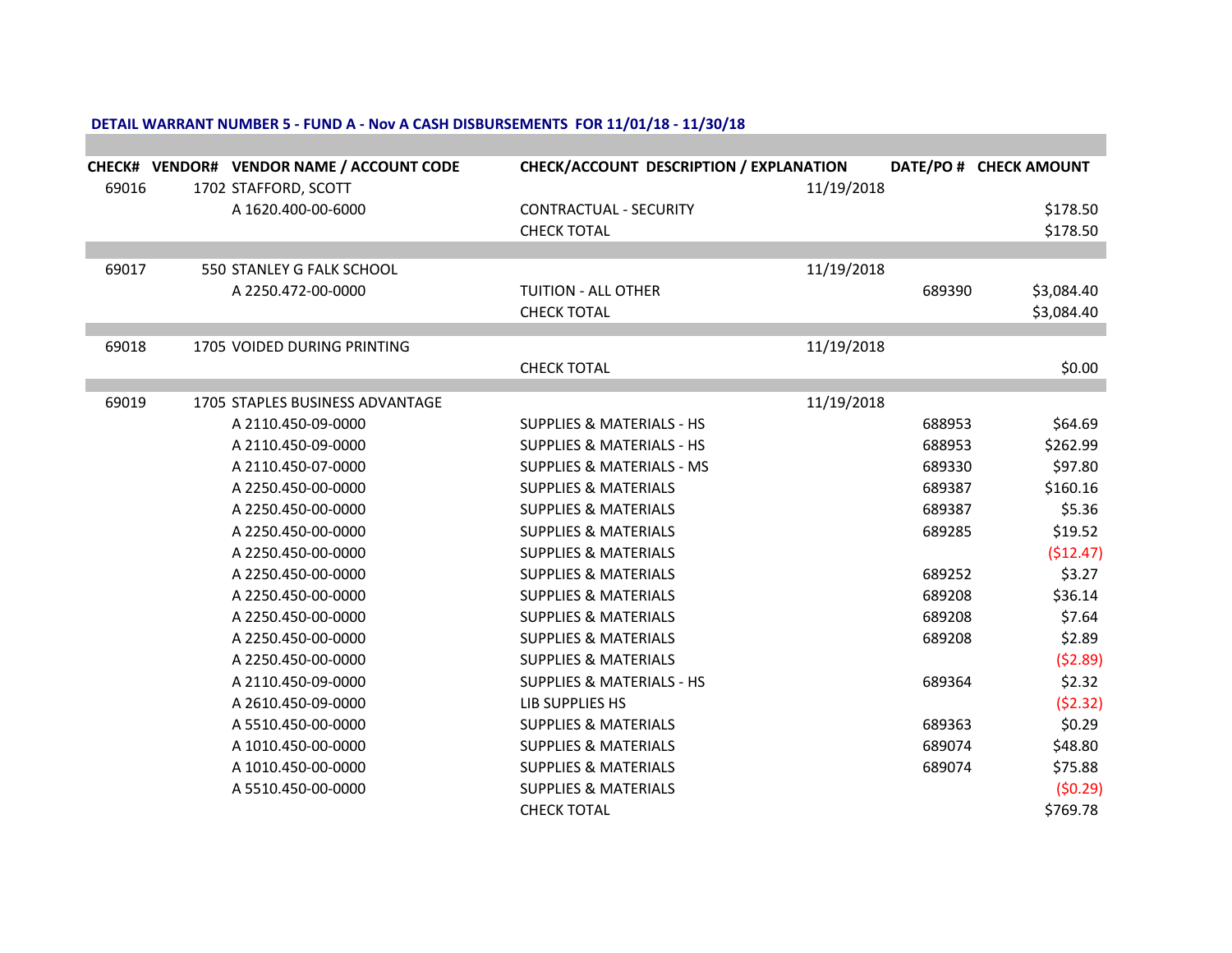|       | CHECK# VENDOR# VENDOR NAME / ACCOUNT CODE | CHECK/ACCOUNT DESCRIPTION / EXPLANATION |            |        | DATE/PO # CHECK AMOUNT |
|-------|-------------------------------------------|-----------------------------------------|------------|--------|------------------------|
|       |                                           |                                         |            |        |                        |
| 69020 | 1718 STEPPING STONE THERAPEUTICS PL       |                                         | 11/19/2018 |        |                        |
|       | A 2250.400-00-0000                        | CONTRACTUAL                             |            | 689167 | \$1,950.00             |
|       |                                           | <b>CHECK TOTAL</b>                      |            |        | \$1,950.00             |
|       |                                           |                                         |            |        |                        |
| 69021 | 2045 STERICYCLE INC<br>A 1620.400-00-5000 | CONTRACTUAL - GARBAGE DISPOSAL          | 11/19/2018 | 689468 | \$392.55               |
|       |                                           | <b>CHECK TOTAL</b>                      |            |        | \$392.55               |
|       |                                           |                                         |            |        |                        |
| 69022 | 1722 STEVENSON HARDWARE                   |                                         | 11/19/2018 |        |                        |
|       | A 1621.450-00-0000                        | <b>SUPPLIES &amp; MATERIALS</b>         |            | 688784 | \$93.67                |
|       |                                           | <b>CHECK TOTAL</b>                      |            |        | \$93.67                |
|       |                                           |                                         |            |        |                        |
| 69023 | 1740 SUBSCRIPTION SERVICES OF AMERI       |                                         | 11/19/2018 |        |                        |
|       | A 2610.450-09-0000                        | LIB SUPPLIES HS                         |            | 689362 | \$728.80               |
|       |                                           | <b>CHECK TOTAL</b>                      |            |        | \$728.80               |
|       |                                           |                                         |            |        |                        |
| 69024 | 1744 SUMMIT EDUCATIONAL RESOURCES         |                                         | 11/19/2018 |        |                        |
|       | A 2250.472-00-0000                        | <b>TUITION - ALL OTHER</b>              |            | 689325 | \$50,429.50            |
|       |                                           | <b>CHECK TOTAL</b>                      |            |        | \$50,429.50            |
| 69025 | 5537 THE EVANS AGENCY                     |                                         | 11/19/2018 |        |                        |
|       | A 1910.400-00-0000                        | CONTRACTUAL                             |            | 689464 | \$100.00               |
|       | A 1910.400-00-0000                        | CONTRACTUAL                             |            | 689464 | \$27.00                |
|       |                                           | <b>CHECK TOTAL</b>                      |            |        | \$127.00               |
|       |                                           |                                         |            |        |                        |
| 69026 | 1840 TOWN OF LEWISTON WATER DEPT          |                                         | 11/19/2018 |        |                        |
|       | A 1620.422-00-0000                        | SEWER/WATER                             |            | 688809 | \$18,749.74            |
|       |                                           | <b>CHECK TOTAL</b>                      |            |        | \$18,749.74            |
|       |                                           |                                         |            |        |                        |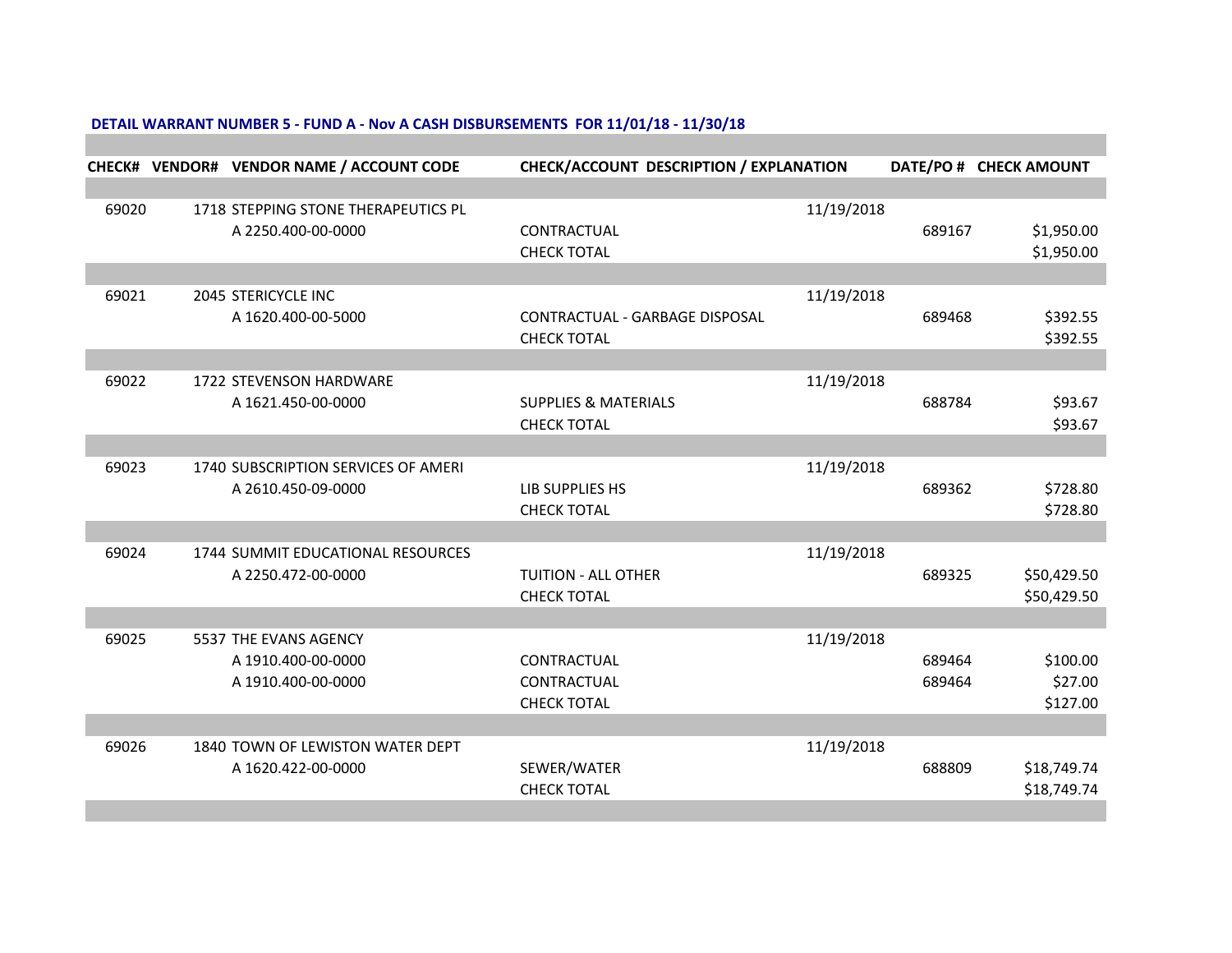| 69027 | CHECK# VENDOR# VENDOR NAME / ACCOUNT CODE<br>6048 TRANSPO BUS/R.M.T. | CHECK/ACCOUNT DESCRIPTION / EXPLANATION | 11/19/2018 |        | DATE/PO # CHECK AMOUNT |
|-------|----------------------------------------------------------------------|-----------------------------------------|------------|--------|------------------------|
|       | A 5540.400-00-5000                                                   | <b>CONTRACT - SPECIAL EDUCATION</b>     |            | 689262 | \$9,975.00             |
|       | A 5540.400-00-5000                                                   | <b>CONTRACT - SPECIAL EDUCATION</b>     |            | 689261 | \$13,200.00            |
|       |                                                                      | <b>CHECK TOTAL</b>                      |            |        | \$23,175.00            |
|       |                                                                      |                                         |            |        |                        |
| 69028 | 1865 ULLERY, JAMES F                                                 |                                         | 11/19/2018 |        |                        |
|       | A 1620.400-00-6000                                                   | <b>CONTRACTUAL - SECURITY</b>           |            |        | \$985.50               |
|       |                                                                      | <b>CHECK TOTAL</b>                      |            |        | \$985.50               |
|       |                                                                      |                                         |            |        |                        |
| 69029 | 5464 US EMPLOYEE BENEFITS                                            |                                         | 11/19/2018 |        |                        |
|       | A 9060.800-00-5000                                                   | <b>HEALTH INSURANCE FEES</b>            |            | 689115 | \$654.50               |
|       |                                                                      | <b>CHECK TOTAL</b>                      |            |        | \$654.50               |
|       |                                                                      |                                         |            |        |                        |
| 69030 | 3493 VERITIV OPERATING CO                                            |                                         | 11/19/2018 |        |                        |
|       | A 2110.450-00-0000                                                   | <b>SUPPLIES &amp; MATERIALS</b>         |            | 689385 | \$11.73                |
|       | A 2110.450-00-0000                                                   | <b>SUPPLIES &amp; MATERIALS</b>         |            | 689385 | \$1,804.91             |
|       |                                                                      | <b>CHECK TOTAL</b>                      |            |        | \$1,816.64             |
|       |                                                                      |                                         |            |        |                        |
| 69031 | 3378 VERIZON                                                         |                                         | 11/19/2018 |        |                        |
|       | A 1620.424-00-0000                                                   | PHONE SERVICE                           |            | 688787 | \$1,158.66             |
|       |                                                                      | <b>CHECK TOTAL</b>                      |            |        | \$1,158.66             |
|       |                                                                      |                                         |            |        |                        |
| 69032 | 1929 WARBURTON, DERRICK C                                            |                                         | 11/19/2018 |        |                        |
|       | A 2855.400-00-1000                                                   | <b>CONTRACTUAL - OFFICIALS</b>          |            |        | \$40.00                |
|       |                                                                      | <b>CHECK TOTAL</b>                      |            |        | \$40.00                |
|       |                                                                      |                                         |            |        |                        |
| 69033 | 1931 VOIDED DURING PRINTING                                          |                                         | 11/19/2018 |        |                        |
|       |                                                                      | <b>CHECK TOTAL</b>                      |            |        | \$0.00                 |
|       |                                                                      |                                         |            |        |                        |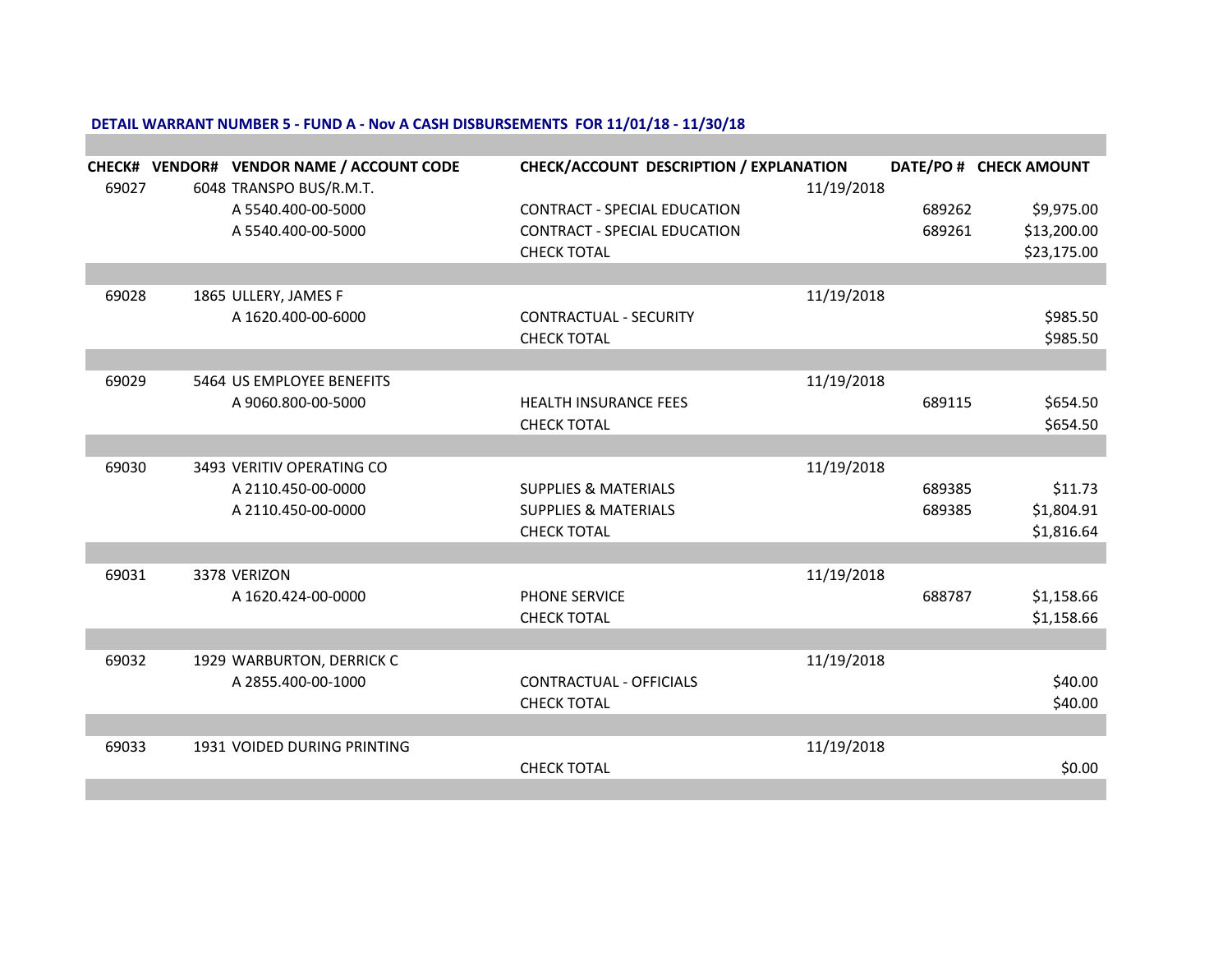| 1931 WARD'S NATURAL SCIENCE EST. LL<br>11/19/2018<br>69034<br>A 2110.450-09-0000<br><b>SUPPLIES &amp; MATERIALS - HS</b><br>688929<br>\$254.92<br>\$215.93<br>A 2110.450-09-0000<br><b>SUPPLIES &amp; MATERIALS - HS</b><br>688929<br>\$23.16<br>A 2110.450-09-0000<br><b>SUPPLIES &amp; MATERIALS - HS</b><br>688929<br>\$285.60<br>A 2110.450-09-0000<br><b>SUPPLIES &amp; MATERIALS - HS</b><br>688929<br>\$926.69<br><b>SUPPLIES &amp; MATERIALS - HS</b><br>688929<br>A 2110.450-09-0000<br>\$14.88<br>A 2110.450-09-0000<br><b>SUPPLIES &amp; MATERIALS - HS</b><br>688929<br>\$33.92<br>A 2110.450-09-0000<br><b>SUPPLIES &amp; MATERIALS - HS</b><br>688929<br>\$152.62<br><b>SUPPLIES &amp; MATERIALS - HS</b><br>A 2110.450-09-0000<br>689156<br>\$38.68<br><b>SUPPLIES &amp; MATERIALS - HS</b><br>A 2110.450-09-0000<br>689156<br>\$126.84<br><b>SUPPLIES &amp; MATERIALS - HS</b><br>A 2110.450-09-0000<br>688908<br>\$126.84<br>A 2110.450-09-0000<br><b>SUPPLIES &amp; MATERIALS - HS</b><br>688908<br>\$14.25<br><b>SUPPLIES &amp; MATERIALS - HS</b><br>A 2110.450-09-0000<br>688923<br>\$50.90<br><b>SUPPLIES &amp; MATERIALS - HS</b><br>A 2110.450-09-0000<br>688923<br>\$698.23<br>A 2110.450-09-0000<br><b>SUPPLIES &amp; MATERIALS - HS</b><br>688923<br><b>SUPPLIES &amp; MATERIALS - HS</b><br>\$22.79<br>A 2110.450-09-0000<br>688923<br><b>SUPPLIES &amp; MATERIALS - HS</b><br>\$62.36<br>A 2110.450-09-0000<br>688908<br>\$3,048.61<br><b>CHECK TOTAL</b><br>11/19/2018<br>69035<br>3069 WEBSTER SZANYI LLP<br>\$20,528.20<br>A 1420.400-00-2000<br><b>LEGAL-CONTRACT EXP</b><br>688817<br><b>CHECK TOTAL</b><br>\$20,528.20<br>11/19/2018<br>69036<br>2978 WEINER MUSIC<br>\$267.24<br><b>MUSIC INSTRUMENTAL</b><br>689083<br>A 2110.450-09-0011<br>A 2110.450-07-0011<br>\$124.95<br><b>MUSIC INSTRUMENTAL</b><br>689090 |  | CHECK# VENDOR# VENDOR NAME / ACCOUNT CODE | CHECK/ACCOUNT DESCRIPTION / EXPLANATION |  | DATE/PO # CHECK AMOUNT |
|---------------------------------------------------------------------------------------------------------------------------------------------------------------------------------------------------------------------------------------------------------------------------------------------------------------------------------------------------------------------------------------------------------------------------------------------------------------------------------------------------------------------------------------------------------------------------------------------------------------------------------------------------------------------------------------------------------------------------------------------------------------------------------------------------------------------------------------------------------------------------------------------------------------------------------------------------------------------------------------------------------------------------------------------------------------------------------------------------------------------------------------------------------------------------------------------------------------------------------------------------------------------------------------------------------------------------------------------------------------------------------------------------------------------------------------------------------------------------------------------------------------------------------------------------------------------------------------------------------------------------------------------------------------------------------------------------------------------------------------------------------------------------------------------------------------------------------------------------------|--|-------------------------------------------|-----------------------------------------|--|------------------------|
|                                                                                                                                                                                                                                                                                                                                                                                                                                                                                                                                                                                                                                                                                                                                                                                                                                                                                                                                                                                                                                                                                                                                                                                                                                                                                                                                                                                                                                                                                                                                                                                                                                                                                                                                                                                                                                                         |  |                                           |                                         |  |                        |
|                                                                                                                                                                                                                                                                                                                                                                                                                                                                                                                                                                                                                                                                                                                                                                                                                                                                                                                                                                                                                                                                                                                                                                                                                                                                                                                                                                                                                                                                                                                                                                                                                                                                                                                                                                                                                                                         |  |                                           |                                         |  |                        |
|                                                                                                                                                                                                                                                                                                                                                                                                                                                                                                                                                                                                                                                                                                                                                                                                                                                                                                                                                                                                                                                                                                                                                                                                                                                                                                                                                                                                                                                                                                                                                                                                                                                                                                                                                                                                                                                         |  |                                           |                                         |  |                        |
|                                                                                                                                                                                                                                                                                                                                                                                                                                                                                                                                                                                                                                                                                                                                                                                                                                                                                                                                                                                                                                                                                                                                                                                                                                                                                                                                                                                                                                                                                                                                                                                                                                                                                                                                                                                                                                                         |  |                                           |                                         |  |                        |
|                                                                                                                                                                                                                                                                                                                                                                                                                                                                                                                                                                                                                                                                                                                                                                                                                                                                                                                                                                                                                                                                                                                                                                                                                                                                                                                                                                                                                                                                                                                                                                                                                                                                                                                                                                                                                                                         |  |                                           |                                         |  |                        |
|                                                                                                                                                                                                                                                                                                                                                                                                                                                                                                                                                                                                                                                                                                                                                                                                                                                                                                                                                                                                                                                                                                                                                                                                                                                                                                                                                                                                                                                                                                                                                                                                                                                                                                                                                                                                                                                         |  |                                           |                                         |  |                        |
|                                                                                                                                                                                                                                                                                                                                                                                                                                                                                                                                                                                                                                                                                                                                                                                                                                                                                                                                                                                                                                                                                                                                                                                                                                                                                                                                                                                                                                                                                                                                                                                                                                                                                                                                                                                                                                                         |  |                                           |                                         |  |                        |
|                                                                                                                                                                                                                                                                                                                                                                                                                                                                                                                                                                                                                                                                                                                                                                                                                                                                                                                                                                                                                                                                                                                                                                                                                                                                                                                                                                                                                                                                                                                                                                                                                                                                                                                                                                                                                                                         |  |                                           |                                         |  |                        |
|                                                                                                                                                                                                                                                                                                                                                                                                                                                                                                                                                                                                                                                                                                                                                                                                                                                                                                                                                                                                                                                                                                                                                                                                                                                                                                                                                                                                                                                                                                                                                                                                                                                                                                                                                                                                                                                         |  |                                           |                                         |  |                        |
|                                                                                                                                                                                                                                                                                                                                                                                                                                                                                                                                                                                                                                                                                                                                                                                                                                                                                                                                                                                                                                                                                                                                                                                                                                                                                                                                                                                                                                                                                                                                                                                                                                                                                                                                                                                                                                                         |  |                                           |                                         |  |                        |
|                                                                                                                                                                                                                                                                                                                                                                                                                                                                                                                                                                                                                                                                                                                                                                                                                                                                                                                                                                                                                                                                                                                                                                                                                                                                                                                                                                                                                                                                                                                                                                                                                                                                                                                                                                                                                                                         |  |                                           |                                         |  |                        |
|                                                                                                                                                                                                                                                                                                                                                                                                                                                                                                                                                                                                                                                                                                                                                                                                                                                                                                                                                                                                                                                                                                                                                                                                                                                                                                                                                                                                                                                                                                                                                                                                                                                                                                                                                                                                                                                         |  |                                           |                                         |  |                        |
|                                                                                                                                                                                                                                                                                                                                                                                                                                                                                                                                                                                                                                                                                                                                                                                                                                                                                                                                                                                                                                                                                                                                                                                                                                                                                                                                                                                                                                                                                                                                                                                                                                                                                                                                                                                                                                                         |  |                                           |                                         |  |                        |
|                                                                                                                                                                                                                                                                                                                                                                                                                                                                                                                                                                                                                                                                                                                                                                                                                                                                                                                                                                                                                                                                                                                                                                                                                                                                                                                                                                                                                                                                                                                                                                                                                                                                                                                                                                                                                                                         |  |                                           |                                         |  |                        |
|                                                                                                                                                                                                                                                                                                                                                                                                                                                                                                                                                                                                                                                                                                                                                                                                                                                                                                                                                                                                                                                                                                                                                                                                                                                                                                                                                                                                                                                                                                                                                                                                                                                                                                                                                                                                                                                         |  |                                           |                                         |  |                        |
|                                                                                                                                                                                                                                                                                                                                                                                                                                                                                                                                                                                                                                                                                                                                                                                                                                                                                                                                                                                                                                                                                                                                                                                                                                                                                                                                                                                                                                                                                                                                                                                                                                                                                                                                                                                                                                                         |  |                                           |                                         |  |                        |
|                                                                                                                                                                                                                                                                                                                                                                                                                                                                                                                                                                                                                                                                                                                                                                                                                                                                                                                                                                                                                                                                                                                                                                                                                                                                                                                                                                                                                                                                                                                                                                                                                                                                                                                                                                                                                                                         |  |                                           |                                         |  |                        |
|                                                                                                                                                                                                                                                                                                                                                                                                                                                                                                                                                                                                                                                                                                                                                                                                                                                                                                                                                                                                                                                                                                                                                                                                                                                                                                                                                                                                                                                                                                                                                                                                                                                                                                                                                                                                                                                         |  |                                           |                                         |  |                        |
|                                                                                                                                                                                                                                                                                                                                                                                                                                                                                                                                                                                                                                                                                                                                                                                                                                                                                                                                                                                                                                                                                                                                                                                                                                                                                                                                                                                                                                                                                                                                                                                                                                                                                                                                                                                                                                                         |  |                                           |                                         |  |                        |
|                                                                                                                                                                                                                                                                                                                                                                                                                                                                                                                                                                                                                                                                                                                                                                                                                                                                                                                                                                                                                                                                                                                                                                                                                                                                                                                                                                                                                                                                                                                                                                                                                                                                                                                                                                                                                                                         |  |                                           |                                         |  |                        |
|                                                                                                                                                                                                                                                                                                                                                                                                                                                                                                                                                                                                                                                                                                                                                                                                                                                                                                                                                                                                                                                                                                                                                                                                                                                                                                                                                                                                                                                                                                                                                                                                                                                                                                                                                                                                                                                         |  |                                           |                                         |  |                        |
|                                                                                                                                                                                                                                                                                                                                                                                                                                                                                                                                                                                                                                                                                                                                                                                                                                                                                                                                                                                                                                                                                                                                                                                                                                                                                                                                                                                                                                                                                                                                                                                                                                                                                                                                                                                                                                                         |  |                                           |                                         |  |                        |
|                                                                                                                                                                                                                                                                                                                                                                                                                                                                                                                                                                                                                                                                                                                                                                                                                                                                                                                                                                                                                                                                                                                                                                                                                                                                                                                                                                                                                                                                                                                                                                                                                                                                                                                                                                                                                                                         |  |                                           |                                         |  |                        |
|                                                                                                                                                                                                                                                                                                                                                                                                                                                                                                                                                                                                                                                                                                                                                                                                                                                                                                                                                                                                                                                                                                                                                                                                                                                                                                                                                                                                                                                                                                                                                                                                                                                                                                                                                                                                                                                         |  |                                           |                                         |  |                        |
|                                                                                                                                                                                                                                                                                                                                                                                                                                                                                                                                                                                                                                                                                                                                                                                                                                                                                                                                                                                                                                                                                                                                                                                                                                                                                                                                                                                                                                                                                                                                                                                                                                                                                                                                                                                                                                                         |  |                                           |                                         |  |                        |
|                                                                                                                                                                                                                                                                                                                                                                                                                                                                                                                                                                                                                                                                                                                                                                                                                                                                                                                                                                                                                                                                                                                                                                                                                                                                                                                                                                                                                                                                                                                                                                                                                                                                                                                                                                                                                                                         |  |                                           |                                         |  |                        |
|                                                                                                                                                                                                                                                                                                                                                                                                                                                                                                                                                                                                                                                                                                                                                                                                                                                                                                                                                                                                                                                                                                                                                                                                                                                                                                                                                                                                                                                                                                                                                                                                                                                                                                                                                                                                                                                         |  |                                           | <b>CHECK TOTAL</b>                      |  | \$392.19               |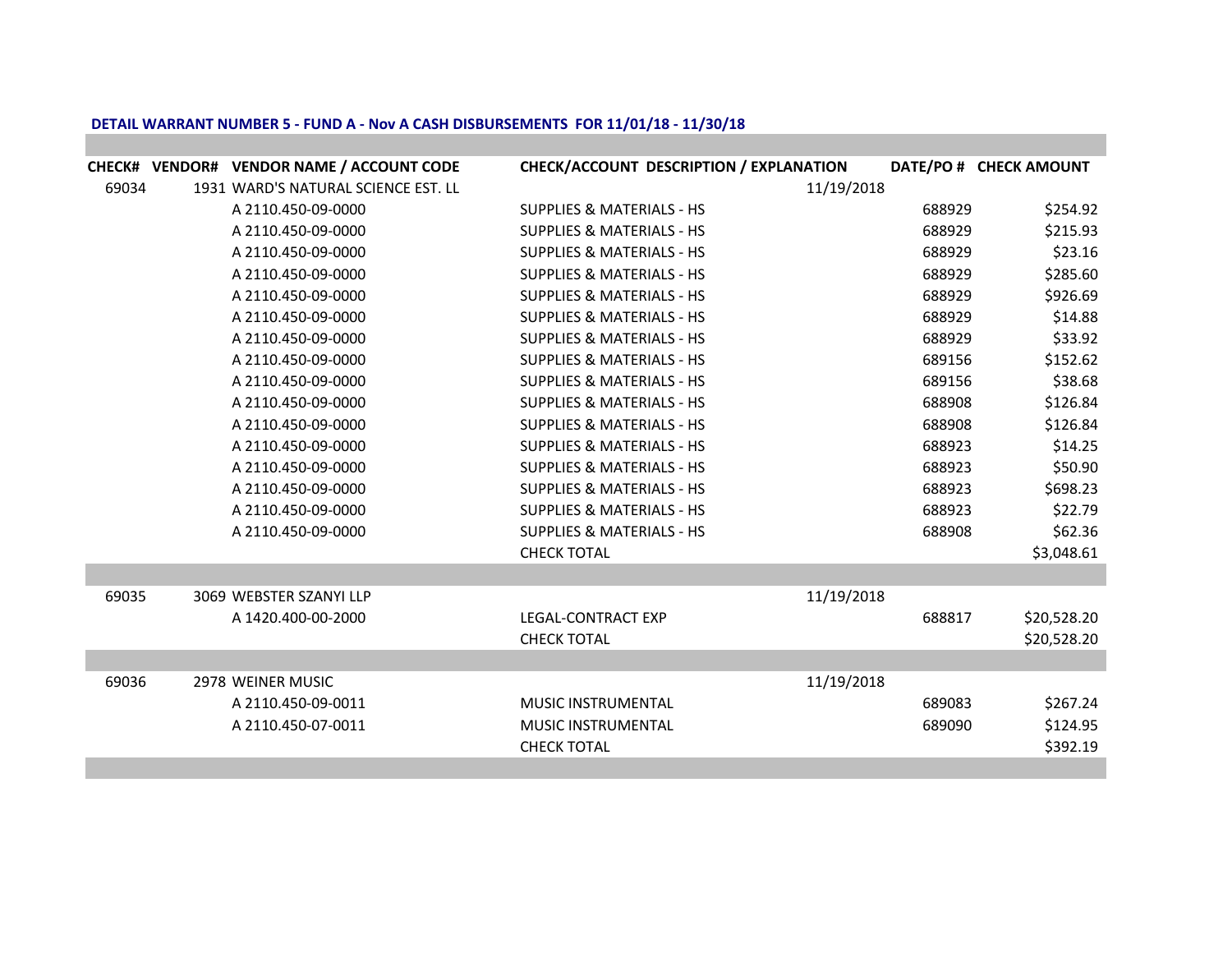| <b>CHECK#</b> | <b>VENDOR#</b> | <b>VENDOR NAME / ACCOUNT CODE</b> | CHECK/ACCOUNT DESCRIPTION / EXPLANATION    |            |        | DATE/PO # CHECK AMOUNT |
|---------------|----------------|-----------------------------------|--------------------------------------------|------------|--------|------------------------|
| 69037         |                | 1961 WIESER EDUCATIONAL INC       |                                            | 11/19/2018 |        |                        |
|               |                | A 2250.450-00-0000                | SUPPLIES & MATERIALS                       |            | 689415 | \$216.08               |
|               |                |                                   | <b>CHECK TOTAL</b>                         |            |        | \$216.08               |
|               |                |                                   |                                            |            |        |                        |
| 69038         |                | 5049 WNY MARITIME CHARTER SCHOOL  |                                            | 11/19/2018 |        |                        |
|               |                | A 2110.473-00-0000                | <b>CHARTER SCHOOL TUITION - REGULAR ED</b> |            |        | \$10,760.00            |
|               |                |                                   | <b>CHECK TOTAL</b>                         |            |        | \$10,760.00            |
|               |                |                                   |                                            |            |        |                        |
|               |                | NUMBER OF CHECKS = $127$          | WARRANT TOTAL                              |            |        | \$784,253.13           |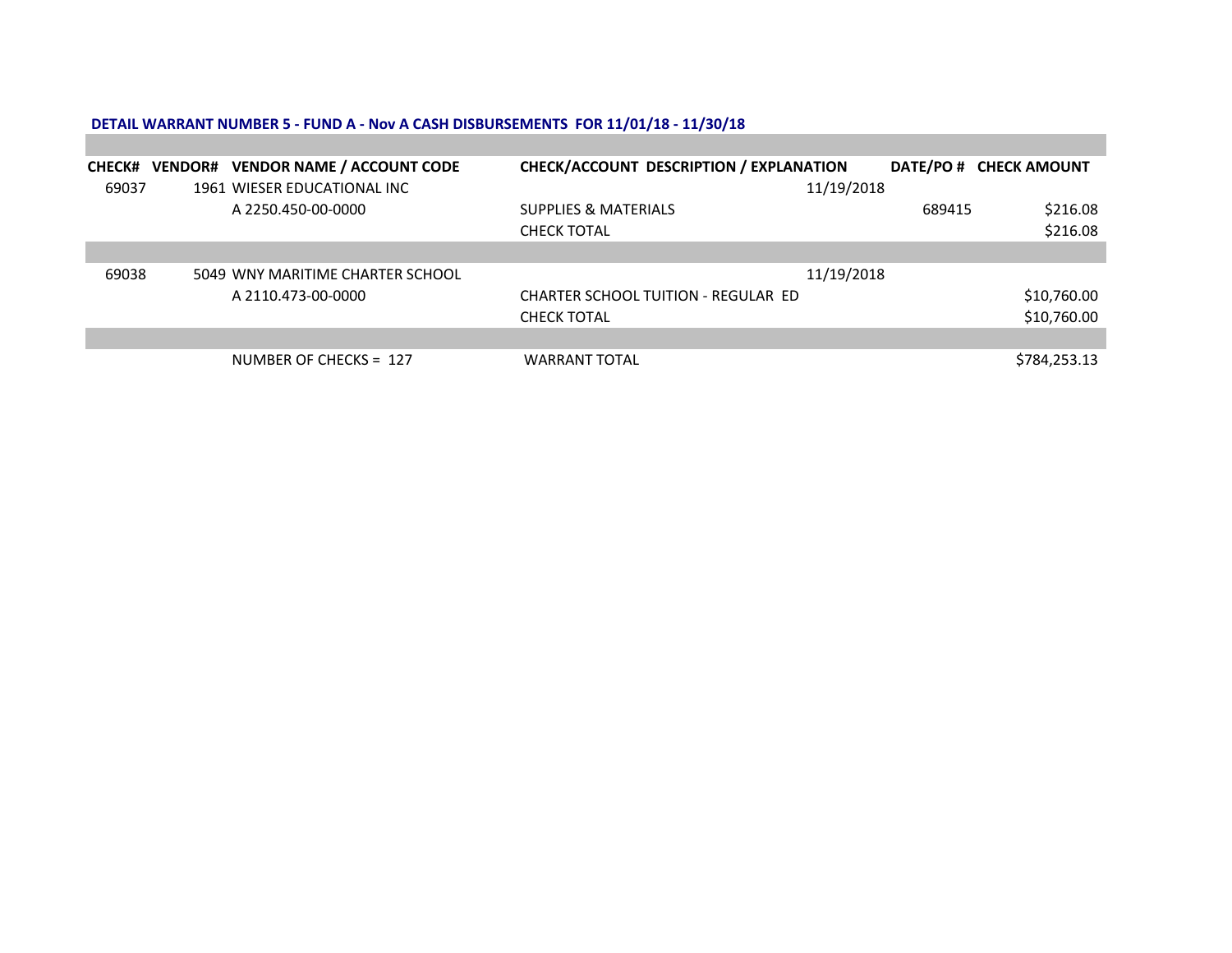|      | <b>CHECK# VENDOR#</b> | <b>VENDOR NAME / ACCOUNT CODE</b>   | CHECK/ACCOUNT DESCRIPTION / EXPLANATION |            |        | DATE/PO # CHECK AMOUNT |
|------|-----------------------|-------------------------------------|-----------------------------------------|------------|--------|------------------------|
| 2577 |                       | 6119 DITHRICH, LUKE                 |                                         | 11/19/2018 |        |                        |
|      |                       | C 1440                              | <b>LUNCH SALES</b>                      |            |        | \$30.55                |
|      |                       |                                     | <b>CHECK TOTAL</b>                      |            |        | \$30.55                |
|      |                       |                                     |                                         |            |        |                        |
| 2578 |                       | 2472 GREATER NIAGARA MECHANICAL INC |                                         | 11/19/2018 |        |                        |
|      |                       | C 2860.400-80-0000                  | SCHOOL LUNCH CONT - MAINT               |            |        | \$872.33               |
|      |                       |                                     | <b>CHECK TOTAL</b>                      |            |        | \$872.33               |
|      |                       |                                     |                                         |            |        |                        |
| 2579 |                       | 4578 PERSONAL TOUCH                 |                                         | 11/19/2018 |        |                        |
|      |                       | C 2860.400-80-1000                  | SCHOOL LUNCH CONT - MANAGMT             |            | 689342 | \$16,277.14            |
|      |                       |                                     | <b>CHECK TOTAL</b>                      |            |        | \$16,277.14            |
|      |                       |                                     |                                         |            |        |                        |
| 2580 |                       | 6114 VACANTI, TRICIA                |                                         | 11/19/2018 |        |                        |
|      |                       | C 1440                              | LUNCH SALES                             |            |        | \$55.25                |
|      |                       |                                     | <b>CHECK TOTAL</b>                      |            |        | \$55.25                |
|      |                       |                                     |                                         |            |        |                        |
|      |                       | NUMBER OF CHECKS = $4$              | <b>WARRANT TOTAL</b>                    |            |        | \$17,235.27            |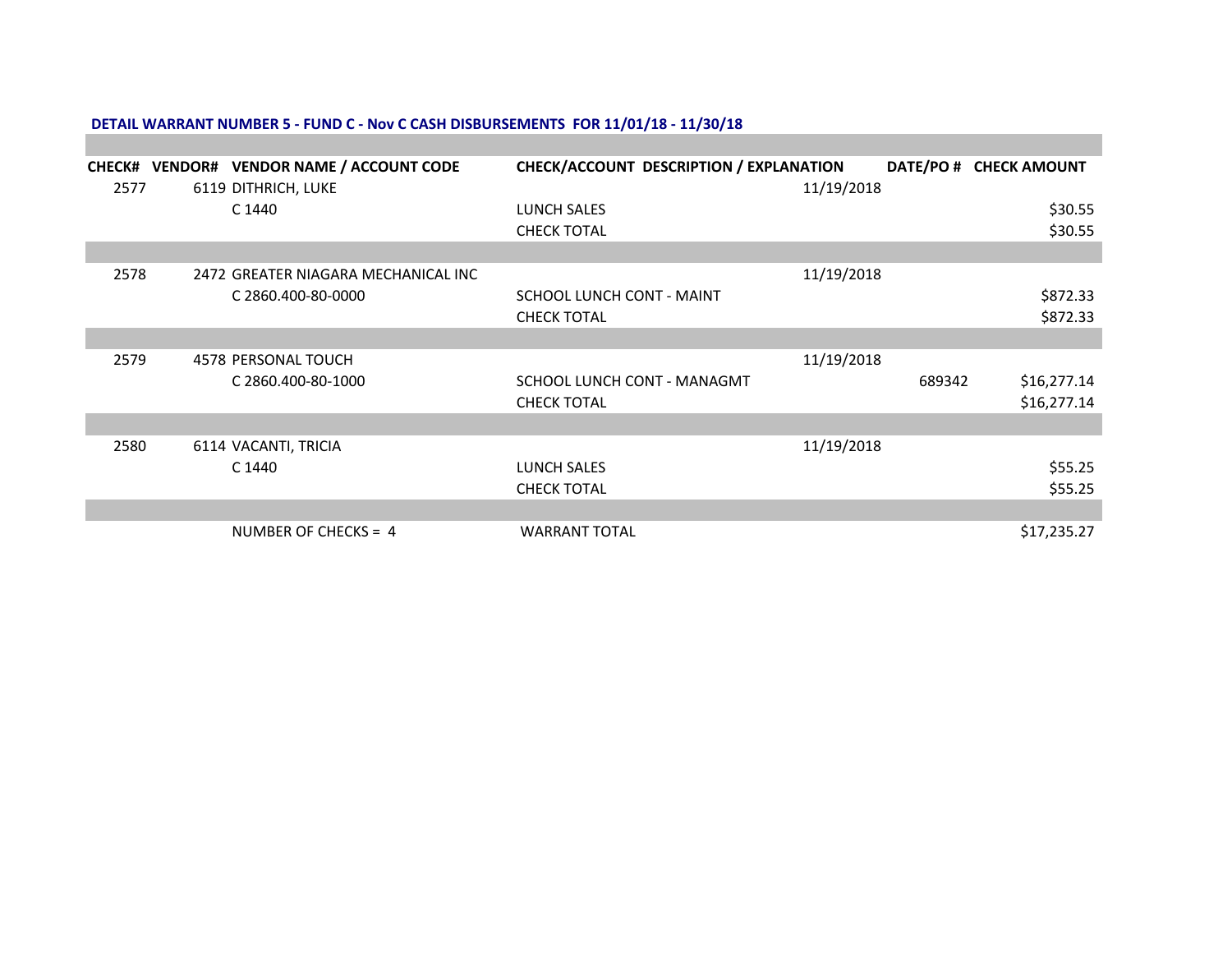$\mathcal{L}^{\text{max}}_{\text{max}}$  $\mathcal{L}^{\text{max}}_{\text{max}}$ 

 $\mathcal{L}^{\text{max}}_{\text{max}}$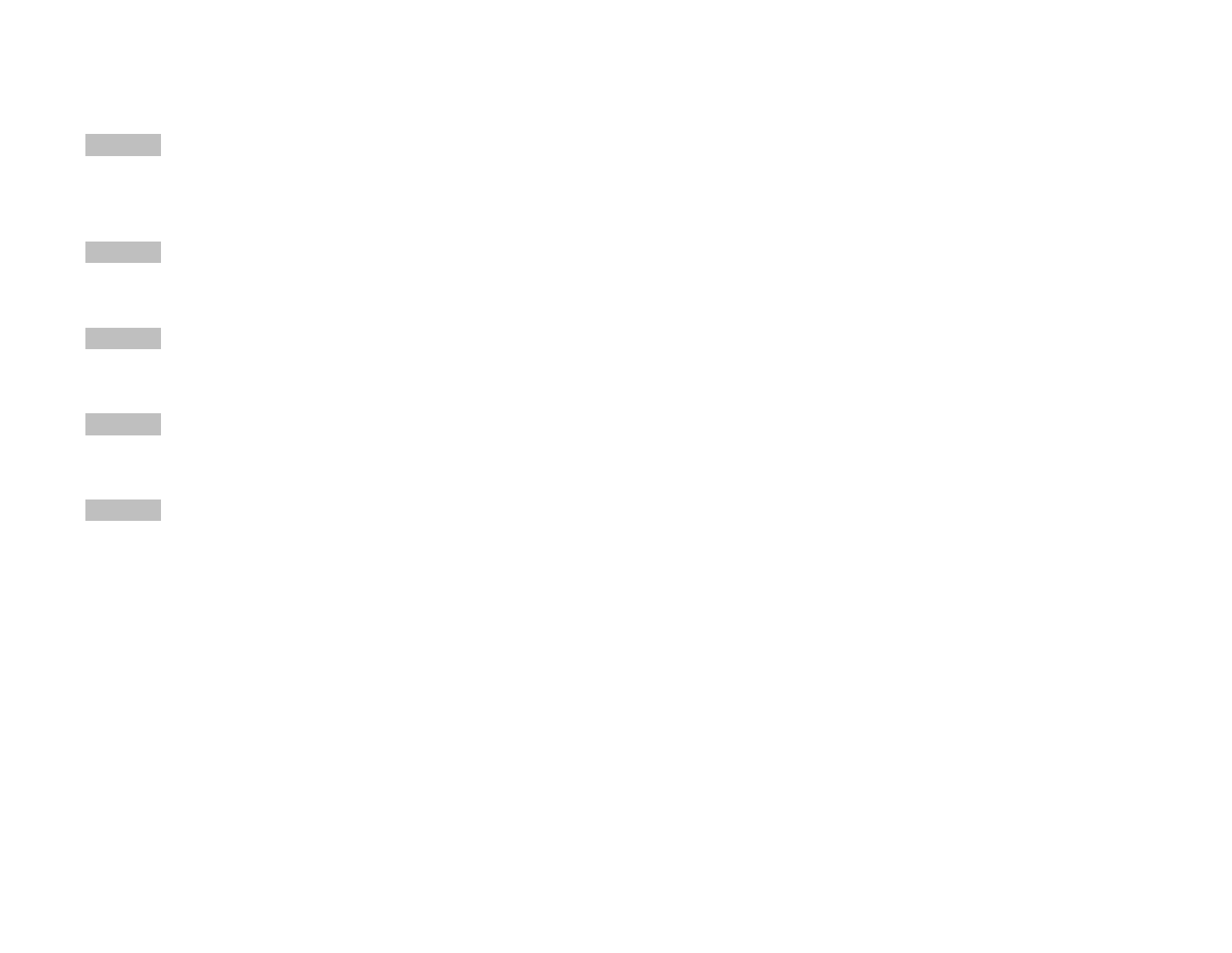| 2109 | CHECK# VENDOR# VENDOR NAME / ACCOUNT CODE<br><b>6118 GREAT MINDS</b> | CHECK/ACCOUNT DESCRIPTION / EXPLANATION             | 11/19/2018 |        | DATE/PO # CHECK AMOUNT |
|------|----------------------------------------------------------------------|-----------------------------------------------------|------------|--------|------------------------|
|      | F92A 2110.450                                                        | TITLE 2A SUPPLIES & MATERIALS<br><b>CHECK TOTAL</b> |            |        | \$673.52<br>\$673.52   |
|      |                                                                      |                                                     |            |        |                        |
| 2110 | 3193 NCS PEARSON INC                                                 |                                                     | 11/19/2018 |        |                        |
|      | F92A 2110.400                                                        | TITLE 2A PURCHASED SERVICES                         |            |        | \$1,500.00             |
|      | F9AD 2110.400                                                        | 2018-19 TITLE 1 PURCHASED SERVICES                  |            |        | \$1,572.50             |
|      |                                                                      | <b>CHECK TOTAL</b>                                  |            |        | \$3,072.50             |
| 2111 | 1314 ORLEANS/NIAGARA BOCES                                           |                                                     | 11/19/2018 |        |                        |
|      | FSS9 5541.400                                                        | 2018-19 SUMMER SCHOOL TRANSPORTATION                |            |        | \$56,116.80            |
|      | FSS9 2250.472                                                        | 2018-19 SUMMER SCHOOL TUITION                       |            |        | \$112,533.30           |
|      |                                                                      | <b>CHECK TOTAL</b>                                  |            |        | \$168,650.10           |
|      |                                                                      |                                                     |            |        |                        |
| 2112 | <b>4578 PERSONAL TOUCH</b><br>FCFC 2110.400                          | CONF CLASSRM CONTRACTUAL                            | 11/19/2018 | 689447 | \$153.75               |
|      | FCFC 2110.400                                                        | CONF CLASSRM CONTRACTUAL                            |            | 689447 | \$139.50               |
|      |                                                                      | <b>CHECK TOTAL</b>                                  |            |        | \$293.25               |
|      |                                                                      |                                                     |            |        |                        |
| 2113 | 3111 YMCA BUFFALO NIAGARA                                            |                                                     | 11/19/2018 |        |                        |
|      | FPR9 2110.400                                                        | 2018-19 PRE K PURCHASED SERVICES                    |            | 689317 | \$12,500.00            |
|      |                                                                      | <b>CHECK TOTAL</b>                                  |            |        | \$12,500.00            |
| 2114 | 6115 ZOU KE                                                          |                                                     | 11/19/2018 |        |                        |
|      | FCFC 2110.450                                                        | CONF CLASSRM SUPPLIES & MATERIALS                   |            |        | \$32.26                |
|      |                                                                      | <b>CHECK TOTAL</b>                                  |            |        | \$32.26                |
|      |                                                                      |                                                     |            |        |                        |
|      | NUMBER OF CHECKS = 6                                                 | <b>WARRANT TOTAL</b>                                |            |        | \$185,221.63           |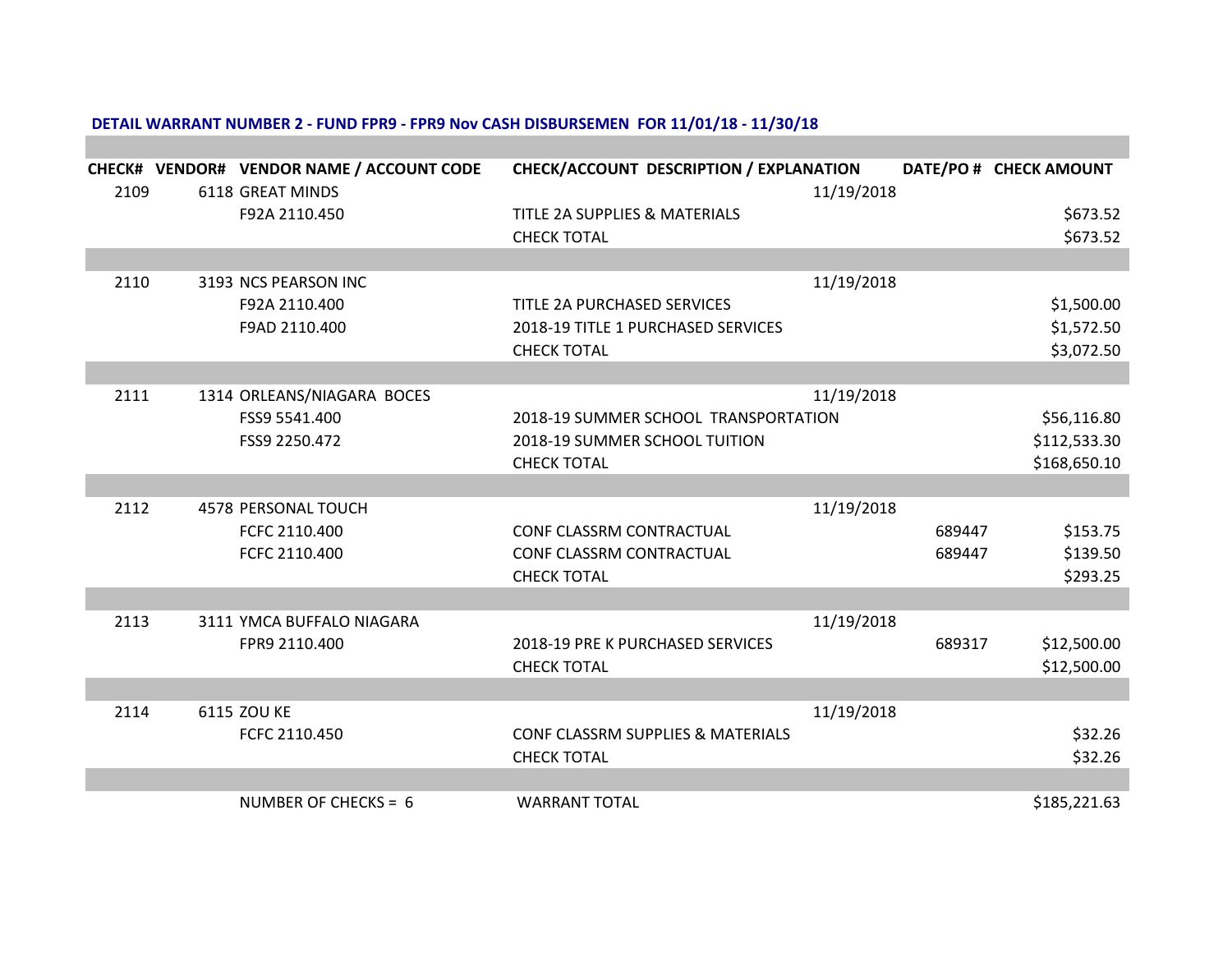| 3822 | CHECK# VENDOR# VENDOR NAME / ACCOUNT CODE<br>6050 ANASTASI TRUCKING & PAVING | CHECK/ACCOUNT DESCRIPTION / EXPLANATION | 11/19/2018 | DATE/PO # CHECK AMOUNT |
|------|------------------------------------------------------------------------------|-----------------------------------------|------------|------------------------|
|      | H925 1620.297-04-0018                                                        | 9.25 PHASE 1 SITE DEVELOPMENT           |            | \$147,044.33           |
|      |                                                                              | <b>CHECK TOTAL</b>                      |            | \$147,044.33           |
|      |                                                                              |                                         |            |                        |
| 3823 | 1217 NIAGARA GAZETTE                                                         |                                         | 11/19/2018 |                        |
|      | HPII 2110.240-00-0000                                                        | PHASE 2 ADMINISTRATIVE COSTS            |            | \$236.80               |
|      |                                                                              | <b>CHECK TOTAL</b>                      |            | \$236.80               |
|      |                                                                              |                                         |            |                        |
| 3824 | 5639 TRAUTMAN ASSOCIATES                                                     |                                         | 11/19/2018 |                        |
|      | HPII 2110.245-00-0000                                                        | PHASE II ARCHITECT FEES                 |            | \$55,443.93            |
|      | H925 2110.245-04-0018                                                        | 9.25 PHASE 1 ARCHITECT FEES             |            | \$9,979.50             |
|      |                                                                              | <b>CHECK TOTAL</b>                      |            | \$65,423.43            |
|      |                                                                              |                                         |            |                        |
|      | NUMBER OF CHECKS = 3                                                         | <b>WARRANT TOTAL</b>                    |            | \$212,704.56           |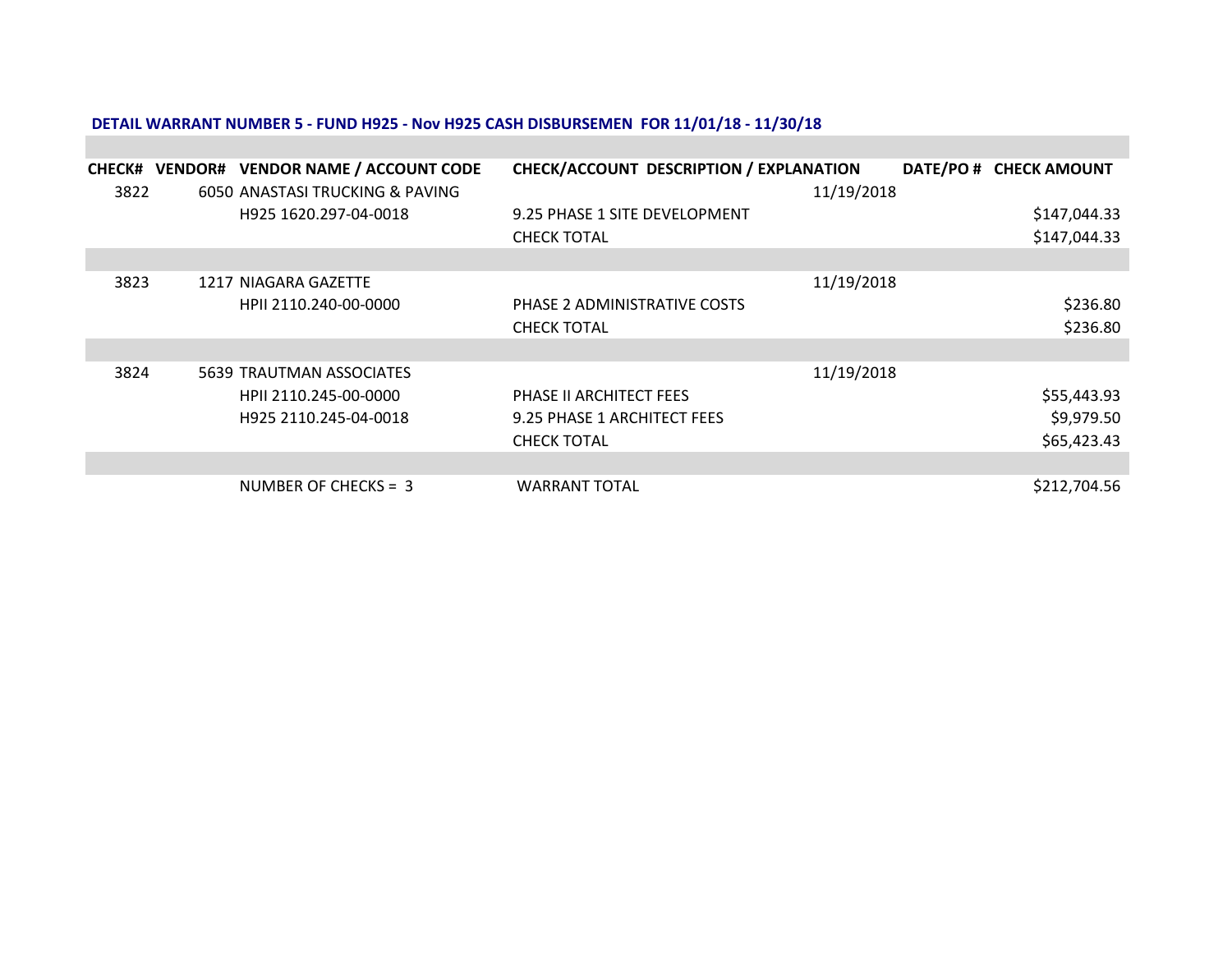$\mathcal{L}^{\text{max}}_{\text{max}}$  $\mathcal{L}^{\text{max}}_{\text{max}}$ 

 $\mathcal{L}^{\text{max}}_{\text{max}}$ 

 $\sim 100$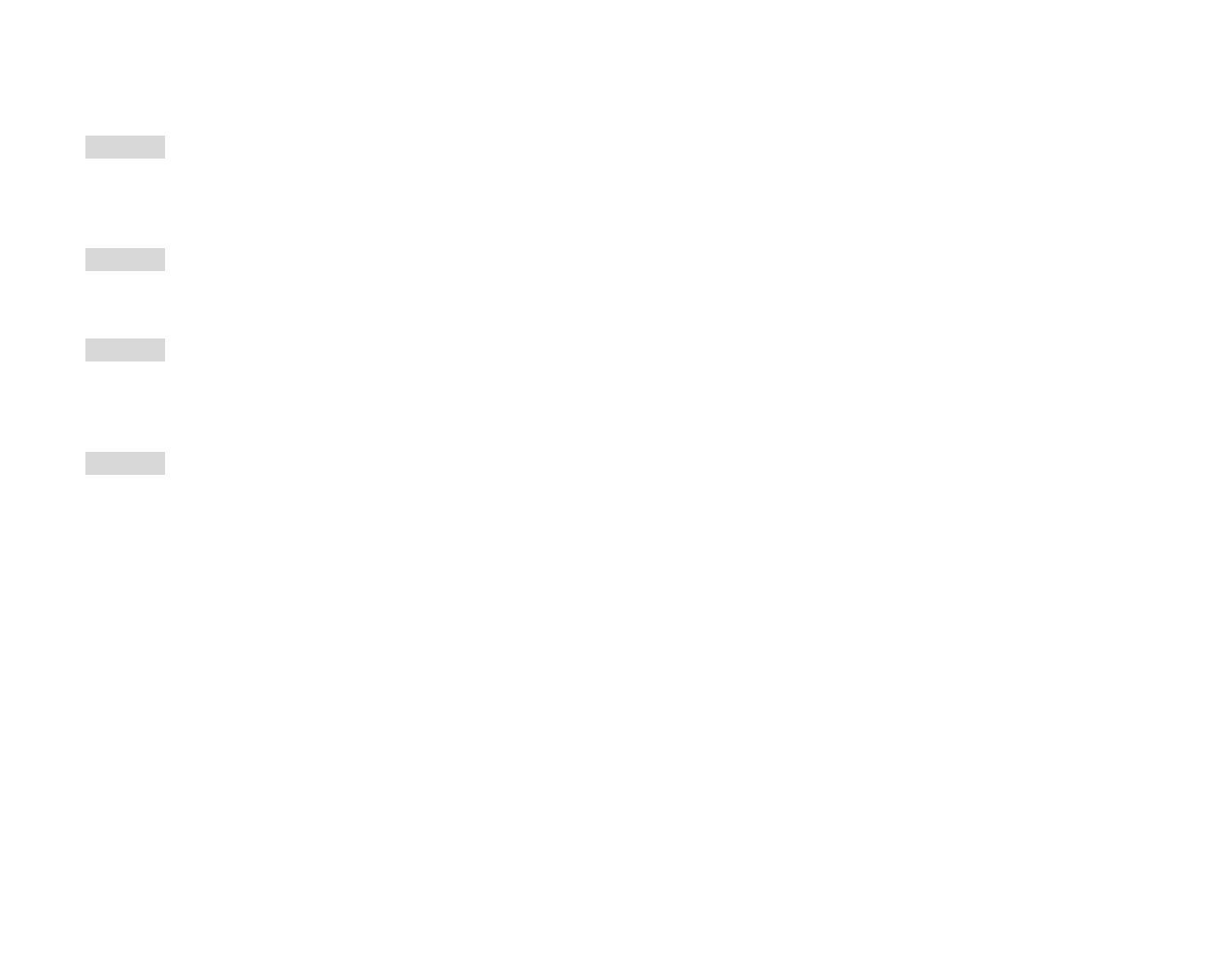|      | CHECK# VENDOR# VENDOR NAME / ACCOUNT CODE | CHECK/ACCOUNT DESCRIPTION / EXPLANATION |           | DATE/PO # CHECK AMOUNT |
|------|-------------------------------------------|-----------------------------------------|-----------|------------------------|
| 1682 | 1264 NYS DEPARTMENT OF STATE              |                                         | 11/1/2018 |                        |
|      | TA 021                                    | NY STATE INCOME TAX                     |           | \$37,223.39            |
|      |                                           | <b>CHECK TOTAL</b>                      |           | \$37,223.39            |
|      |                                           |                                         |           |                        |
| 1683 | 2049 FEDERAL TAX                          |                                         | 11/1/2018 |                        |
|      | <b>TA022</b>                              | FEDERAL INCOME TAX                      |           | \$84,603.69            |
|      | TA 022                                    | FEDERAL INCOME TAX                      |           | \$11,491.86            |
|      | TA 022                                    | FEDERAL INCOME TAX                      |           | \$48,731.84            |
|      | TA 022                                    | FEDERAL INCOME TAX                      |           | \$48,731.84            |
|      | TA 022                                    | FEDERAL INCOME TAX                      |           | \$11,491.86            |
|      |                                           | <b>CHECK TOTAL</b>                      |           | \$205,051.09           |
|      |                                           |                                         |           |                        |
| 1684 | 2068 LEW-PORT PAYROLL ACCOUNT             |                                         | 11/1/2018 |                        |
|      | TA 010                                    | <b>CONSOLIDATED PAYROLL</b>             |           | \$503,004.19           |
|      |                                           | <b>CHECK TOTAL</b>                      |           | \$503,004.19           |
|      |                                           |                                         |           |                        |
| 1685 | 2919 OMNI GROUP                           |                                         | 11/1/2018 |                        |
|      | TA 029                                    | <b>EMPLOYEE ANNUITIES</b>               |           | \$2,719.23             |
|      | TA 029                                    | <b>EMPLOYEE ANNUITIES</b>               |           | \$1,300.00             |
|      | TA 029                                    | <b>EMPLOYEE ANNUITIES</b>               |           | \$3,398.86             |
|      | TA 029                                    | <b>EMPLOYEE ANNUITIES</b>               |           | \$1,105.00             |
|      | TA 029                                    | <b>EMPLOYEE ANNUITIES</b>               |           | \$675.00               |
|      | TA 029                                    | <b>EMPLOYEE ANNUITIES</b>               |           | \$50.00                |
|      | TA 029                                    | <b>EMPLOYEE ANNUITIES</b>               |           | \$2,410.95             |
|      | TA 029                                    | <b>EMPLOYEE ANNUITIES</b>               |           | \$21,833.00            |
|      | TA 029                                    | <b>EMPLOYEE ANNUITIES</b>               |           | \$3,814.00             |
|      | TA 029                                    | <b>EMPLOYEE ANNUITIES</b>               |           | \$650.00               |
|      | TA 029                                    | <b>EMPLOYEE ANNUITIES</b>               |           | \$150.00               |
|      | TA 029                                    | <b>EMPLOYEE ANNUITIES</b>               |           | \$4,834.50             |
|      | TA 029                                    | <b>EMPLOYEE ANNUITIES</b>               |           | \$6,692.77             |
|      |                                           | <b>CHECK TOTAL</b>                      |           | \$49,633.31            |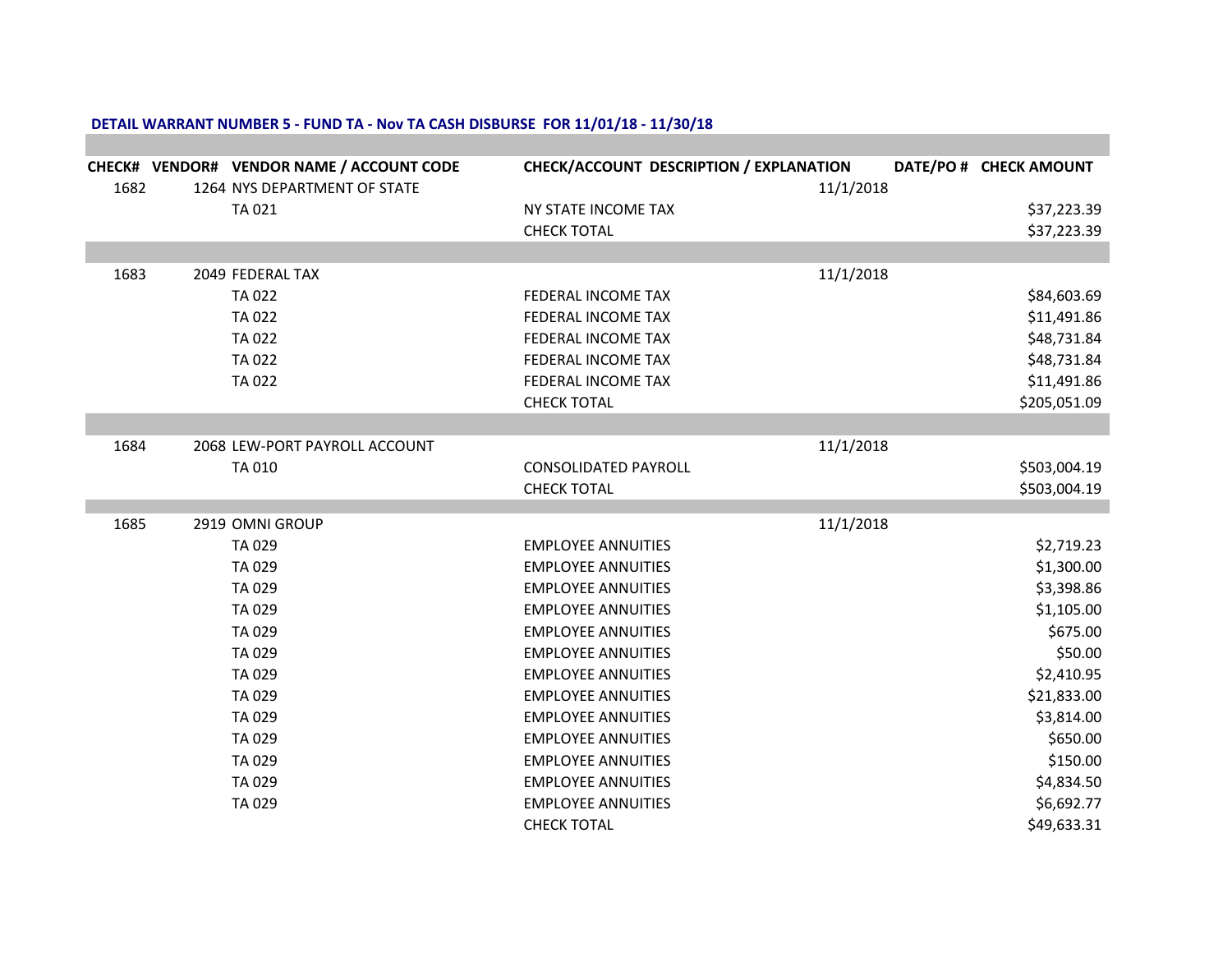|      | CHECK# VENDOR# VENDOR NAME / ACCOUNT CODE | CHECK/ACCOUNT DESCRIPTION / EXPLANATION |            | DATE/PO # CHECK AMOUNT |
|------|-------------------------------------------|-----------------------------------------|------------|------------------------|
|      |                                           |                                         |            |                        |
| 1686 | 3918 P & A ADMINISTRATIVE SERVICES        |                                         | 11/1/2018  |                        |
|      | TA 085.07                                 | <b>FLEXIBLE BENEFITS</b>                |            | \$2,370.00             |
|      | TA 085.07                                 | <b>FLEXIBLE BENEFITS</b>                |            | \$1,359.12             |
|      |                                           | <b>CHECK TOTAL</b>                      |            | \$3,729.12             |
|      |                                           |                                         |            |                        |
| 1687 | 6007 LP DENTAL INSURANCE                  |                                         | 11/1/2018  |                        |
|      | TA 085.07                                 | <b>FLEXIBLE BENEFITS</b>                |            | \$754.17               |
|      | TA 085.07                                 | <b>FLEXIBLE BENEFITS</b>                |            | \$247.60               |
|      |                                           | <b>CHECK TOTAL</b>                      |            | \$1,001.77             |
|      |                                           |                                         |            |                        |
| 1688 | 1264 NYS DEPARTMENT OF STATE              |                                         | 11/15/2018 |                        |
|      | TA 021                                    | NY STATE INCOME TAX                     |            | \$36,925.52            |
|      |                                           | <b>CHECK TOTAL</b>                      |            | \$36,925.52            |
|      |                                           |                                         |            |                        |
| 1689 | 2049 FEDERAL TAX                          |                                         | 11/15/2018 |                        |
|      | <b>TA022</b>                              | FEDERAL INCOME TAX                      |            | \$83,871.15            |
|      | TA 022                                    | FEDERAL INCOME TAX                      |            | \$11,415.53            |
|      | <b>TA022</b>                              | FEDERAL INCOME TAX                      |            | \$48,198.71            |
|      | <b>TA022</b>                              | FEDERAL INCOME TAX                      |            | \$48,198.71            |
|      | TA 022                                    | FEDERAL INCOME TAX                      |            | \$11,415.53            |
|      |                                           | <b>CHECK TOTAL</b>                      |            | \$203,099.63           |
|      |                                           |                                         |            |                        |
| 1690 | 2068 LEW-PORT PAYROLL ACCOUNT             |                                         | 11/15/2018 |                        |
|      | TA 010                                    | <b>CONSOLIDATED PAYROLL</b>             |            | \$499,199.47           |
|      |                                           | <b>CHECK TOTAL</b>                      |            | \$499,199.47           |
|      |                                           |                                         |            |                        |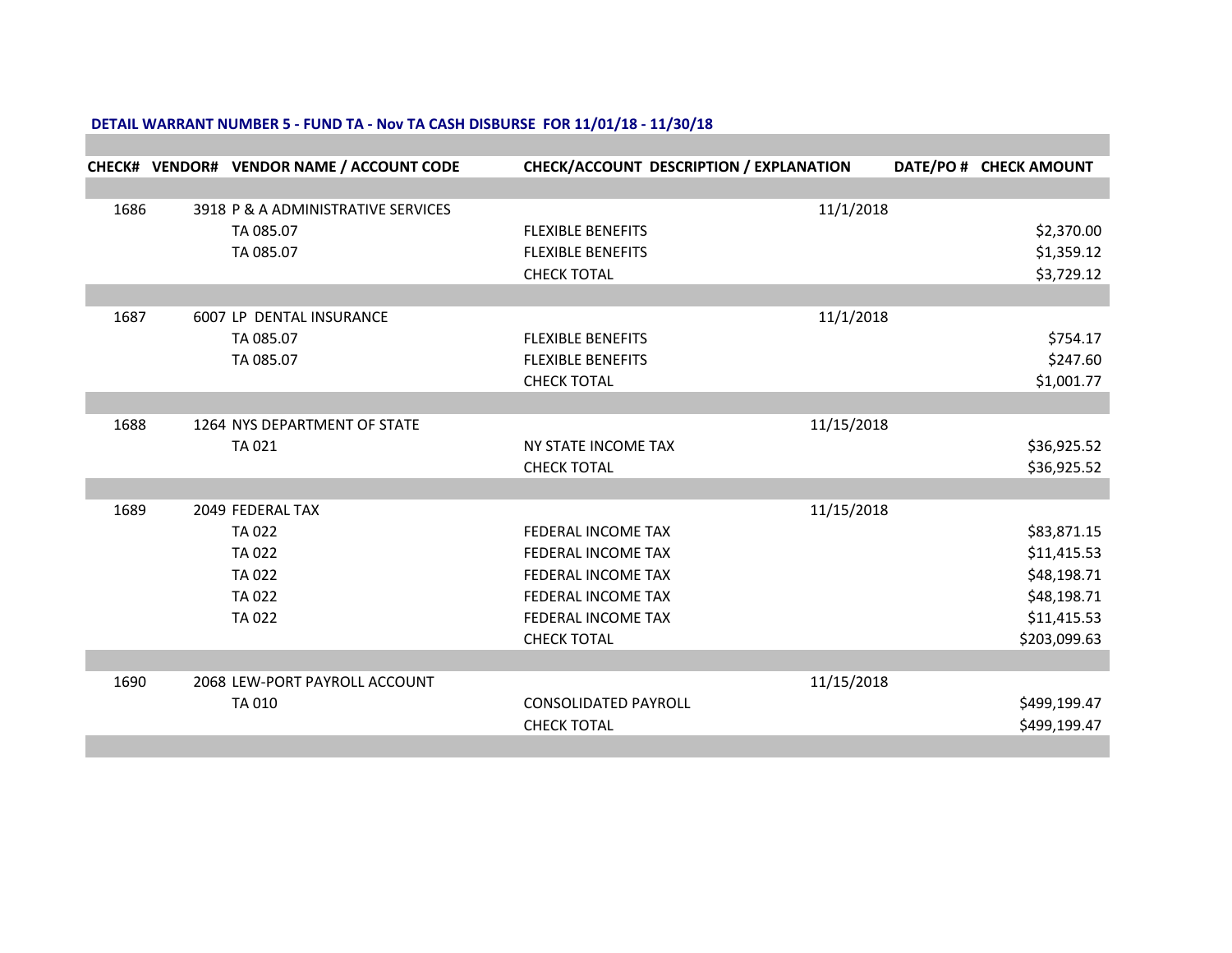|      | CHECK# VENDOR# VENDOR NAME / ACCOUNT CODE | CHECK/ACCOUNT DESCRIPTION / EXPLANATION |            | DATE/PO # CHECK AMOUNT |
|------|-------------------------------------------|-----------------------------------------|------------|------------------------|
| 1691 | 2919 OMNI GROUP                           |                                         | 11/15/2018 |                        |
|      | TA 029                                    | <b>EMPLOYEE ANNUITIES</b>               |            | \$2,719.23             |
|      | TA 029                                    | <b>EMPLOYEE ANNUITIES</b>               |            | \$1,400.00             |
|      | TA 029                                    | <b>EMPLOYEE ANNUITIES</b>               |            | \$3,098.86             |
|      | TA 029                                    | <b>EMPLOYEE ANNUITIES</b>               |            | \$1,105.00             |
|      | TA 029                                    | <b>EMPLOYEE ANNUITIES</b>               |            | \$675.00               |
|      | TA 029                                    | <b>EMPLOYEE ANNUITIES</b>               |            | \$50.00                |
|      | TA 029                                    | <b>EMPLOYEE ANNUITIES</b>               |            | \$2,410.95             |
|      | TA 029                                    | <b>EMPLOYEE ANNUITIES</b>               |            | \$21,733.00            |
|      | TA 029                                    | <b>EMPLOYEE ANNUITIES</b>               |            | \$3,814.00             |
|      | TA 029                                    | <b>EMPLOYEE ANNUITIES</b>               |            | \$650.00               |
|      | TA 029                                    | <b>EMPLOYEE ANNUITIES</b>               |            | \$150.00               |
|      | TA 029                                    | <b>EMPLOYEE ANNUITIES</b>               |            | \$4,834.50             |
|      | TA 029                                    | <b>EMPLOYEE ANNUITIES</b>               |            | \$6,692.77             |
|      |                                           | <b>CHECK TOTAL</b>                      |            | \$49,333.31            |
|      |                                           |                                         |            |                        |
| 1692 | 3918 P & A ADMINISTRATIVE SERVICES        |                                         | 11/15/2018 |                        |
|      | TA 085.07                                 | <b>FLEXIBLE BENEFITS</b>                |            | \$2,370.00             |
|      | TA 085.07                                 | <b>FLEXIBLE BENEFITS</b>                |            | \$1,359.12             |
|      |                                           | <b>CHECK TOTAL</b>                      |            | \$3,729.12             |
|      |                                           |                                         |            |                        |
| 1693 | 6007 LP DENTAL INSURANCE                  |                                         | 11/15/2018 |                        |
|      | TA 085.07                                 | <b>FLEXIBLE BENEFITS</b>                |            | \$754.17               |
|      | TA 085.07                                 | <b>FLEXIBLE BENEFITS</b>                |            | \$247.60               |
|      |                                           | <b>CHECK TOTAL</b>                      |            | \$1,001.77             |
|      |                                           |                                         |            |                        |
| 1694 | 1264 NYS DEPARTMENT OF STATE              |                                         | 11/29/2018 |                        |
|      | TA 021                                    | NY STATE INCOME TAX                     |            | \$41,293.65            |
|      |                                           | <b>CHECK TOTAL</b>                      |            | \$41,293.65            |
|      |                                           |                                         |            |                        |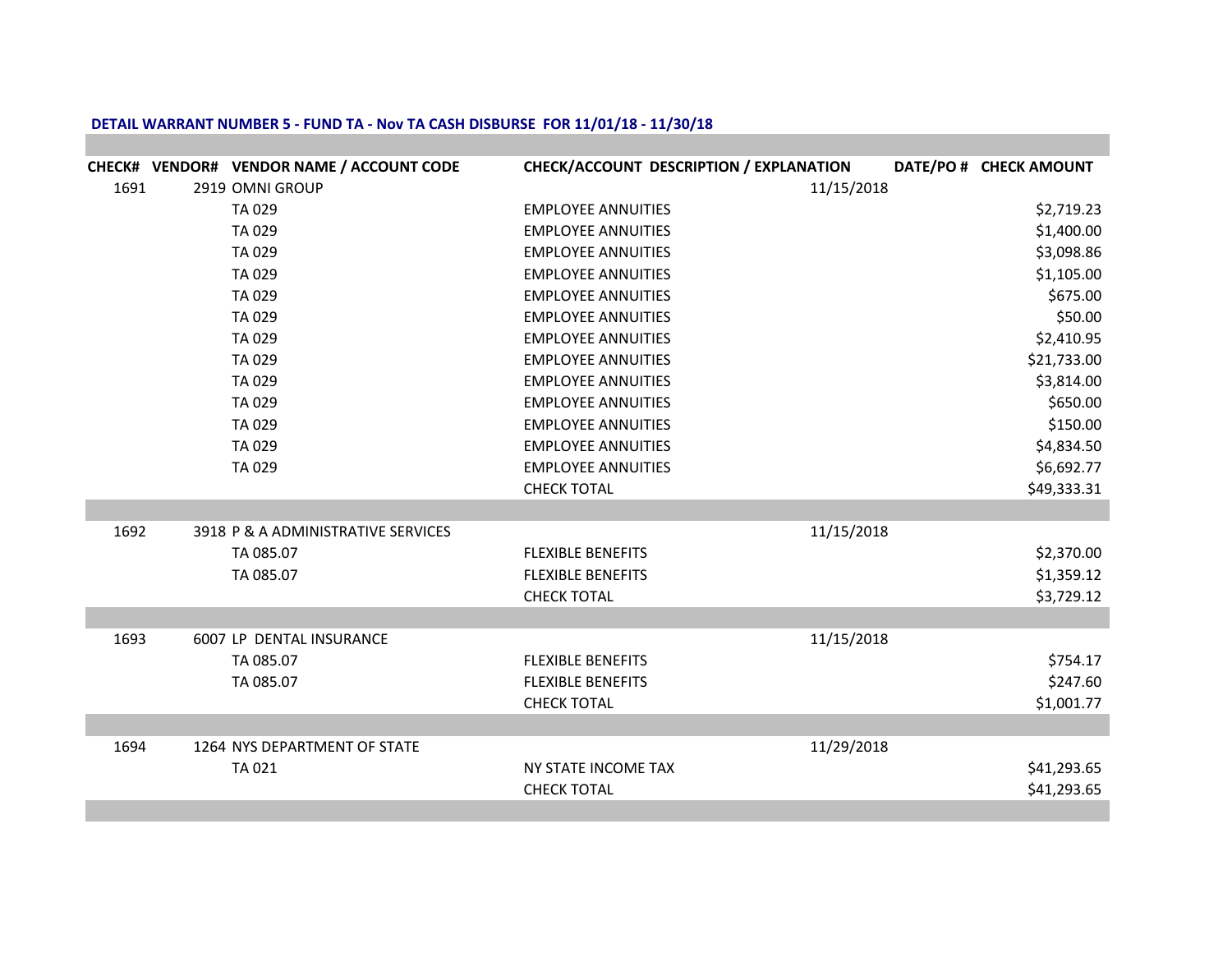|      | CHECK# VENDOR# VENDOR NAME / ACCOUNT CODE | <b>CHECK/ACCOUNT DESCRIPTION / EXPLANATION</b> |            | DATE/PO # CHECK AMOUNT |
|------|-------------------------------------------|------------------------------------------------|------------|------------------------|
| 1695 | 2049 FEDERAL TAX                          |                                                | 11/29/2018 |                        |
|      | TA 022                                    | FEDERAL INCOME TAX                             |            | \$95,070.27            |
|      | TA 022                                    | FEDERAL INCOME TAX                             |            | \$12,984.45            |
|      | TA 022                                    | FEDERAL INCOME TAX                             |            | \$54,784.15            |
|      | TA 022                                    | FEDERAL INCOME TAX                             |            | \$54,784.15            |
|      | TA 022                                    | FEDERAL INCOME TAX                             |            | \$12,984.45            |
|      |                                           | <b>CHECK TOTAL</b>                             |            | \$230,607.47           |
|      |                                           |                                                |            |                        |
| 1696 | 2068 LEW-PORT PAYROLL ACCOUNT             |                                                | 11/29/2018 |                        |
|      | TA 010                                    | <b>CONSOLIDATED PAYROLL</b>                    |            | \$586,139.22           |
|      |                                           | <b>CHECK TOTAL</b>                             |            | \$586,139.22           |
|      |                                           |                                                |            |                        |
| 1697 | 2919 OMNI GROUP                           |                                                | 11/29/2018 |                        |
|      | TA 029                                    | <b>EMPLOYEE ANNUITIES</b>                      |            | \$2,719.23             |
|      | TA 029                                    | <b>EMPLOYEE ANNUITIES</b>                      |            | \$1,400.00             |
|      | TA 029                                    | <b>EMPLOYEE ANNUITIES</b>                      |            | \$2,598.86             |
|      | TA 029                                    | <b>EMPLOYEE ANNUITIES</b>                      |            | \$1,405.00             |
|      | TA 029                                    | <b>EMPLOYEE ANNUITIES</b>                      |            | \$675.00               |
|      | TA 029                                    | <b>EMPLOYEE ANNUITIES</b>                      |            | \$50.00                |
|      | TA 029                                    | <b>EMPLOYEE ANNUITIES</b>                      |            | \$2,410.95             |
|      | TA 029                                    | <b>EMPLOYEE ANNUITIES</b>                      |            | \$21,707.78            |
|      | TA 029                                    | <b>EMPLOYEE ANNUITIES</b>                      |            | \$3,814.00             |
|      | TA 029                                    | <b>EMPLOYEE ANNUITIES</b>                      |            | \$650.00               |
|      | TA 029                                    | <b>EMPLOYEE ANNUITIES</b>                      |            | \$150.00               |
|      | TA 029                                    | <b>EMPLOYEE ANNUITIES</b>                      |            | \$4,834.50             |
|      | TA 029                                    | <b>EMPLOYEE ANNUITIES</b>                      |            | \$6,692.77             |
|      |                                           | <b>CHECK TOTAL</b>                             |            | \$49,108.09            |
|      |                                           |                                                |            |                        |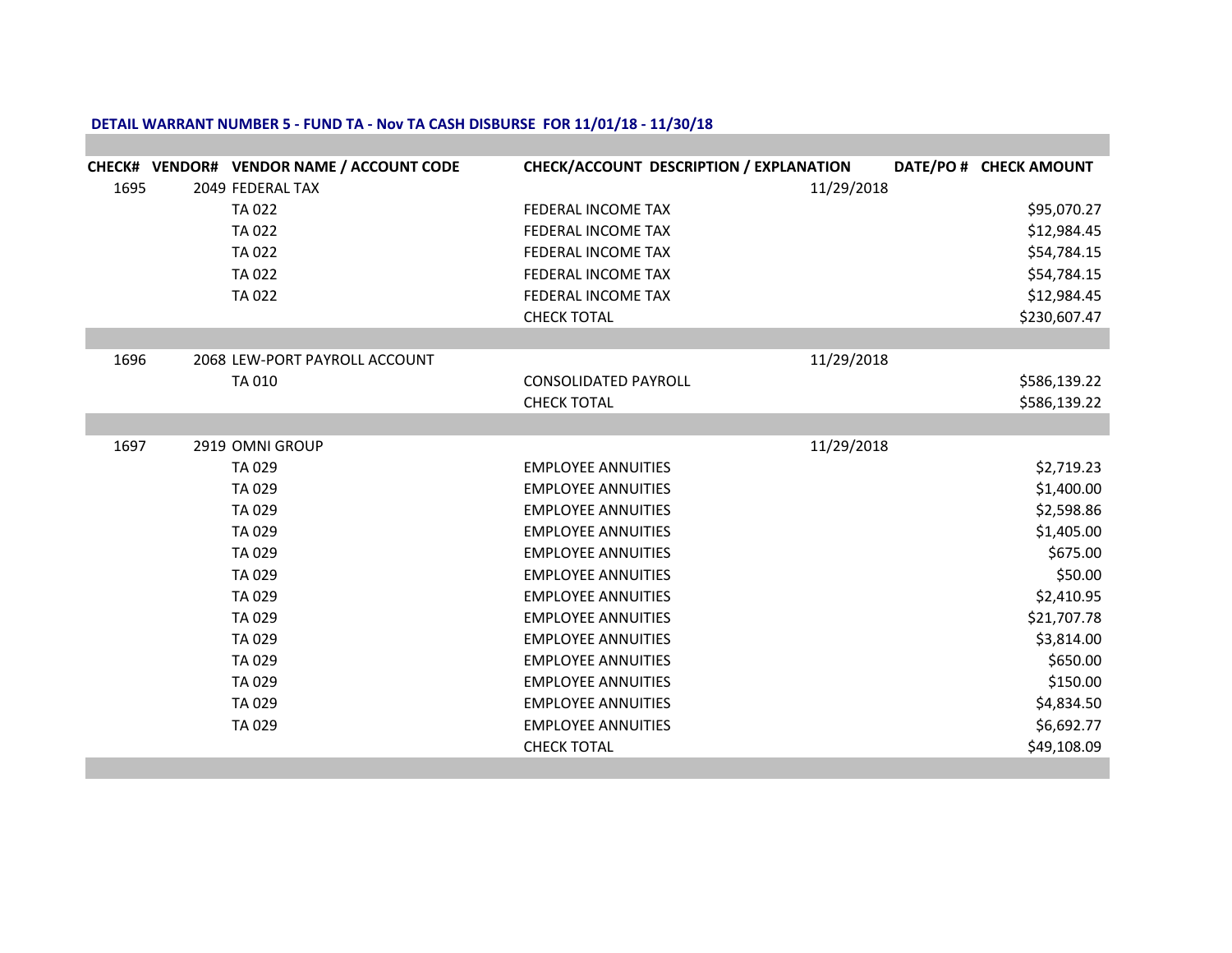|       | CHECK# VENDOR# VENDOR NAME / ACCOUNT CODE |                                   | CHECK/ACCOUNT DESCRIPTION / EXPLANATION |            | DATE/PO # CHECK AMOUNT |
|-------|-------------------------------------------|-----------------------------------|-----------------------------------------|------------|------------------------|
| 1698  | 3918 P & A ADMINISTRATIVE SERVICES        |                                   |                                         | 11/29/2018 |                        |
|       | TA 085.07                                 | <b>FLEXIBLE BENEFITS</b>          |                                         |            | \$2,170.00             |
|       | TA 085.07                                 | <b>FLEXIBLE BENEFITS</b>          |                                         |            | \$1,359.12             |
|       |                                           | <b>CHECK TOTAL</b>                |                                         |            | \$3,529.12             |
|       |                                           |                                   |                                         |            |                        |
| 1699  | 6007 LP DENTAL INSURANCE                  |                                   |                                         | 11/29/2018 |                        |
|       | TA 085.07                                 | <b>FLEXIBLE BENEFITS</b>          |                                         |            | \$754.17               |
|       | TA 085.07                                 | <b>FLEXIBLE BENEFITS</b>          |                                         |            | \$247.60               |
|       |                                           | <b>CHECK TOTAL</b>                |                                         |            | \$1,001.77             |
|       |                                           |                                   |                                         |            |                        |
| 14639 | 4452 BLUECROSS BLUESHIELD OF WNY          |                                   |                                         | 11/1/2018  |                        |
|       | TA 085.07                                 | <b>FLEXIBLE BENEFITS</b>          |                                         |            | \$22,719.18            |
|       |                                           | <b>CHECK TOTAL</b>                |                                         |            | \$22,719.18            |
|       |                                           |                                   |                                         |            |                        |
| 14640 | 2054 CSEA                                 |                                   |                                         | 11/1/2018  |                        |
|       | TA 024                                    | <b>ASSOCIATION AND UNION DUES</b> |                                         |            | \$695.59               |
|       |                                           | <b>CHECK TOTAL</b>                |                                         |            | \$695.59               |
|       |                                           |                                   |                                         |            |                        |
| 14641 | 4315 DELTA DENTAL OF NY, INC              |                                   |                                         | 11/1/2018  |                        |
|       | TA 085.07                                 | <b>FLEXIBLE BENEFITS</b>          |                                         |            | \$3,139.86             |
|       |                                           | <b>CHECK TOTAL</b>                |                                         |            | \$3,139.86             |
|       |                                           |                                   |                                         |            |                        |
| 14642 | 5014 HOOVER, DANIELLE                     |                                   |                                         | 11/1/2018  |                        |
|       | TA 023                                    | <b>INCOME EXECUTIONS</b>          |                                         |            | \$760.00               |
|       |                                           | <b>CHECK TOTAL</b>                |                                         |            | \$760.00               |
|       |                                           |                                   |                                         |            |                        |
| 14643 | 2055 LEWISTON-PORTER FEDERAL CU           |                                   |                                         | 11/1/2018  |                        |
|       | TA 085.06                                 | <b>VOLUNTARY DEDUCTIONS</b>       |                                         |            | \$38,307.82            |
|       |                                           | <b>CHECK TOTAL</b>                |                                         |            | \$38,307.82            |
|       |                                           |                                   |                                         |            |                        |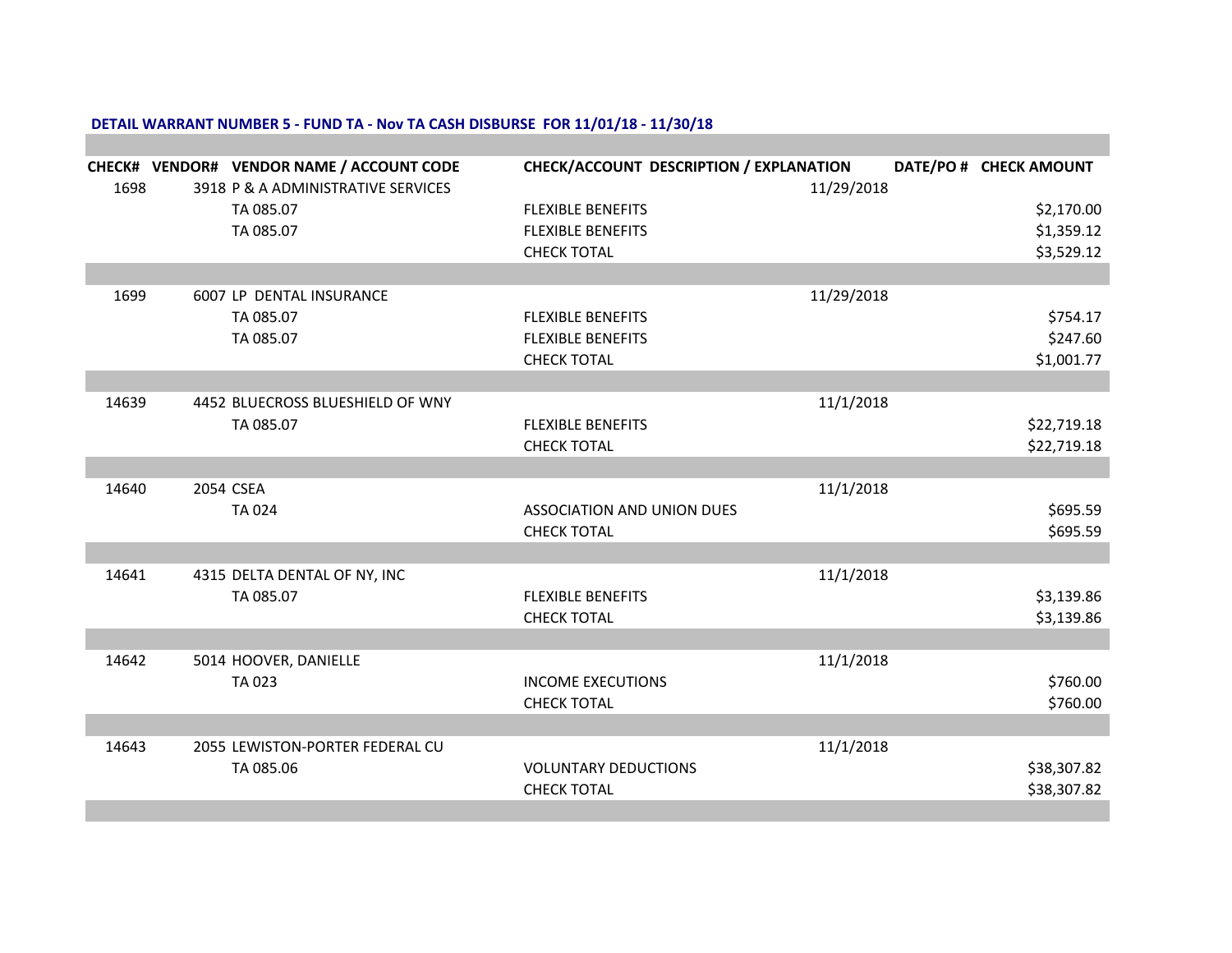|       | CHECK# VENDOR# VENDOR NAME / ACCOUNT CODE | CHECK/ACCOUNT DESCRIPTION / EXPLANATION |           | DATE/PO # CHECK AMOUNT |
|-------|-------------------------------------------|-----------------------------------------|-----------|------------------------|
| 14644 | <b>4237 LPAP TREASURER</b>                |                                         | 11/1/2018 |                        |
|       | TA 024                                    | <b>ASSOCIATION AND UNION DUES</b>       |           | \$714.44               |
|       |                                           | <b>CHECK TOTAL</b>                      |           | \$714.44               |
|       |                                           |                                         |           |                        |
| 14645 | <b>2057 LPUEE TREASURER</b>               |                                         | 11/1/2018 |                        |
|       | <b>TA024</b>                              | <b>ASSOCIATION AND UNION DUES</b>       |           | \$925.57               |
|       |                                           | <b>CHECK TOTAL</b>                      |           | \$925.57               |
|       |                                           |                                         |           |                        |
| 14646 | <b>2052 LPUT TREASURER</b>                |                                         | 11/1/2018 |                        |
|       | TA 024                                    | <b>ASSOCIATION AND UNION DUES</b>       |           | \$7,625.39             |
|       |                                           | <b>CHECK TOTAL</b>                      |           | \$7,625.39             |
|       |                                           |                                         |           |                        |
| 14647 | 2063 NIAGARA COUNTY SHERIFF               |                                         | 11/1/2018 |                        |
|       | TA 023                                    | <b>INCOME EXECUTIONS</b>                |           | \$82.52                |
|       |                                           | <b>CHECK TOTAL</b>                      |           | \$82.52                |
|       |                                           |                                         |           |                        |
| 14648 | 2070 NYS TEACHER RETIREMENT SYSTEM        |                                         | 11/1/2018 |                        |
|       | TA 027                                    | <b>TRS LOANS</b>                        |           | \$2,684.00             |
|       |                                           | <b>CHECK TOTAL</b>                      |           | \$2,684.00             |
|       |                                           |                                         |           |                        |
| 14649 | 2060 NYSUT BENEFITS                       |                                         | 11/1/2018 |                        |
|       | TA 085.06                                 | <b>VOLUNTARY DEDUCTIONS</b>             |           | \$1,151.37             |
|       |                                           | <b>CHECK TOTAL</b>                      |           | \$1,151.37             |
| 14650 | 1875 UNITED WAY OF GREATER NIAGARA        |                                         | 11/1/2018 |                        |
|       | TA 085.06                                 | <b>VOLUNTARY DEDUCTIONS</b>             |           | \$245.06               |
|       |                                           | <b>CHECK TOTAL</b>                      |           | \$245.06               |
|       |                                           |                                         |           |                        |
| 14651 | 4022 UNUM AMERICA                         |                                         | 11/1/2018 |                        |
|       | TA 085.07                                 | <b>FLEXIBLE BENEFITS</b>                |           | \$428.88               |
|       |                                           | <b>CHECK TOTAL</b>                      |           | \$428.88               |
|       |                                           |                                         |           |                        |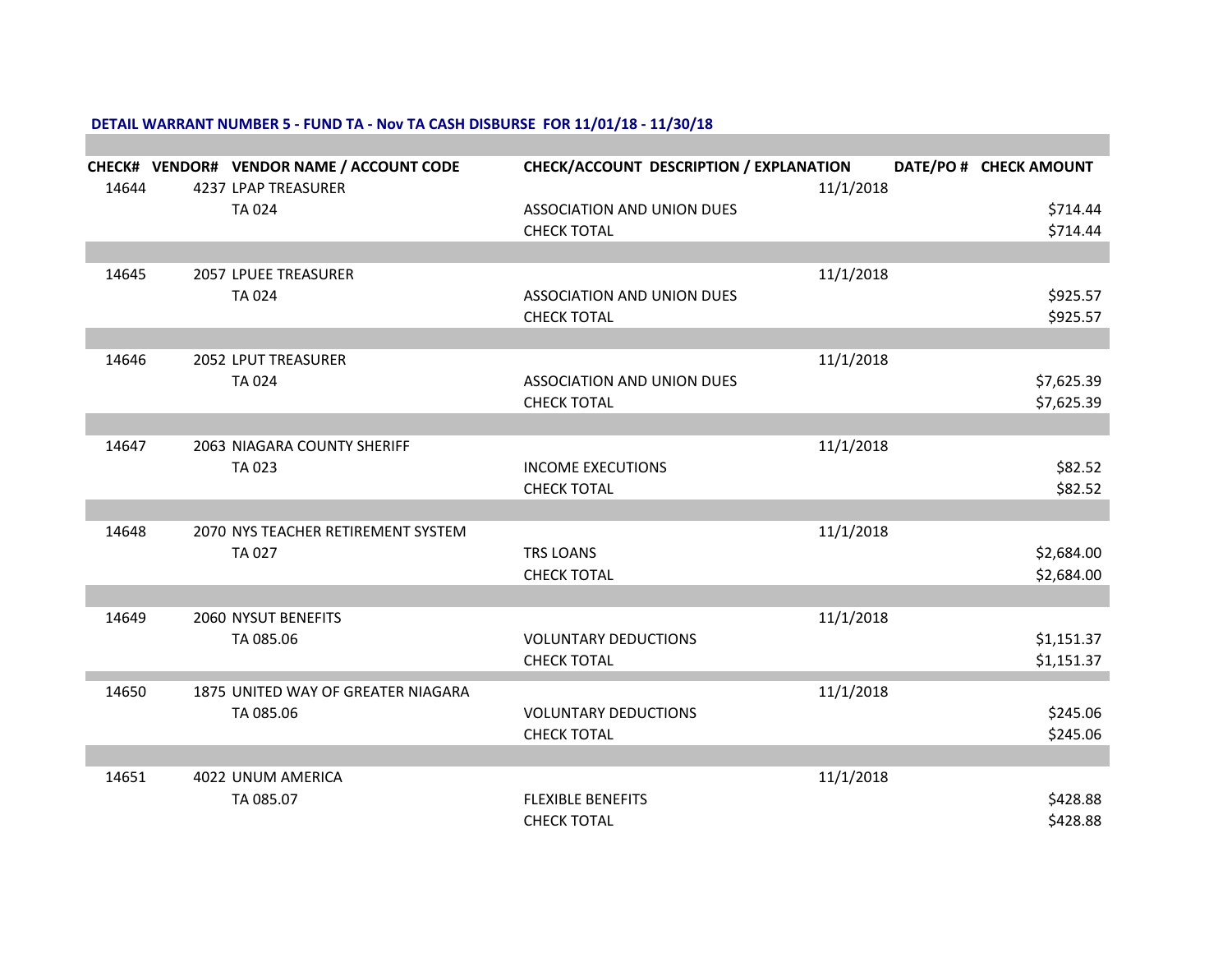|       | CHECK# VENDOR# VENDOR NAME / ACCOUNT CODE | CHECK/ACCOUNT DESCRIPTION / EXPLANATION | DATE/PO # CHECK AMOUNT |
|-------|-------------------------------------------|-----------------------------------------|------------------------|
|       |                                           |                                         |                        |
| 14652 | 4294 VOTE COPE - LPAP                     | 11/1/2018                               |                        |
|       | TA 085.06                                 | <b>VOLUNTARY DEDUCTIONS</b>             | \$6.50                 |
|       |                                           | <b>CHECK TOTAL</b>                      | \$6.50                 |
|       |                                           |                                         |                        |
| 14653 | 2062 VOTE COPE - LPUEE                    | 11/1/2018                               |                        |
|       | TA 085.06                                 | <b>VOLUNTARY DEDUCTIONS</b>             | \$1.00                 |
|       |                                           | <b>CHECK TOTAL</b>                      | \$1.00                 |
|       |                                           |                                         |                        |
| 14654 | 2061 VOTE COPE - LPUT                     | 11/1/2018                               |                        |
|       | TA 085.06                                 | <b>VOLUNTARY DEDUCTIONS</b>             | \$430.25               |
|       |                                           | <b>CHECK TOTAL</b>                      | \$430.25               |
|       |                                           |                                         |                        |
| 14655 | 5360 WNY ADMINSTRATOR'S ASSOCIATION       | 11/1/2018                               |                        |
|       | TA 024                                    | <b>ASSOCIATION AND UNION DUES</b>       | \$222.24               |
|       |                                           | <b>CHECK TOTAL</b>                      | \$222.24               |
|       |                                           |                                         |                        |
| 14665 | 4452 BLUECROSS BLUESHIELD OF WNY          | 11/14/2018                              |                        |
|       | TA 085.07                                 | <b>FLEXIBLE BENEFITS</b>                | \$22,685.71            |
|       |                                           | <b>CHECK TOTAL</b>                      |                        |
|       |                                           |                                         | \$22,685.71            |
|       |                                           |                                         |                        |
| 14666 | 2054 CSEA                                 | 11/14/2018                              |                        |
|       | TA 024                                    | <b>ASSOCIATION AND UNION DUES</b>       | \$695.59               |
|       |                                           | <b>CHECK TOTAL</b>                      | \$695.59               |
|       |                                           |                                         |                        |
| 14667 | 4315 DELTA DENTAL OF NY, INC              | 11/14/2018                              |                        |
|       | TA 085.07                                 | <b>FLEXIBLE BENEFITS</b>                | \$3,139.86             |
|       |                                           | <b>CHECK TOTAL</b>                      | \$3,139.86             |
|       |                                           |                                         |                        |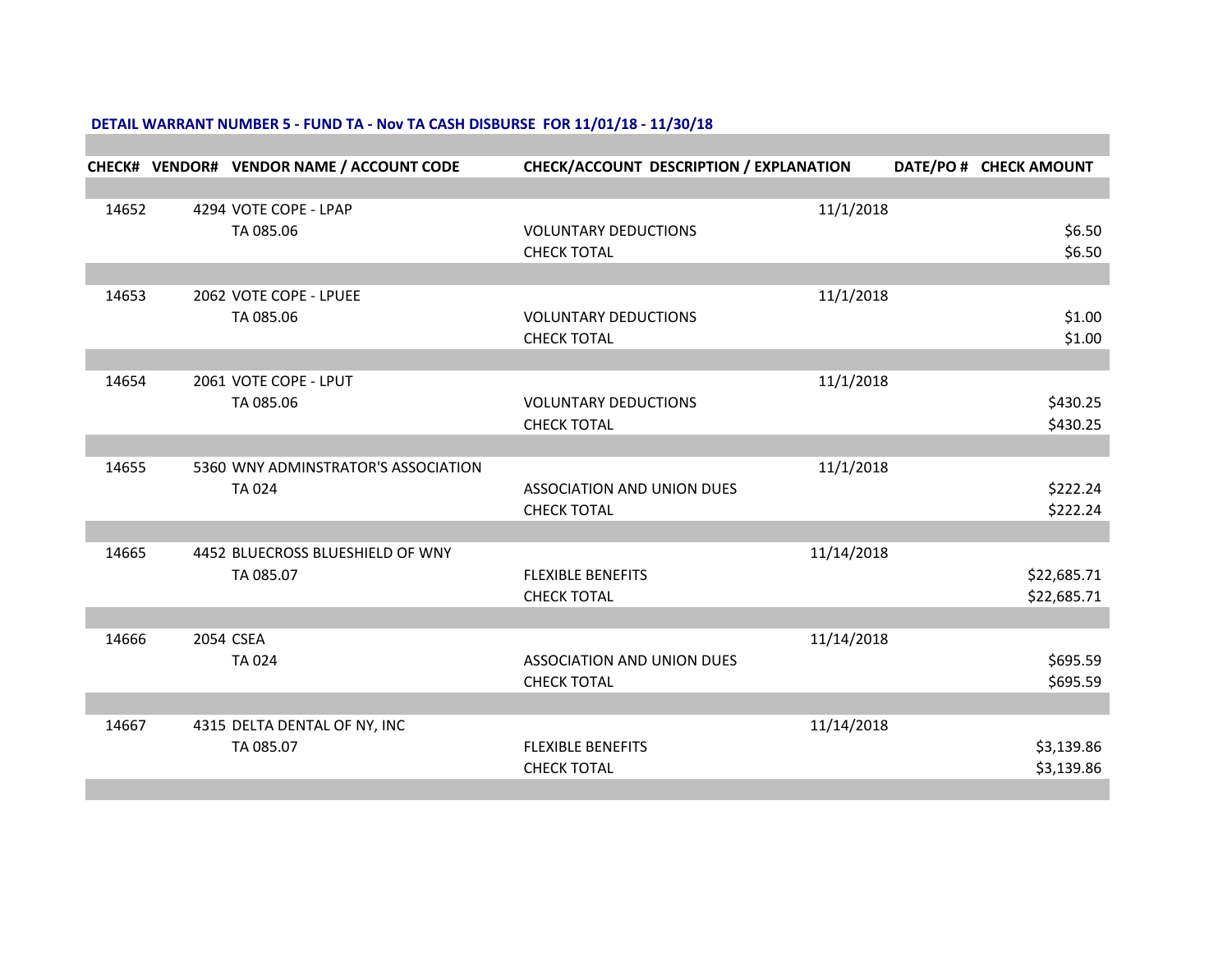|       | CHECK# VENDOR# VENDOR NAME / ACCOUNT CODE | CHECK/ACCOUNT DESCRIPTION / EXPLANATION |            | DATE/PO # CHECK AMOUNT |
|-------|-------------------------------------------|-----------------------------------------|------------|------------------------|
| 14668 | 5014 HOOVER, DANIELLE                     |                                         | 11/14/2018 |                        |
|       | TA 023                                    | <b>INCOME EXECUTIONS</b>                |            | \$760.00               |
|       |                                           | <b>CHECK TOTAL</b>                      |            | \$760.00               |
|       |                                           |                                         |            |                        |
| 14669 | 2055 LEWISTON-PORTER FEDERAL CU           |                                         | 11/14/2018 |                        |
|       | TA 085.06                                 | <b>VOLUNTARY DEDUCTIONS</b>             |            | \$38,822.82            |
|       |                                           | <b>CHECK TOTAL</b>                      |            | \$38,822.82            |
|       |                                           |                                         |            |                        |
| 14670 | <b>4237 LPAP TREASURER</b>                |                                         | 11/14/2018 |                        |
|       | <b>TA024</b>                              | <b>ASSOCIATION AND UNION DUES</b>       |            | \$714.44               |
|       |                                           | <b>CHECK TOTAL</b>                      |            | \$714.44               |
|       |                                           |                                         |            |                        |
| 14671 | <b>2057 LPUEE TREASURER</b>               |                                         | 11/14/2018 |                        |
|       | <b>TA024</b>                              | <b>ASSOCIATION AND UNION DUES</b>       |            | \$925.57               |
|       |                                           | <b>CHECK TOTAL</b>                      |            | \$925.57               |
|       |                                           |                                         |            |                        |
| 14672 | 2052 LPUT TREASURER                       |                                         | 11/14/2018 |                        |
|       | <b>TA024</b>                              | <b>ASSOCIATION AND UNION DUES</b>       |            | \$7,625.39             |
|       |                                           | <b>CHECK TOTAL</b>                      |            | \$7,625.39             |
|       |                                           |                                         |            |                        |
| 14673 | 2063 NIAGARA COUNTY SHERIFF               |                                         | 11/14/2018 |                        |
|       | TA 023                                    | <b>INCOME EXECUTIONS</b>                |            | \$82.52                |
|       |                                           | <b>CHECK TOTAL</b>                      |            | \$82.52                |
|       |                                           |                                         |            |                        |
| 14674 | 2070 NYS TEACHER RETIREMENT SYSTEM        |                                         | 11/14/2018 |                        |
|       | TA 027                                    | <b>TRS LOANS</b>                        |            | \$2,684.00             |
|       |                                           | <b>CHECK TOTAL</b>                      |            | \$2,684.00             |
|       |                                           |                                         |            |                        |
| 14675 | 2060 NYSUT BENEFITS                       |                                         | 11/14/2018 |                        |
|       | TA 085.06                                 | <b>VOLUNTARY DEDUCTIONS</b>             |            | \$1,151.37             |
|       |                                           | <b>CHECK TOTAL</b>                      |            | \$1,151.37             |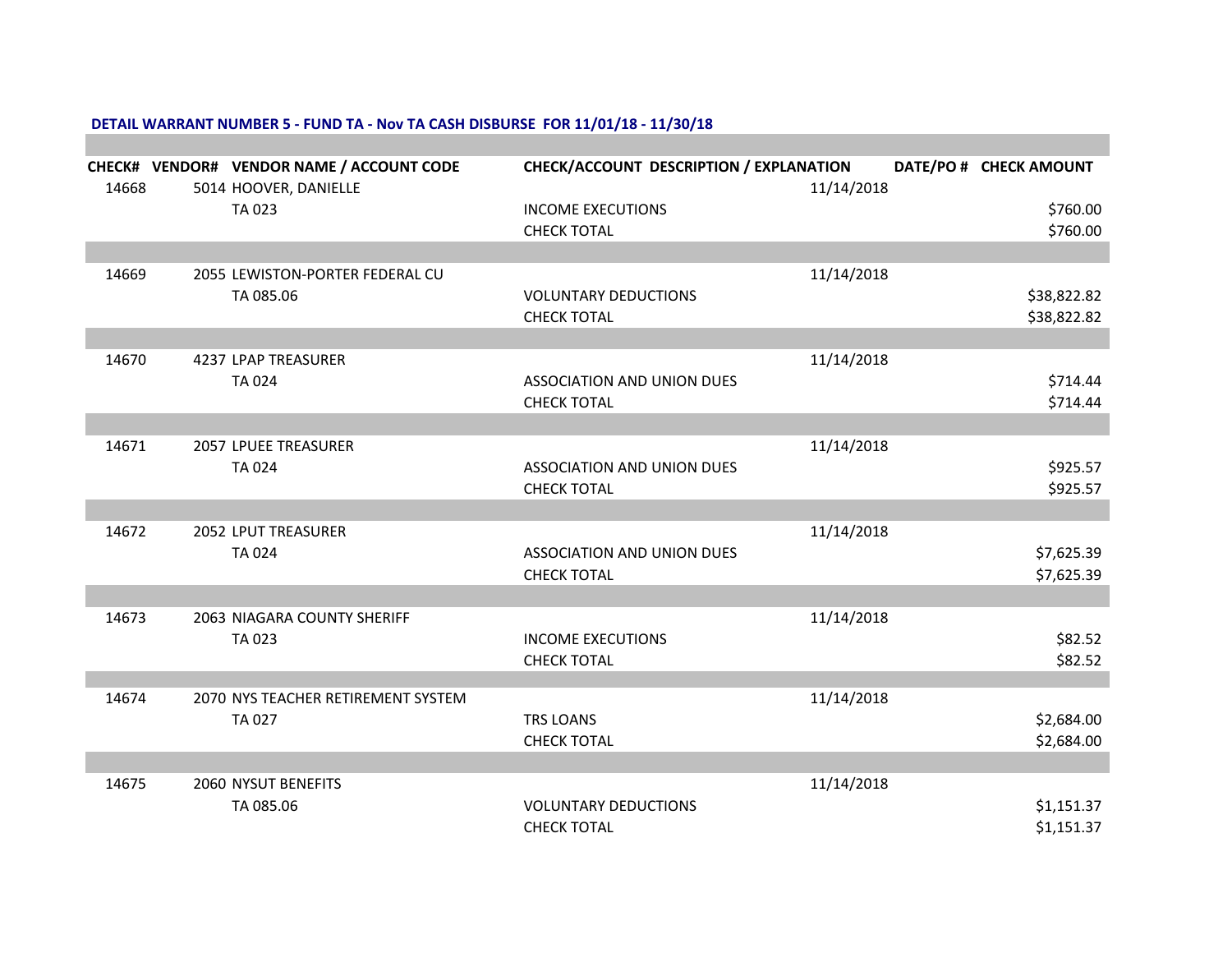|       | CHECK# VENDOR# VENDOR NAME / ACCOUNT CODE | CHECK/ACCOUNT DESCRIPTION / EXPLANATION | DATE/PO # CHECK AMOUNT |
|-------|-------------------------------------------|-----------------------------------------|------------------------|
|       |                                           |                                         |                        |
| 14676 | 1875 UNITED WAY OF GREATER NIAGARA        | 11/14/2018                              |                        |
|       | TA 085.06                                 | <b>VOLUNTARY DEDUCTIONS</b>             | \$250.06               |
|       |                                           | <b>CHECK TOTAL</b>                      | \$250.06               |
|       |                                           |                                         |                        |
| 14677 | 4022 UNUM AMERICA                         | 11/14/2018                              |                        |
|       | TA 085.07                                 | <b>FLEXIBLE BENEFITS</b>                | \$426.36               |
|       |                                           | <b>CHECK TOTAL</b>                      | \$426.36               |
|       |                                           |                                         |                        |
| 14678 | 4294 VOTE COPE - LPAP                     | 11/14/2018                              |                        |
|       | TA 085.06                                 | <b>VOLUNTARY DEDUCTIONS</b>             | \$6.50                 |
|       |                                           | <b>CHECK TOTAL</b>                      | \$6.50                 |
|       |                                           |                                         |                        |
| 14679 | 2062 VOTE COPE - LPUEE                    | 11/14/2018                              |                        |
|       | TA 085.06                                 | <b>VOLUNTARY DEDUCTIONS</b>             | \$1.00                 |
|       |                                           | <b>CHECK TOTAL</b>                      | \$1.00                 |
|       |                                           |                                         |                        |
| 14680 | 2061 VOTE COPE - LPUT                     | 11/14/2018                              |                        |
|       | TA 085.06                                 | <b>VOLUNTARY DEDUCTIONS</b>             | \$430.25               |
|       |                                           | <b>CHECK TOTAL</b>                      | \$430.25               |
|       |                                           |                                         |                        |
| 14681 | 5360 WNY ADMINSTRATOR'S ASSOCIATION       | 11/14/2018                              |                        |
|       | TA 024                                    | <b>ASSOCIATION AND UNION DUES</b>       | \$222.24               |
|       |                                           | <b>CHECK TOTAL</b>                      | \$222.24               |
|       |                                           |                                         |                        |
| 14682 | 2726 BUFFALO PHILHARMONIC ORCHESTRA       | 11/19/2018                              |                        |
|       | TA 085.22                                 | <b>IEC ACTIVITY</b>                     | \$912.00               |
|       |                                           | <b>CHECK TOTAL</b>                      | \$912.00               |
|       |                                           |                                         |                        |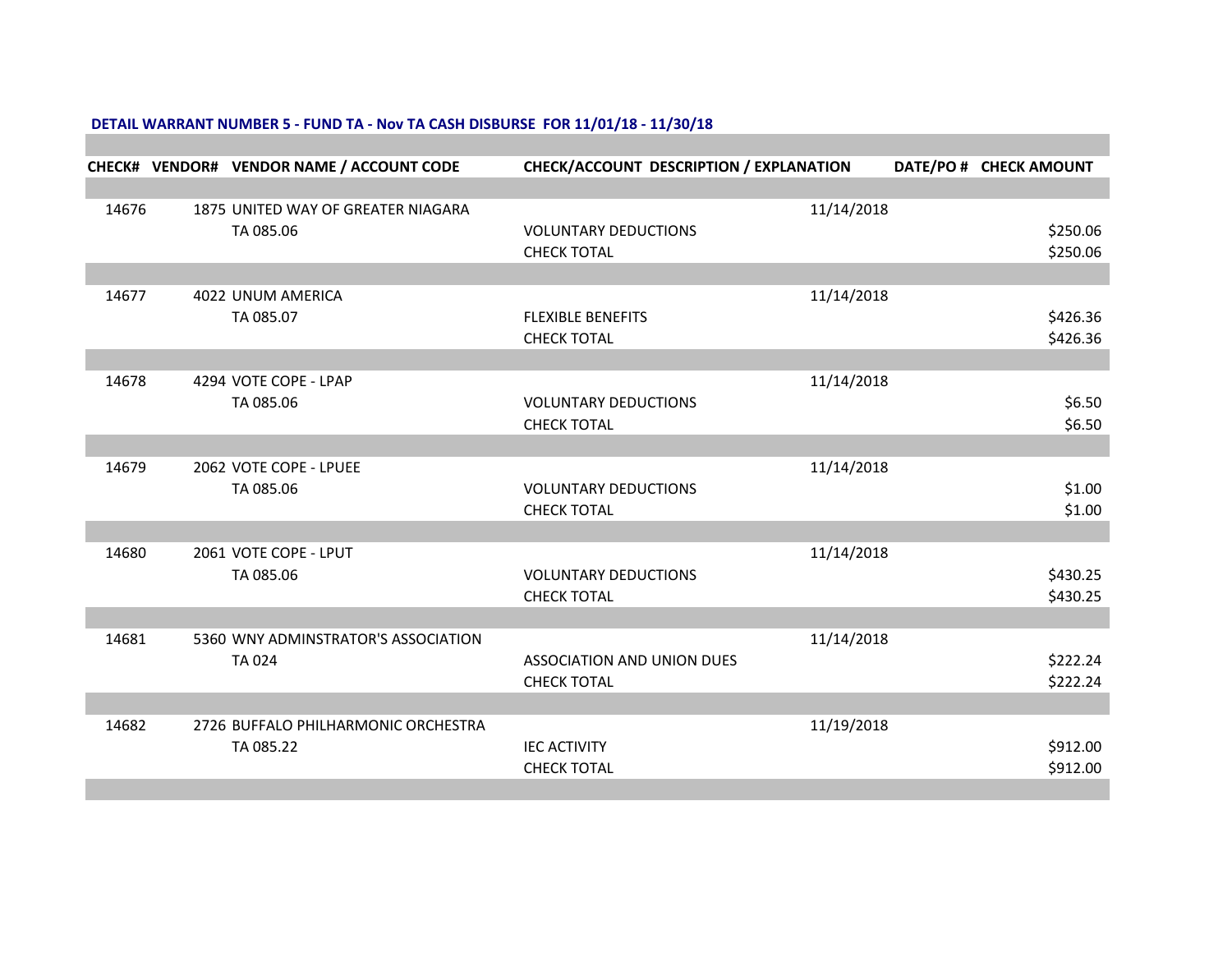|       | CHECK# VENDOR# VENDOR NAME / ACCOUNT CODE |                     | CHECK/ACCOUNT DESCRIPTION / EXPLANATION | DATE/PO # CHECK AMOUNT |
|-------|-------------------------------------------|---------------------|-----------------------------------------|------------------------|
| 14683 | 5888 HOME SCIENCE TOOLS                   |                     | 11/19/2018                              |                        |
|       | TA 085.23                                 | PEC ACTIVITY        |                                         | \$407.45               |
|       |                                           | <b>CHECK TOTAL</b>  |                                         | \$407.45               |
|       |                                           |                     |                                         |                        |
| 14684 | 923 LAKESHORE LEARNING MATERIALS          |                     | 11/19/2018                              |                        |
|       | TA 085.23                                 | PEC ACTIVITY        |                                         | \$1,241.86             |
|       | TA 085.23                                 | PEC ACTIVITY        |                                         | \$1,692.90             |
|       | TA 085.23                                 | PEC ACTIVITY        |                                         | \$457.70               |
|       | TA 085.23                                 | PEC ACTIVITY        |                                         | \$416.25               |
|       |                                           | <b>CHECK TOTAL</b>  |                                         | \$3,808.71             |
|       |                                           |                     |                                         |                        |
| 14685 | 4775 LEGO EDUCATION                       |                     | 11/19/2018                              |                        |
|       | TA 085.23                                 | PEC ACTIVITY        |                                         | \$949.75               |
|       |                                           | <b>CHECK TOTAL</b>  |                                         | \$949.75               |
|       |                                           |                     |                                         |                        |
| 14686 | 2327 NCMEA                                |                     | 11/19/2018                              |                        |
|       | TA 085.22                                 | <b>IEC ACTIVITY</b> |                                         | \$360.00               |
|       |                                           | <b>CHECK TOTAL</b>  |                                         | \$360.00               |
|       |                                           |                     |                                         |                        |
| 14687 | 2327 NCMEA                                |                     | 11/19/2018                              |                        |
|       | TA 085.22                                 | <b>IEC ACTIVITY</b> |                                         | \$395.00               |
|       |                                           | <b>CHECK TOTAL</b>  |                                         | \$395.00               |
|       |                                           |                     |                                         |                        |
| 14688 | 1467 REALLY GOOD STUFF                    |                     | 11/19/2018                              |                        |
|       | TA 085.23                                 | PEC ACTIVITY        |                                         | \$229.43               |
|       |                                           | <b>CHECK TOTAL</b>  |                                         | \$229.43               |
|       |                                           |                     |                                         |                        |
| 14689 | <b>1591 SCHOOL OUTFITTERS</b>             |                     | 11/19/2018                              |                        |
|       | TA 085.23                                 | PEC ACTIVITY        |                                         | \$505.90               |
|       |                                           | <b>CHECK TOTAL</b>  |                                         | \$505.90               |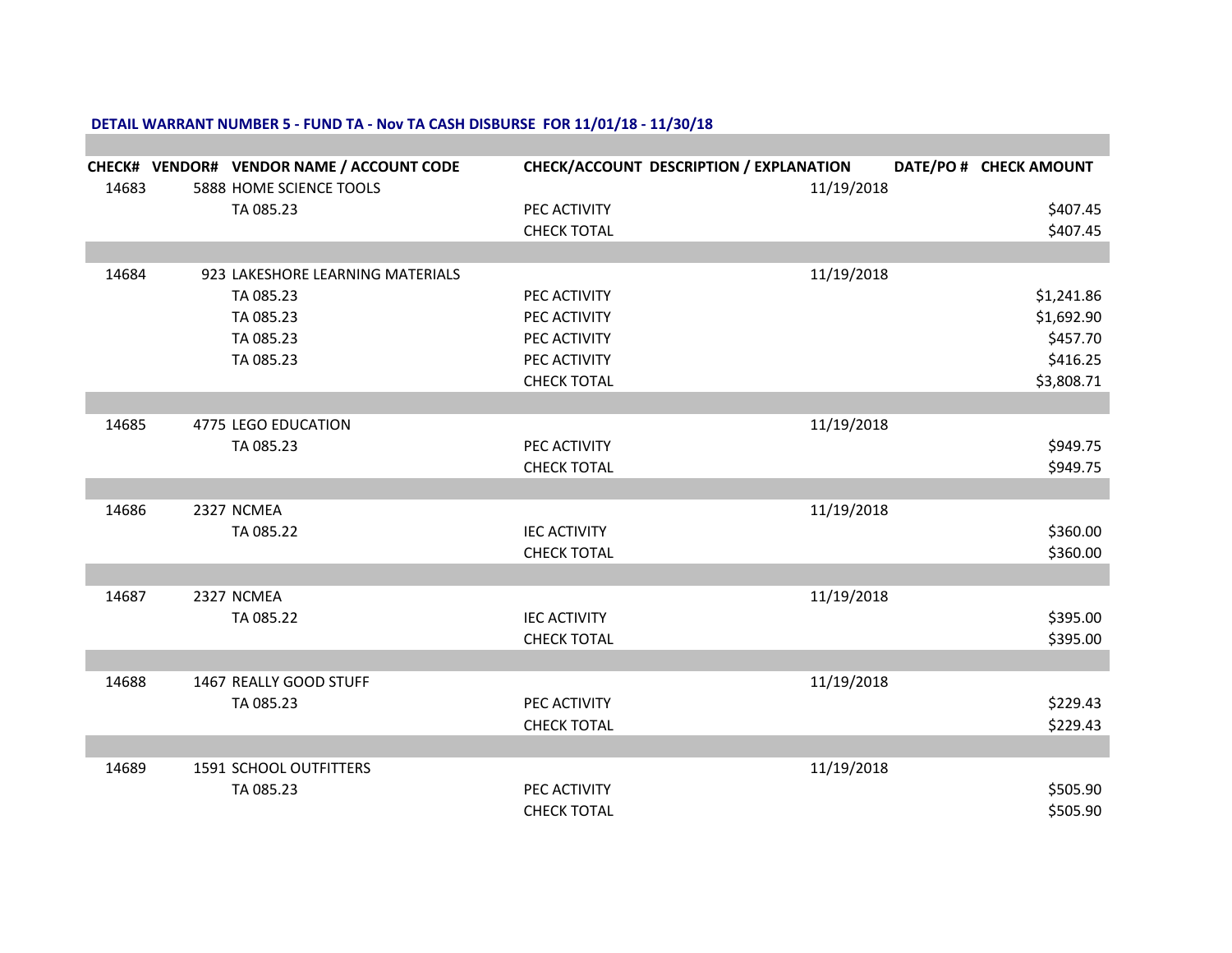|       | CHECK# VENDOR# VENDOR NAME / ACCOUNT CODE | CHECK/ACCOUNT DESCRIPTION / EXPLANATION        |            | DATE/PO # CHECK AMOUNT |
|-------|-------------------------------------------|------------------------------------------------|------------|------------------------|
|       |                                           |                                                |            |                        |
| 14690 | 1593 SCHOOL SPECIALTY                     |                                                | 11/19/2018 |                        |
|       | TA 085.23                                 | PEC ACTIVITY                                   |            | \$118.98               |
|       | TA 085.23                                 | PEC ACTIVITY                                   |            | \$134.12               |
|       |                                           | <b>CHECK TOTAL</b>                             |            | \$253.10               |
|       |                                           |                                                |            |                        |
| 14691 | 1813 THEATRE OF YOUTH CO INC              |                                                | 11/19/2018 |                        |
|       | TA 085.23                                 | PEC ACTIVITY                                   |            | \$660.00               |
|       |                                           | <b>CHECK TOTAL</b>                             |            | \$660.00               |
|       |                                           |                                                |            |                        |
| 14692 | 6122 VANDERWATER, AMY LUDWIG              |                                                | 11/19/2018 |                        |
|       | TA 085.22                                 | <b>IEC ACTIVITY</b>                            |            | \$1,562.46             |
|       |                                           | <b>CHECK TOTAL</b>                             |            | \$1,562.46             |
|       |                                           |                                                |            |                        |
| 14693 | 4452 BLUECROSS BLUESHIELD OF WNY          |                                                | 11/28/2018 |                        |
|       | TA 085.07                                 | <b>FLEXIBLE BENEFITS</b><br><b>CHECK TOTAL</b> |            | \$22,651.30            |
|       |                                           |                                                |            | \$22,651.30            |
| 14694 | 2054 CSEA                                 |                                                | 11/28/2018 |                        |
|       | TA 024                                    | <b>ASSOCIATION AND UNION DUES</b>              |            | \$695.59               |
|       |                                           | <b>CHECK TOTAL</b>                             |            | \$695.59               |
|       |                                           |                                                |            |                        |
| 14695 | 4315 DELTA DENTAL OF NY, INC              |                                                | 11/28/2018 |                        |
|       | TA 085.07                                 | <b>FLEXIBLE BENEFITS</b>                       |            | \$3,139.86             |
|       |                                           | <b>CHECK TOTAL</b>                             |            | \$3,139.86             |
|       |                                           |                                                |            |                        |
| 14696 | 5014 HOOVER, DANIELLE                     |                                                | 11/28/2018 |                        |
|       | TA 023                                    | <b>INCOME EXECUTIONS</b>                       |            | \$760.00               |
|       |                                           | <b>CHECK TOTAL</b>                             |            | \$760.00               |
|       |                                           |                                                |            |                        |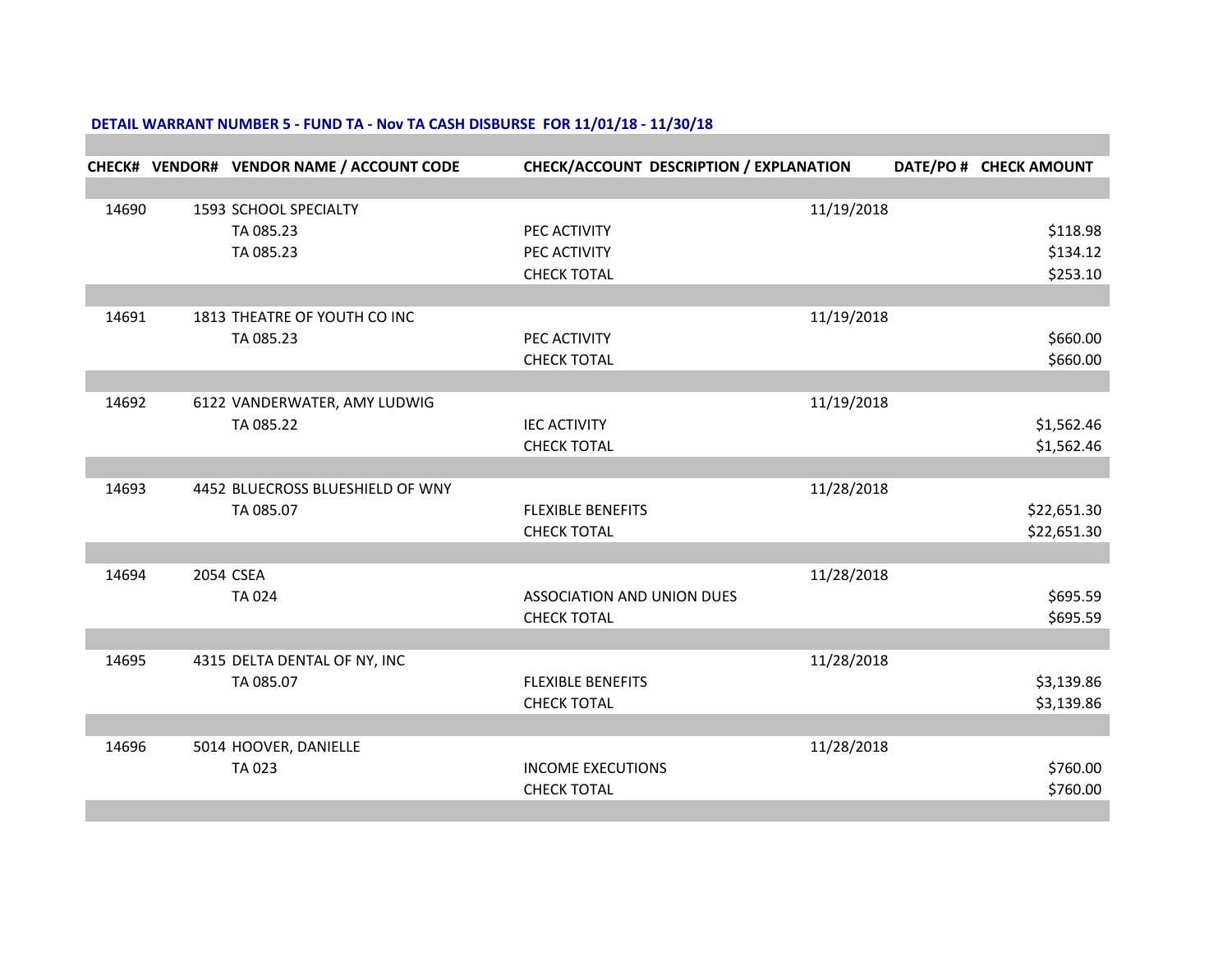| 14697 | CHECK# VENDOR# VENDOR NAME / ACCOUNT CODE<br>2055 LEWISTON-PORTER FEDERAL CU | CHECK/ACCOUNT DESCRIPTION / EXPLANATION | 11/28/2018 | DATE/PO # CHECK AMOUNT |
|-------|------------------------------------------------------------------------------|-----------------------------------------|------------|------------------------|
|       | TA 085.06                                                                    | <b>VOLUNTARY DEDUCTIONS</b>             |            | \$38,822.82            |
|       |                                                                              | <b>CHECK TOTAL</b>                      |            | \$38,822.82            |
|       |                                                                              |                                         |            |                        |
| 14698 | <b>4237 LPAP TREASURER</b>                                                   |                                         | 11/28/2018 |                        |
|       | TA 024                                                                       | <b>ASSOCIATION AND UNION DUES</b>       |            | \$714.44               |
|       |                                                                              | <b>CHECK TOTAL</b>                      |            | \$714.44               |
|       |                                                                              |                                         |            |                        |
| 14699 | <b>2057 LPUEE TREASURER</b>                                                  |                                         | 11/28/2018 |                        |
|       | TA 024                                                                       | <b>ASSOCIATION AND UNION DUES</b>       |            | \$907.34               |
|       |                                                                              | <b>CHECK TOTAL</b>                      |            | \$907.34               |
|       |                                                                              |                                         |            |                        |
| 14700 | <b>2052 LPUT TREASURER</b>                                                   |                                         | 11/28/2018 |                        |
|       | TA 024                                                                       | <b>ASSOCIATION AND UNION DUES</b>       |            | \$7,625.39             |
|       |                                                                              | <b>CHECK TOTAL</b>                      |            | \$7,625.39             |
|       |                                                                              |                                         |            |                        |
| 14701 | 2063 NIAGARA COUNTY SHERIFF                                                  |                                         | 11/28/2018 |                        |
|       | TA 023                                                                       | <b>INCOME EXECUTIONS</b>                |            | \$72.49                |
|       |                                                                              | <b>CHECK TOTAL</b>                      |            | \$72.49                |
|       |                                                                              |                                         |            |                        |
| 14702 | 2060 NYSUT BENEFITS                                                          |                                         | 11/28/2018 |                        |
|       | TA 085.06                                                                    | <b>VOLUNTARY DEDUCTIONS</b>             |            | \$1,151.37             |
|       |                                                                              | <b>CHECK TOTAL</b>                      |            | \$1,151.37             |
|       |                                                                              |                                         |            |                        |
| 14703 | 1875 UNITED WAY OF GREATER NIAGARA                                           |                                         | 11/28/2018 |                        |
|       | TA 085.06                                                                    | <b>VOLUNTARY DEDUCTIONS</b>             |            | \$250.06               |
|       |                                                                              | <b>CHECK TOTAL</b>                      |            | \$250.06               |
|       |                                                                              |                                         |            |                        |